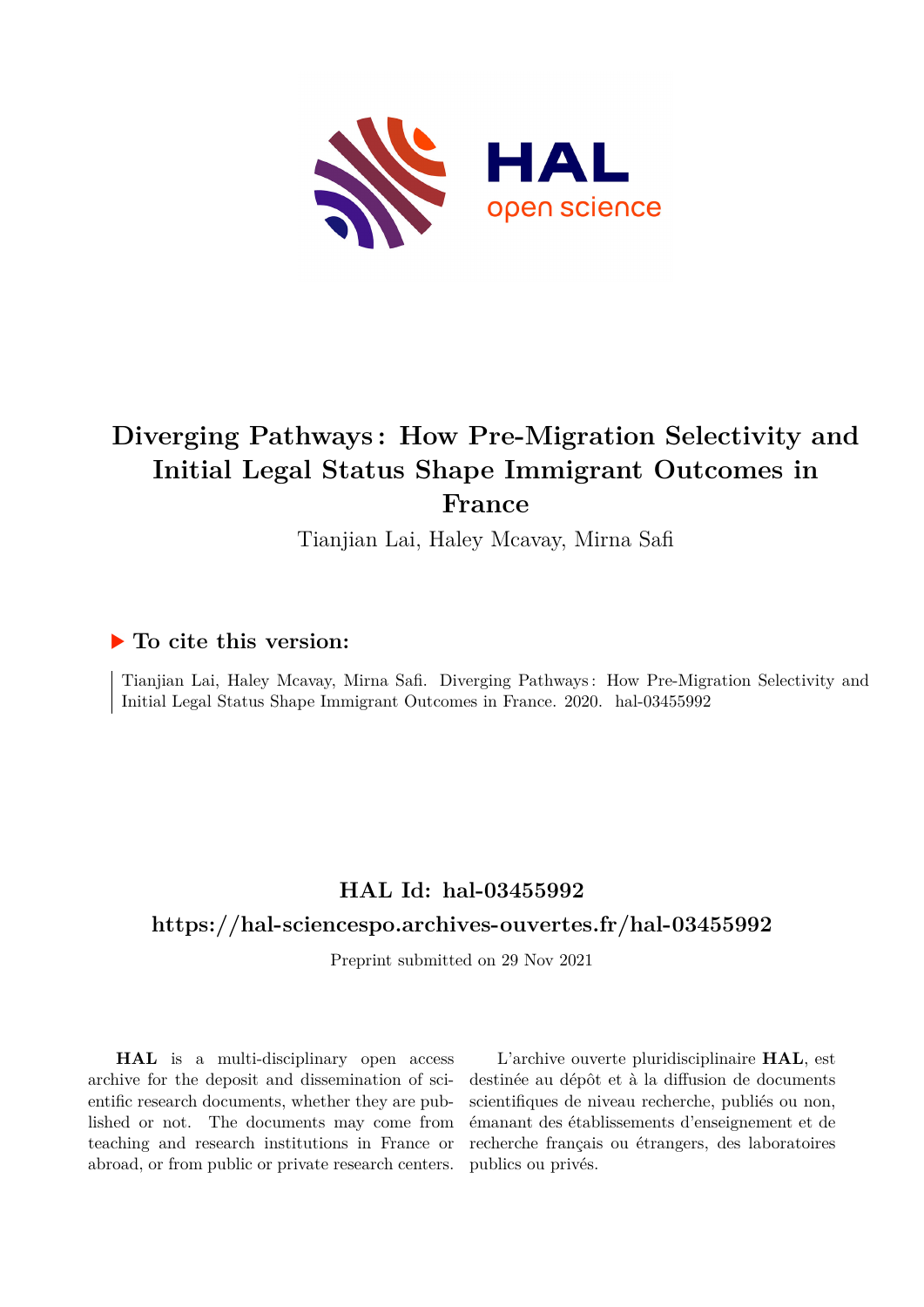LIEPP Working Paper

**January 2020, nº103** 

# **Diverging Pathways: How Pre-Migration Selectivity and Initial Legal Status Shape Immigrant Outcomes in France**

**Tianjian LAI**

University of California (UCLA) tianjian0lai@ucla.edu

**Haley McAvay**

Institut national d'études démographiques (INED) haley.mcavay@ined.fr

# **Mirna SAFI**

Sciences Po (OSC, LIEPP) mirna.safi@sciencespo.fr

www.sciencespo.fr/liepp © 2020 by the authors. All rights reserved.

How to cite this publication:

- ò LAI Tianjian, MCAVAY Haley and Mirna SAFI, **Diverging Pathways: How Pre-Migration**   $\bullet$
- $\bullet$ **Selectivity and Initial Legal Status Shape Immigrant Outcomes in France,** *Sciences Po*
- $\bullet$ *LIEPP Working Paper* n°103, 2020-01-24.

 $\bullet$  $\bullet$  $\bullet$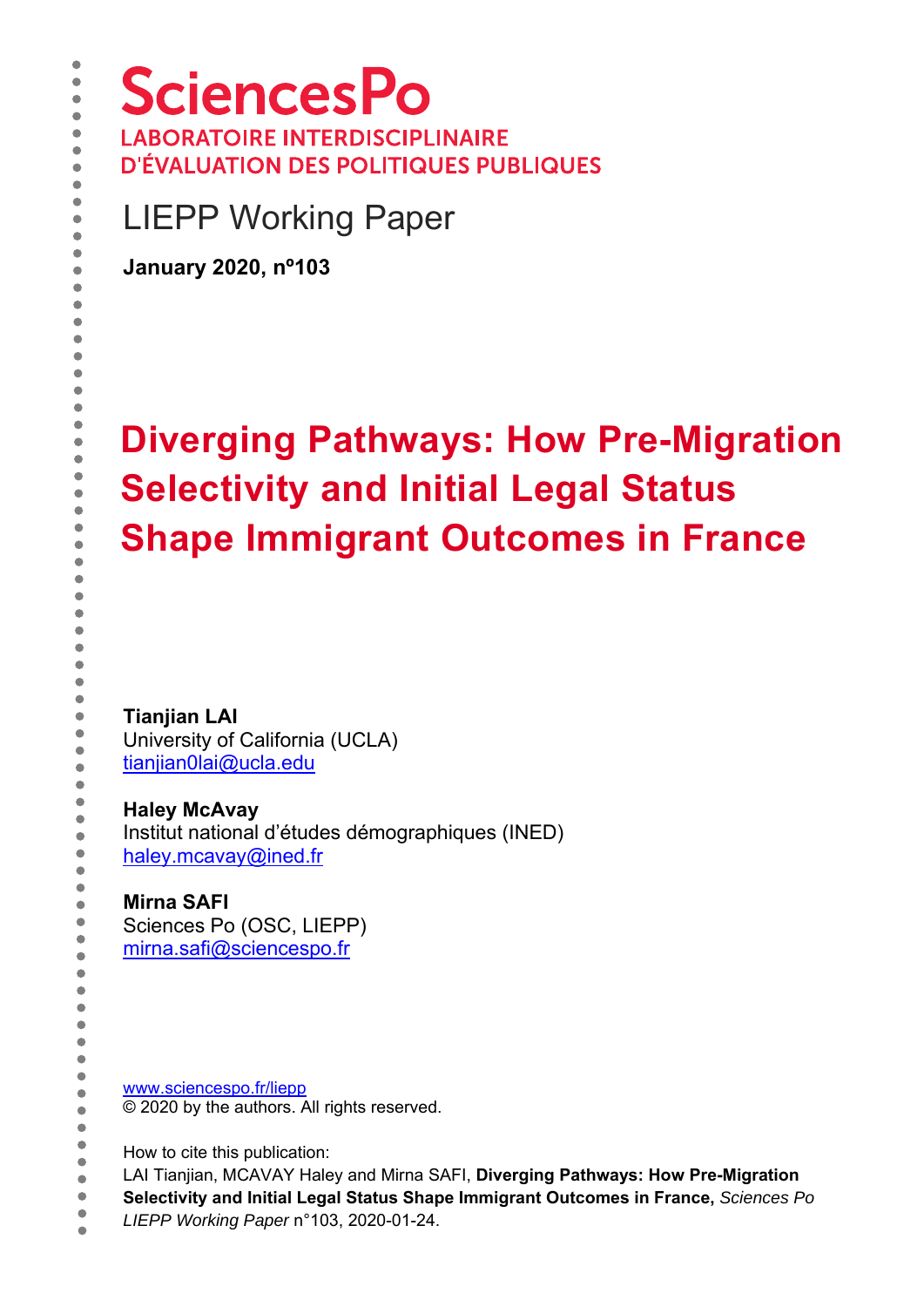# **Diverging Pathways: How Pre-Migration Selectivity and Initial Legal Status Shape Immigrant Outcomes in France<sup>1</sup>**

#### **Abstract**

1

*Drawing on a unique, large-sample survey from France, Trajectories and Origins (TeO), this article aims to disentangle the effects of migrants' initial legal status from their pre-migration characteristics on five outcomes: family income, unemployment, neighborhood income disadvantage, segregation and self-rated health. Findings show that outcomes vary by legal status, but that most of these disparities disappear once pre-migration variables are accounted for. Still, we find net effects of legal status for some categories. Asylum seekers tend to face greater disadvantage in terms of family income and segregation, while students report higher family income and lower neighborhood income disadvantage. Migrants with worker status or a French spouse permit also tend to experience less neighborhood income disadvantage and segregation. Yet interactions between legal status and country of origin show that these effects are not constant across groups. Sub-Saharan Africans and migrants from other non-European countries are the most strongly impacted by disadvantaged status.2* 

**Keywords:** Immigration; Legal status; Immigrant integration.

<sup>&</sup>lt;sup>1</sup> This paper is a preprint version currently under review. It will be updated when published.  $\frac{2}{3}$  This work was supported by the National Science Foundation Graduate Research Fellow

<sup>&</sup>lt;sup>2</sup> This work was supported by the National Science Foundation Graduate Research Fellowship, the National Science Foundation Graduate Research Opportunities Worldwide program, and Sciences Po Laboratory for Interdisciplinary Evaluation of Public Policies (LIEPP).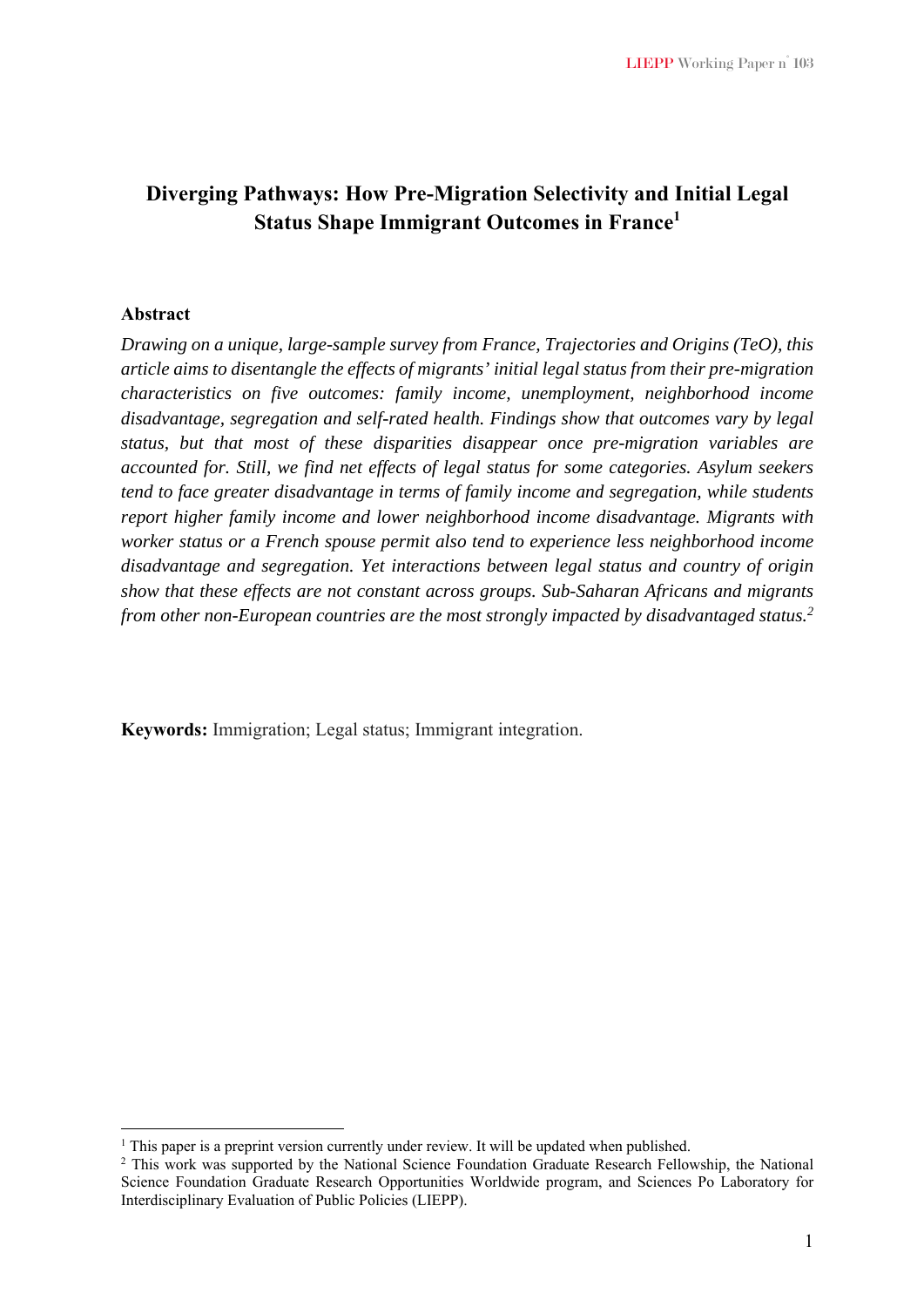# **Introduction**

As soon as migrants cross the border from country of origin to country of destination, receiving states sort newcomers along legal lines of demarcation based on residency status. These legal distinctions upon arrival grant or deny rights and opportunities and determine access to citizenship and socioeconomic resources, with potentially long-reaching implications for immigrant integration. Certain legal statuses allow migrants to enter the labor market immediately (i.e. work permits), while others provide a faster track to citizenship (i.e. marriage permits). These classifications further shape the degree of inclusion and reception that immigrants encounter in their receiving society and the state. Asylum seekers may be more favorably received and granted access to specific social benefits, while those who migrated for family reunification purposes may be viewed with suspicion and subjected to stronger state control (Bellot 2015; Lochak 2006).

This system of civic stratification (Morris 2003) forges categorical distinctions between groups based on initial contexts of reception, with potentially durable implications for migrants' trajectories in their country of destination (Safi, forthcoming). However, empirical studies have seldom considered the long-term role of initial legal status for immigrant integration. One difficulty is linked to data availability. Most studies investigating the effects of legal status rely on data that measure current status and outcomes simultaneously, confounding the causal link between the two. A further impediment is related to immigrant selectivity. Immigrants' initial legal status in their country of destination is highly determined by pre-migration characteristics formed in their countries of origin. Moreover, these premigration characteristics such as education, income, and language skills go on to shape migrants' ability to climb up the socioeconomic ladder in the receiving country (Borjas 1987, Feliciano 2006; Ichou 2014; Pong and Landale 2012). However, previous empirical research has rarely disentangled the role of specific, individual-level pre-migration characteristics from the effects of initial status.

This article draws on a unique, large sample data source from France, the Trajectories and Origins (TeO) survey, to explore the role of legal status upon arrival on immigrants' socioeconomic outcomes. TeO includes rare information on the type and timing of migrants' first residency permit, a wide range of pre-migration variables and a variety of current outcomes. Three main questions guide the analysis: First, do immigrants' integration outcomes, including their income, unemployment, neighborhood income disadvantage, segregation and self-rated health status, vary by the first legal permit obtained? Second, are these variations simply a reflection of pre-migration characteristics and selection, or do differences linked to legal status persist even when taking these factors into account? And finally, do all migrants' trajectories vary by status, or is this only true for certain origin groups? Findings show that outcomes vary by initial legal status, but that most of these disparities disappear once pre-migration variables are accounted for. Still, we find net effects of legal status for some categories. Asylum seekers tend to face greater disadvantage in terms of family income and segregation, while students have higher income and lower neighborhood income disadvantage. Migrants with worker status or a French spouse permit also tend to experience less neighborhood income disadvantage and segregation. Yet interactions between legal status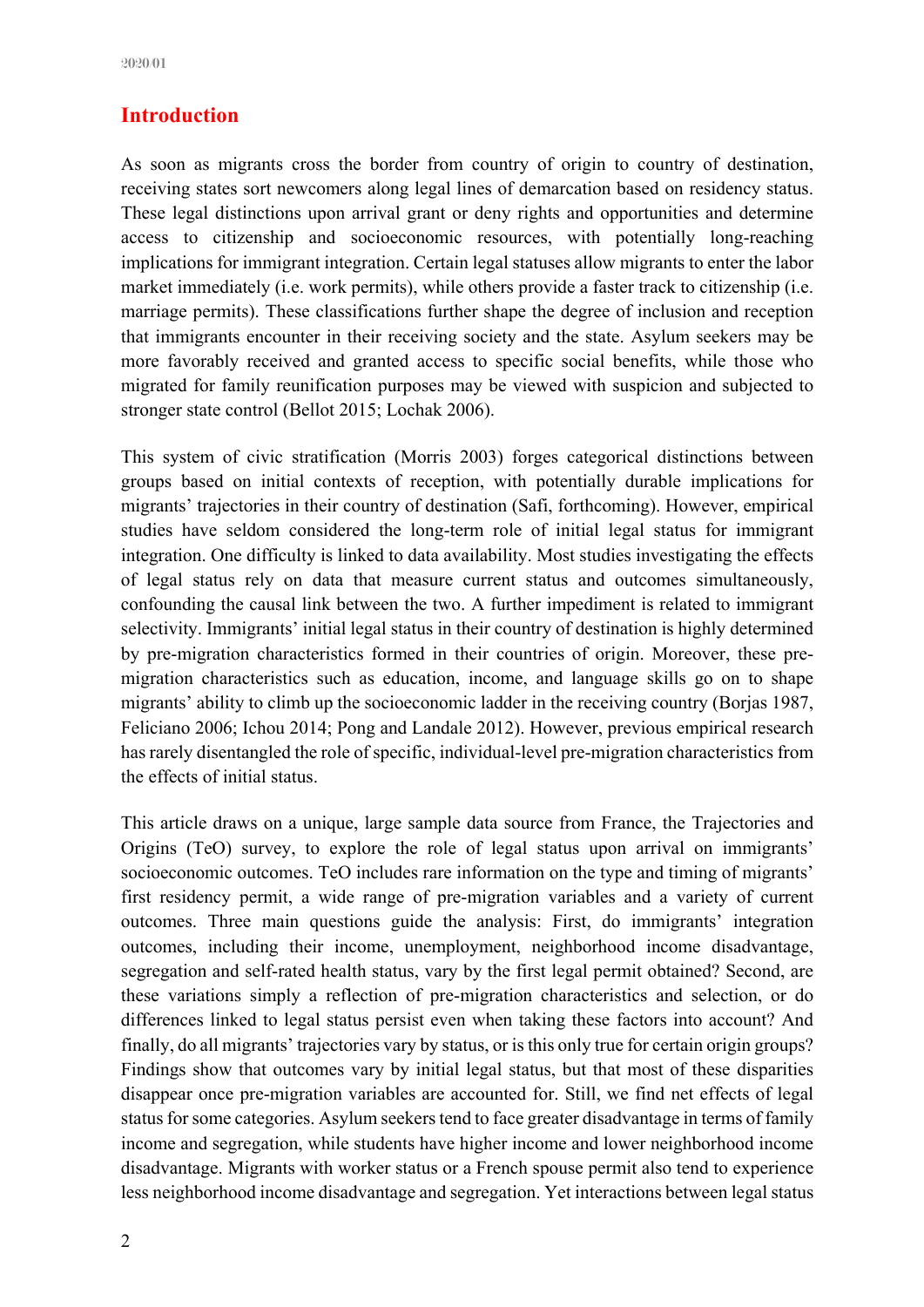and country of origin show that these effects are not constant across groups. Sub-Saharan Africans and migrants from other non-European countries are the most strongly impacted by disadvantaged status.

We make three significant contributions to the literature on legal status stratification and immigrant integration. First, while past studies of immigrant adaptation in France have focused on the significance of naturalization (Bertossi 2010; Fougère and Safi 2009), our study is one of the first to consider how legal categories beyond citizenship shape immigrant outcomes in France and examine these effects across multiple ethnic groups and dimensions of immigrant integration. Second, our study considers not only how immigrants' initial legal status shapes their integration, but also how this initial categorization may operate net of the pre-migration characteristics that shape immigrants' selection into their initial statuses. Finally, we show that while immigrants' pre-migration characteristics remain significant for their post-migration outcomes, migrants' initial legal status continues to have durable effects net of pre- and post-migration demographics controls. We theorize that immigrants' initial legal status defines administrative and legal pathways in their integration process, carry tangible social connotations, and set migrants upon diverging socialization tracks.

## **I. Initial legal status**

Nation states exercise control over entry, rights, and citizenship through the implementation of residency laws and legal status categories, generating a system of civic stratification by differentially allocating rights, resources, and membership (Brubaker 1992; Lockwood 1996; Morris 2003). Previous studies of the effects of civic stratification on immigrant outcomes have overwhelmingly focused on migrants' legal status at the time the outcome is measured. These studies largely find that citizens are advantaged relative to noncitizens, and that undocumented and temporary-status immigrants face many disadvantages, particularly in the dimensions of socioeconomic attainment and health. Citizenship may lessen the labor market discrimination faced by immigrants from poorer or more stigmatized backgrounds, signaling to employers' higher levels of integration and intentions of long-term residence (Bloemraad and Sheares 2017). As a result, naturalization can lead to better employment outcomes, particularly among those likely to be disadvantaged in the labor market, such as immigrants with lower levels of education (Bertossi 2010; Bratsberg, Ragan, and Nasir 2002; Fougère and Safi 2009). However, immigrants who lack secure legal standing in their receiving states may face strong social stigma and threats of deportation, are ineligible for many public benefits, and are often barred from stable, legal employment opportunities to advance their socioeconomic situation. Thus, legally vulnerable immigrants often report lower levels of socioeconomic attainment and mobility, diminished access to healthcare, and high levels of stress induced by their legal precarity (Borjas 2017; Hall, Greenman and Yi 2019; Larchanché 2012; Ortega et al. 2018).

However, an exclusive focus on migrants' *current* legal status fails to paint a full picture of how legal stratification affects immigrant integration. Immigrant outcomes may also be shaped by prior legal statuses. In particular, initial legal status may structure immigrants' preliminary access to resources and opportunities, with long-term implications for their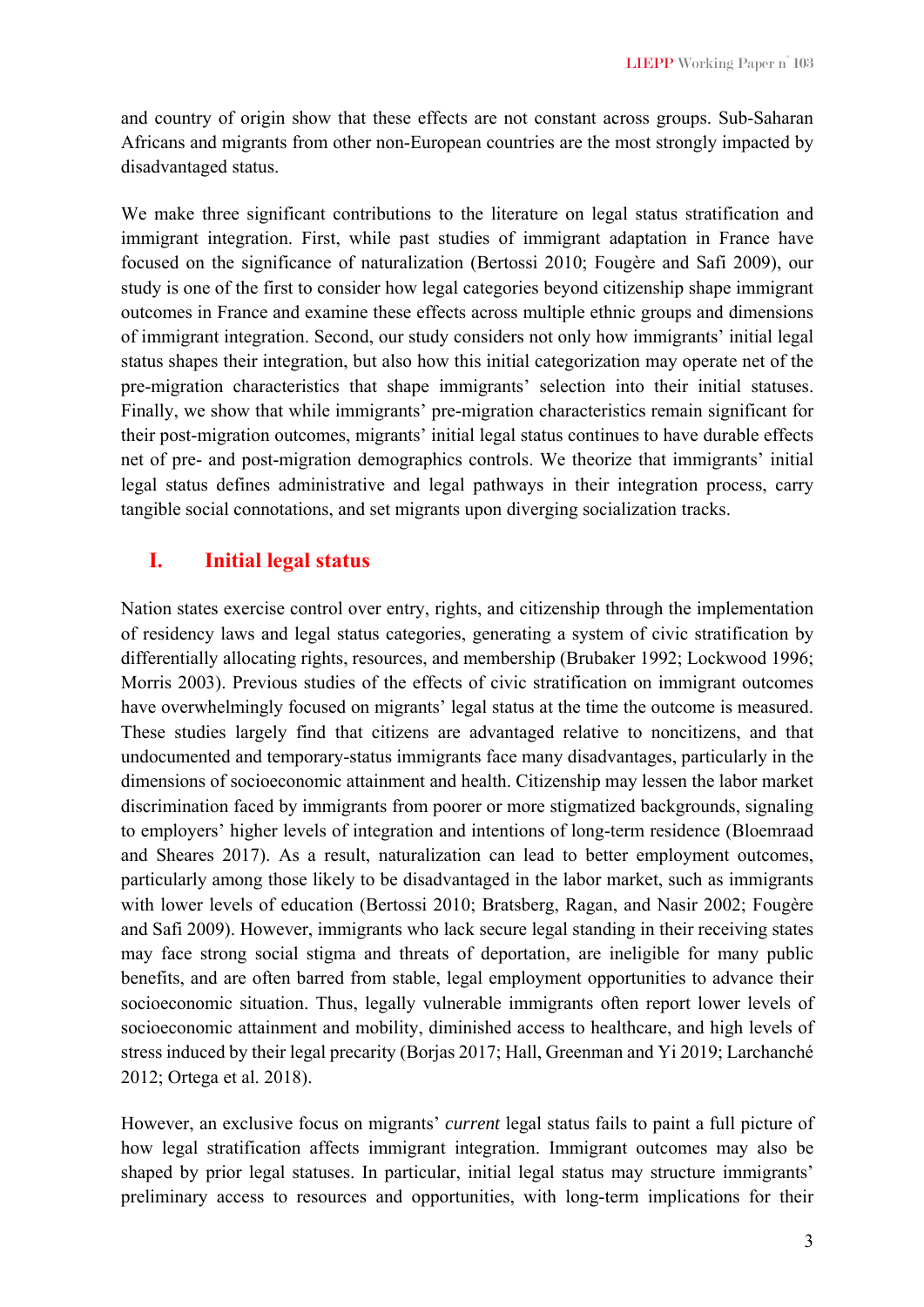trajectories in their country of destination. For example, refugees may face a more welcoming context of reception and greater access to resettlement resources, while those entering with spousal permits are granted lower barriers to naturalization and long-term residence (Portes and Rumbaut 2001; Weil 2001). Likewise, student and work statuses extend access to institutions and formal employment in the receiving state, but are temporary statuses that are conditional on continued academic and employment sponsorship (Tremblay 2005).

Evidence from past studies suggests that immigrants' integration outcomes may differ considerably by their initial legal status. In particular, immigrants entering with work or education-based permits report being advantaged relative to immigrants entering under other legal categories. Immigrants who migrate to the United States under employment visas report greater occupational mobility and higher wages relative to other entry status categories (Akresh 2006; Jasso, Massey, Rosenzweig, and Smith 2000; Massey and Malone 2002). Likewise, employment-based migrants to Australia have better self-reported health compared to other migrants, with refugees reporting the worst health outcomes (Chiswick, Lee, and Miller 2008). While the advantages reported by economic and student migrants may diminish over time (Jasso and Rosenzweig 1995), immigrants' status at entry may also have implications for the outcomes of their children in their countries of destination. The children of parents arriving under skilled work and business visas in Canada, or student and tourist visas in the United States, have higher rates of university completion relative to the children of immigrants arriving under refugee or unskilled work visas (Hou and Bonikowska, 2017; Lee 2018).

#### **1.1. Immigrant selectivity**

Such disparities in outcomes by migrants' status at entry may be attributable to differential selection into initial legal statuses on the basis of various demographic and pre-migration characteristics. Relative to non-migrants in their countries of origin, immigrants tend to be younger, report better physical health, and have higher levels of education (Chiswick, Lee, and Miller 2008; Feliciano 2005). Likewise, immigrants differ greatly in demographic characteristics by status at entry. Women make up a higher percentage of those entering under spouse and family reunification visas relative to men, who make up a higher percentage of those entering under work visas (Donato et al. 2011). Furthermore, due to historical patterns in refugee flows and labor recruitment, and dynamic relationships between sending and receiving states, immigrants from some countries may be more heavily represented in certain categories of entry (Menjivar 2000; US Department of State 2019).

Immigrants also diverge in their pre-migration characteristics by initial legal status. Economic migrants are sponsored by employers in receiving states based on their skill set and work capacity demonstrated prior to migration. They frequently sign employment contracts prior to migration or have jobs awaiting them immediately upon arrival. Employment-based immigrants also tend to have higher levels of education and better language ability relative to other migrants (Akresh 2008; Jasso, Massey, Rosenzweig, and Smith 2000). Likewise, student migrants are allowed entry on the basis of their potential for educational attainment. They also come from more highly educated backgrounds in their country of origin and are more likely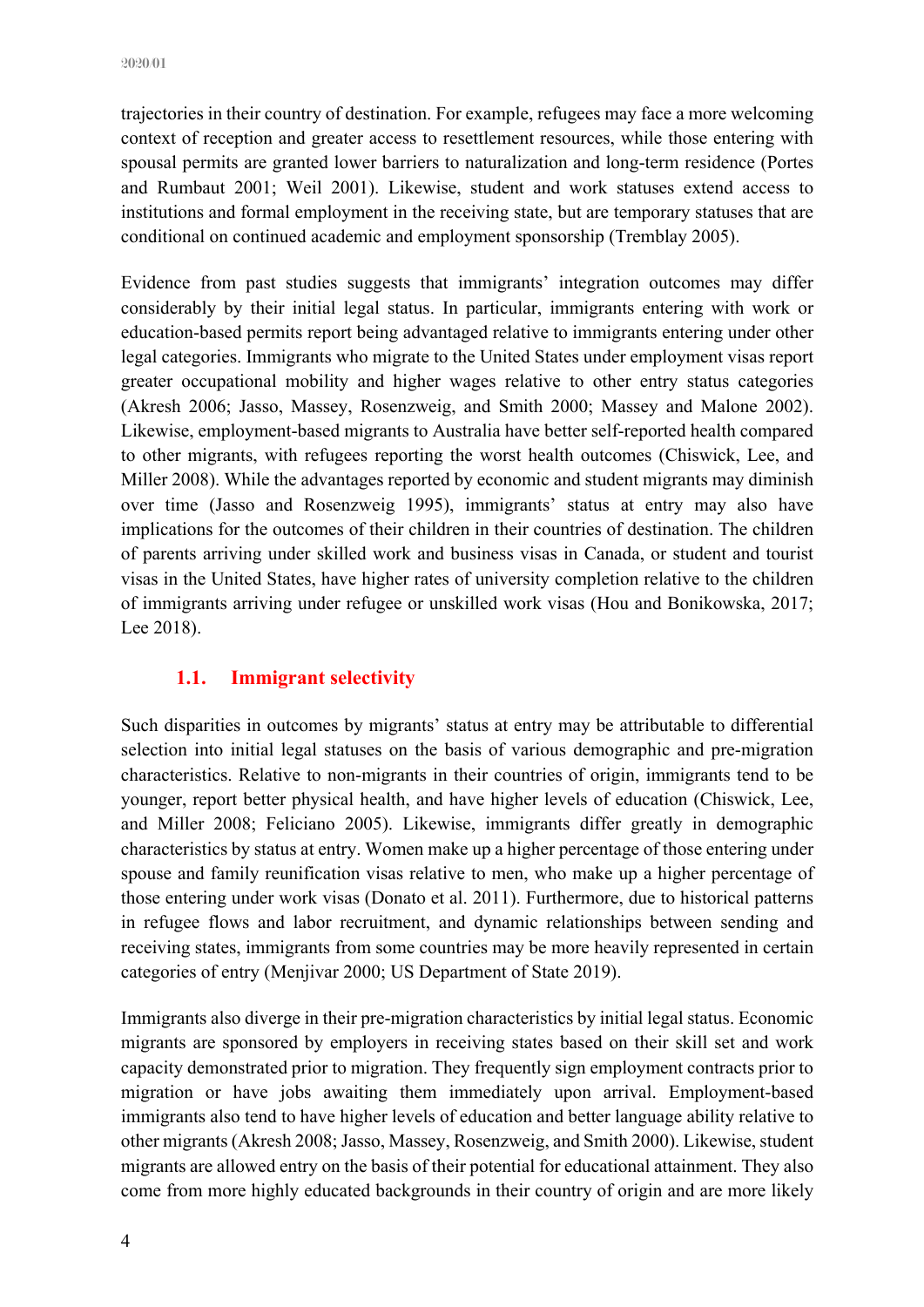to speak the language of their country of destination (Hou and Bonikowska 2017). Marriage migrants are also more likely to speak the language of the receiving country, have more social ties, and report greater exposure to their country of destination prior to migration (Jasso, Massey, Rosenzweig, and Smith 2000).

By contrast, family migrants and asylees are relatively disadvantaged in their pre-migration characteristics. While family migrants also have established social ties in their countries of destination prior to migration, they tend to report lower levels of educational attainment in their countries of origin and less transferable skills in the receiving labor market (Akresh 2008). Furthermore, refugees frequently depart under difficult and traumatic circumstances from their sending countries, with little preparation for migration (Torres and Wallace 2013). Receiving states also impose fewer integration, human capital, and health requirements for refugees relative to other immigrants (Chiswick, Lee, and Miller 2008). Thus, refugees may arrive with lower pre-migration socioeconomic and language attainment and poorer health outcomes relative to other immigrants. Finally, those who enter without legal documents or under irregular statuses frequently report low levels of pre-migration human capital and skill attainment (Massey and Malone 2002). However, they may be positively selected for health, particularly in order to undertake clandestine and physically grueling border crossings (Barcellos, Goldman, and Smith 2012).

#### **1.2. Initial legal status or immigrant selectivity?**

Migrants who are "positively selected" (i.e., possess more advantaged sociodemographic characteristics prior to migration) may exhibit better integration outcomes in their countries of destination. Past studies of the effects of migrant selection have considered country of origin characteristics and immigrant parents' education levels. Immigrants from countries with a higher Gross National Product, more open political system, and lower levels of income inequality have higher income in the United States relative to immigrants from poorer, less politically open, and more economically unequal countries (Borjas 1987). Likewise, immigrant parents' higher educational attainment relative to non-migrants in their countries of origin is positively associated with their children's educational attainment in receiving states (Feliciano 2006; Ichou 2014; Pong and Landale 2012).

Previous research has theorized that differences in pre-migration selectivity, such as having a job contract before migration or prior visits to the country of destination, may explain immigrants' differential outcomes by their status at entry (Akresh 2008). However, these studies have rarely empirically examined the role of specific, individual-level pre-migration characteristics, instead using status at entry categories themselves as direct proxies for selection (Akresh 2008, 2006; Chiswick, Lee, and Miller 2008; Lee 2018). The few studies of initial legal status that have included additional indicators of immigrant selectivity have mainly measured selectivity through country or region of origin fixed effects (Chiswick, Lee, and Miller 2008; Hou and Bonikowska 2017; Jasso, Massey, Rosenzweig, and Smith 2000; Massey and Malone 2002), broad country of origin characteristics, such as Gross National Product (Borjas 1987; Hou and Bonikowska 2017), or limit examinations of individual-level selection characteristics to age at arrival and educational attainment (Chiswick, Lee, and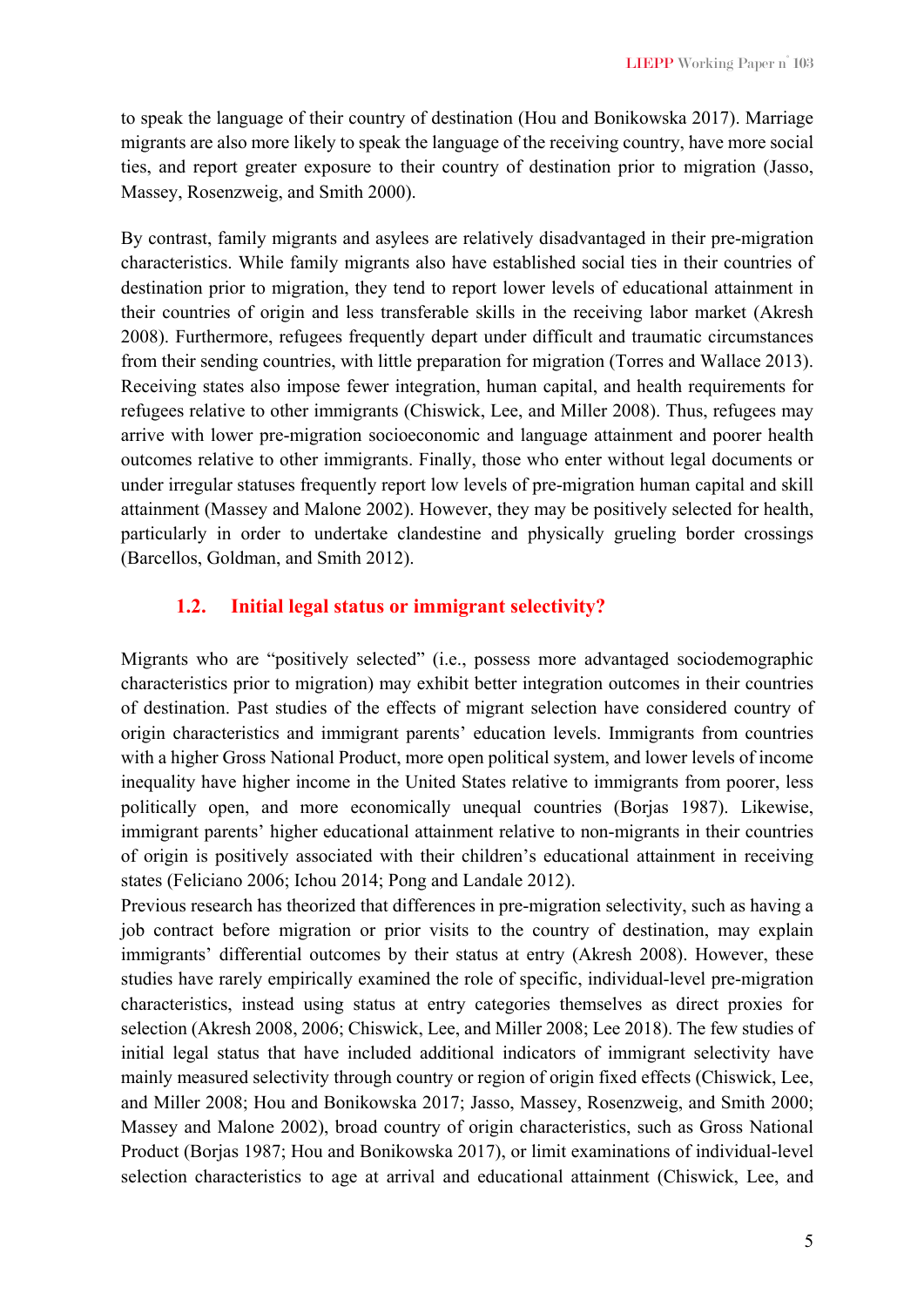Miller 2008; Hou and Bonikowska 2017). Many other relevant indicators of pre-migration immigrant selectivity, including possessing a work contract before arrival, previous migration experiences and exposure to the country of destination, and pre-migration language ability, educational attainment, and marital status, have yet to be empirically examined in conjunction with of migrants' status at entry. We therefore do not know whether immigrants' legal status upon entry acts simply a proxy for their pre-migration characteristics and selectivity, or whether differences in migrants' integration outcomes persist even when taking into account pre-migration sorting into initial legal status.

# **II. Legal status in the French context**

Much of the research on immigrant selectivity and initial legal status has been conducted in the context of the United States, and little is known of how such mechanisms may play out in other receiving states. The oldest country of immigration in Europe, France's approach to its foreign-born population is assimilationist in line with its Republican egalitarian tradition (Noiriel 1992; Favell 1998). This model places strong emphasis on citizenship as a motor of immigrant integration. Foreigners are considered to become members of the nation through a process of acculturation by which they successfully become French, incorporating new values, traditions and norms while shedding any markers of ethnic or cultural distinctiveness. However, France has relatively low naturalization rates compared to other countries (Liebig and von Haaren 2011), meaning migrants may settle and remain noncitizens for the long-term on the basis of residency permits. In the colorblind French Republican tradition, where racial or ethnic distinctions are not formally recognized (Simon 2008), legal classifications related to residency permits and citizenship are a salient administrative tool and contribute to forging symbolic boundaries within French society (Lamont 1992, 1995). These categories also have a complex history due in particular to France's colonial history and convey not only legal rights but also ethnoracial connotations.

French research on legal categories focuses predominantly on citizenship categories and the determinants of citizenship acquisition (Carillo 2015; Mazouz 2017; Simon 2012). Less attention has been paid to residency status and its consequences for socioeconomic integration. Yet, by opening up initial rights and opportunities and creating inequalities based on reasons for migrating, the state's distribution of residency permits shapes later claims to national belonging and impacts immigrants' potential integration. Prior to arriving in France, migrants must first obtain visas to enter the country legally, which are generally valid for 3 months or up to one year. In the first few months of their stay and before their visa expires, migrants who wish to remain in France must apply for a residency permit (called *titres de séjour*) which enable legal settlement for a fixed period of time.

The legislation governing *titres de séjour* has varied considerably over the last decades (Vaudano and Dahyot 2019). Generally, these permits differ by duration, income and housing requirements, proof of integration, right to work and access to citizenship (d'Albis and Boubtane 2015). Some statuses are intended for short-term stays. This is true of student permits, which are granted for one year and are renewable for the period of study, but do not open rights to long-term settlement. Students have recently been granted the right to work part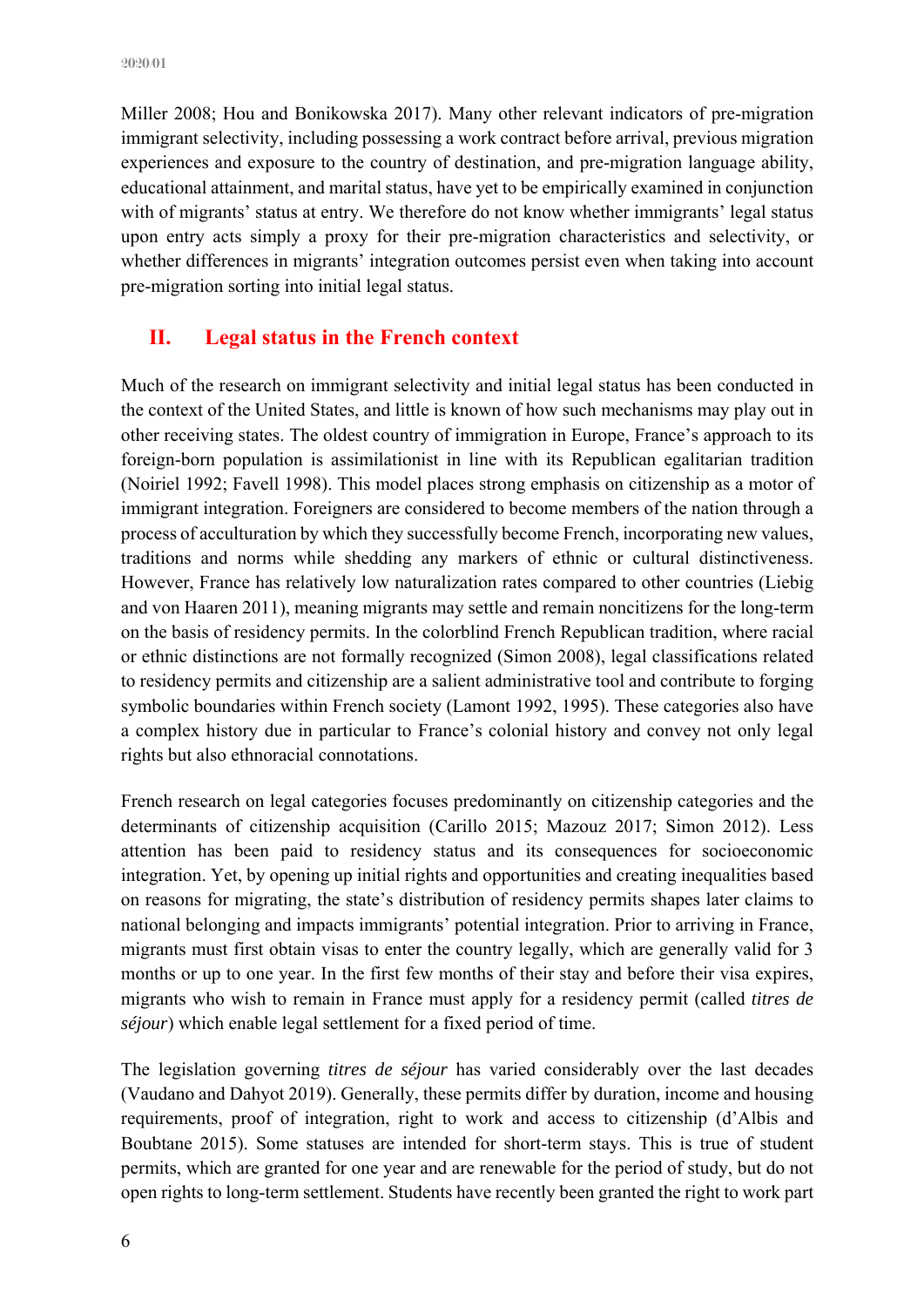time, but must justify enough resources to stay in France. Migrants with work permits are granted different duration rights based on the short-term or permanent nature of their employment contract. Persons entering France on the basis of family reunification permits must demonstrate adequate housing and sufficient income, and since the 2000s, proof of their cultural integration. Family migrants benefit from long-term residency rights and are allowed to work, although this right was not always guaranteed in previous decades. Despite tighter conditions in recent years, marriage permits most favorably open up the road toward citizenship with shorter eligibility requirements and lower rejection rates. Citizenship acquisition is considered a right for migrants who marry French citizens and is subject to an entirely different procedure ("naturalization by declaration") than the standard track to citizenship ("naturalization by decree"). As concerns asylum seekers, the legislation has become increasingly strict in recent years as the number of persons seeking asylum has risen while the number admitted has dropped. Contexts of refugee reception have also varied considerably over time, from the more advantaged conditions governing the arrival of refugees from Southeast Asia in the 1970s to a less favorable context today (Bellot 2015; Spire 2007). Asylum seekers are currently not guaranteed the right to work upon arrival and must wait 6 months before applying for a work permit. However, they are provided some financial aid and may receive help finding temporary housing during the application process. Refugee status also may allow for faster access to citizenship, as they do not need to fulfill the 5-year residency requirement before applying.

In addition to objective differences relating to conditions and rights, some statuses may be viewed more or less favorably by the state. Workers may be seen as more desirable and with less suspicion than migrants coming to join their spouses or families, particularly since debates around immigration policy in the early 2000s increasingly pushed the distinction between "chosen immigration" (i.e. labor migration that benefits France and its economy) and "imposed immigration" (i.e. unwanted family reunification migrants and asylum seekers) (Lochak 2006).

Finally, it is noteworthy that initial legal status is tightly linked to country of origin. As EU citizens benefiting from free circulation within the Schengen area, European origin migrants who arrived in France after 1999 do not require a residency permit to live, work and study in France. Due to their status as former colonies, special rules have governed the residency permits granted to Algerians, Tunisians, Moroccans, and migrants from Sub-Saharan Africa. Some other countries also benefit from bilateral agreements that affect the legal context of reception of their emigrants to France.

## **III. Data and Measures**

We utilize data from Trajectories and Origins (TeO), a large-scale, diverse, and crosssectional survey of the French population collected between 2008 and 2009 (Beauchemin, Hamel and Simon 2018). TeO surveyed 21,761 respondents aged 18 to 60, covering immigrants to France, children of immigrants, those born in overseas *départements* and their children, and those born in France to French-born, non-migrant parents. We limit our analyses to the 3,689 immigrant respondents in TeO who arrived at age 15 or older, and who reported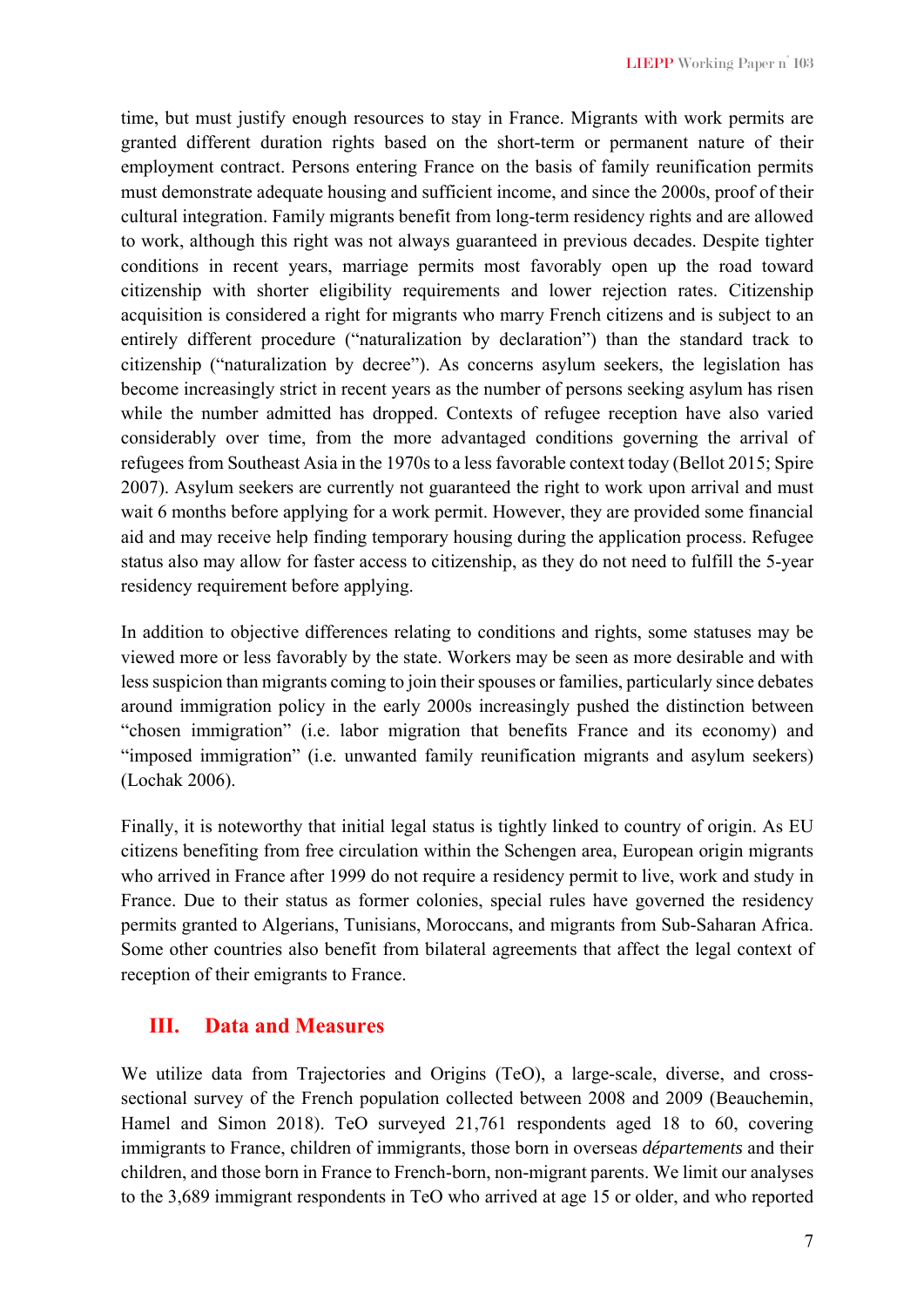valid responses to questions regarding their legal status upon arrival and non-missing responses to our dependent and independent variables of interest.

#### *Outcome variables*

TeO contains detailed information on a variety of immigrant outcomes, including measures covering family income, unemployment status, spatial integration, and health status. *Family income* is divided into deciles according to the respondents' household monthly income. *Unemployment status* is a binary variable measuring whether or not the respondent is currently unemployed. We examine two spatial integration measures at the level of the French census block (*IRIS*), neighborhood income disadvantage and neighborhood percent immigrant. *Neighborhood income disadvantage* measures household income per capita in the neighborhood of residence, coded in deciles indicating 1 for the highest household income per capita neighborhoods and 10 for the lowest income neighborhoods. *Neighborhood percent immigrant* is measured in deciles (0-9), with higher values representing higher concentrations of immigrants in the respondents' neighborhood of residence. Finally, *self-rated health* is a binary variable measuring whether the respondent reported being in very good or good health, compared with being in average, bad, or very bad health.

#### *Key explanatory variable*

Our key explanatory variable of interest is the respondents' *first residency permit obtained in France*. The residency permit, or *titre de séjour*, is issued by the French police prefecture and gives migrants the right to settle legally in the country for a determined period of time. It is important to highlight that the residency permit is issued after arrival and is therefore distinct from the visa, which is issued prior to arrival and allows legal entry. To remain in France legally, migrants must apply for residency permits before the visa expires, typically within one year of arrival. TeO does not provide any information on the type of visa or whether the respondent arrived without a visa. Therefore, our data do not allow us to distinguish between respondents who entered the country with a visa and subsequently applied for a residency card, and those who entered without a visa and later regularized their situation. TeO does however report the year in which the first permit was obtained. In addition to the type of first residency permit, our models control for *permit immediately upon arrival* to measure whether respondents obtained their residency permit within a year of arriving in France or in later years. This allows us to potentially capture effects related to the regularization of migrants who arrived with no visa.

We construct our measure of status upon arrival using TeO questions that ask for what reason their first permit was issued. Respondents were coded according to their stated reason for first residency permit: "Asylum," "Student," "Worker," "Marriage to a French citizen," or "Family reunification." We exclude from our analysis migrants who stated that they were exempt by law from applying for a permit ( $N=345$ ), or who reported "Don't know" ( $N=127$ ), "Refused" (N=28), or "Other permit" (N=415) when asked the reason for their first permit. While respondents in these excluded categories (in particular those who reported "Don't know" or "Refused") may represent more legally vulnerable immigrants, including those who have yet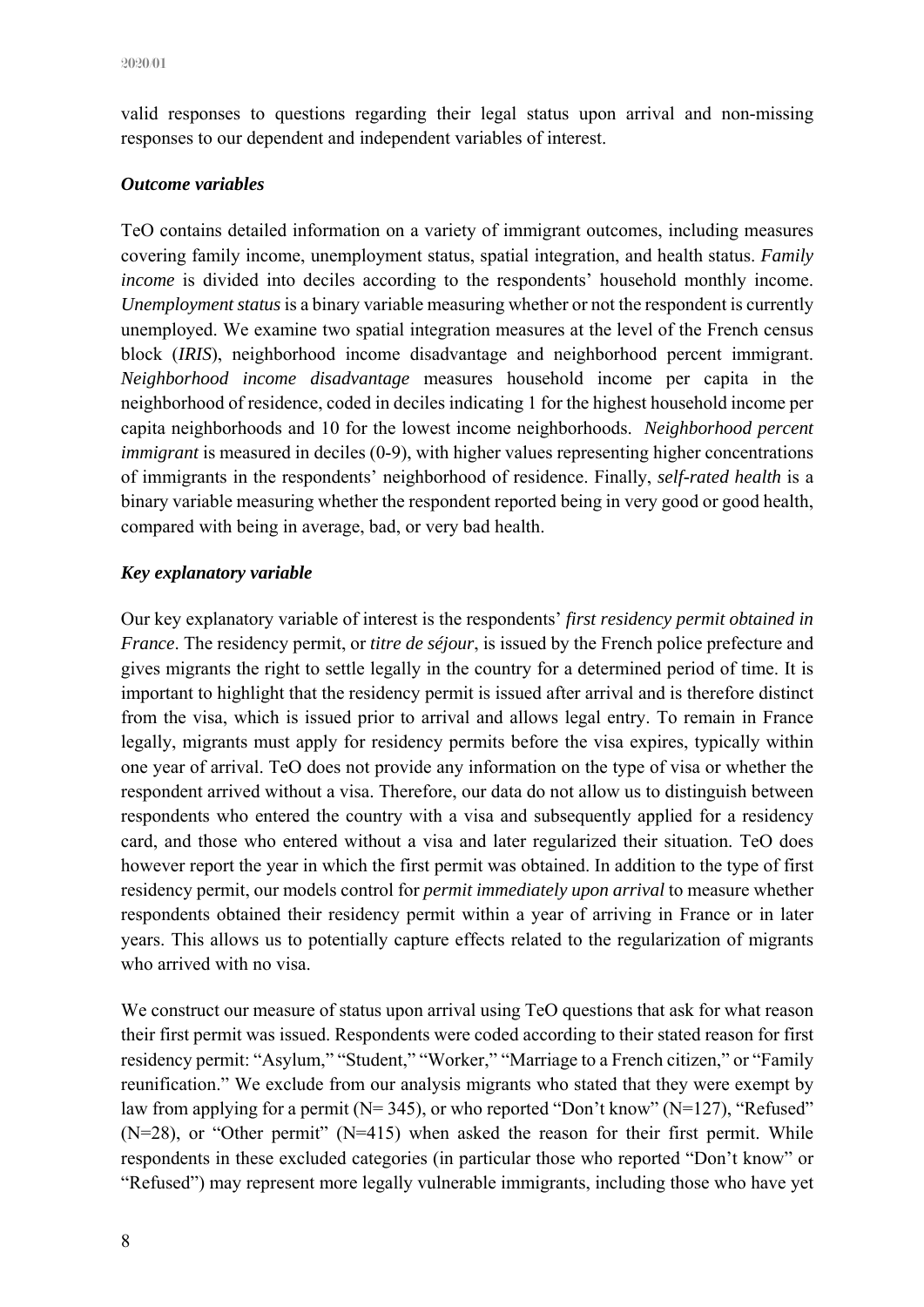to obtain a residency permit at the time of the survey, it is impossible to accurately determine the legal status of these respondents. Thus, any findings using these categories would difficult to interpret. Table 1 reports the distribution of the sample by first residency permit. The largest categories are work permit holders (31%), family reunification migrants (22%) and those entering on a French spouse permit (19%).

|                             |      | Weighted % |
|-----------------------------|------|------------|
| <b>Asylum</b>               | 623  | 12.09      |
| <b>Student</b>              | 606  | 16.91      |
| Worker                      | 969  | 30.54      |
| <b>French spouse</b>        | 709  | 18.95      |
| <b>Family reunification</b> | 782  | 21.51      |
| Total                       | 3689 | 100        |

#### **Table 1: Sample by Legal Status**

#### *Migrant selection variables*

TeO also covers a wealth of information on characteristics related to immigrant selection. We consider demographic characteristics including respondents' *gender*, and whether or not the respondent self-identifies as *Muslim*. Respondents' *region of birth* is a categorical variable coded as "North Africa," "Sub-Saharan Africa," "Southeast Asia," "Turkey," "Portugal," "Spain/ Italy," "Other European Union countries" and "Other." These represent the largest immigrant origin groups in France. We also consider immigrants' *previous migration experience*, a binary variable indicating whether the immigrant has ever lived outside of their country of birth for at least one year prior to their arrival in France. We examine whether respondents *visited France for less than a year prior to their arrival* using a binary indicator. In addition, we control for the respondents' *type of last job prior to migration*, coded as "Never worked prior to migration," "Worked an unskilled or unpaid job prior to migration," or "Other." *Highest level of education prior to migration* is coded as "Primary school or less" "Lower-secondary," "Higher-secondary," and "Higher education." We consider respondents' *marital status prior to migration*, a binary variable indicating whether the respondent reported being married prior to migration. We also examine an indicator variable measuring whether the respondent secured an *employment contract in France prior to migration*.

We also consider several measures of respondents' characteristics immediately upon their arrival in France. *French proficiency upon arrival* is coded into three categories, "Not at all," "Some French," "Very good comprehension and spoken French," and "All very good." We also consider respondents' *age at arrival* and whether the respondent lived in *temporary housing immediately upon arrival*, such as in a housing center for asylum seekers, a hostel for migrant workers, or accommodations temporarily lent to them by family or friends rather than a permanent or private dwelling.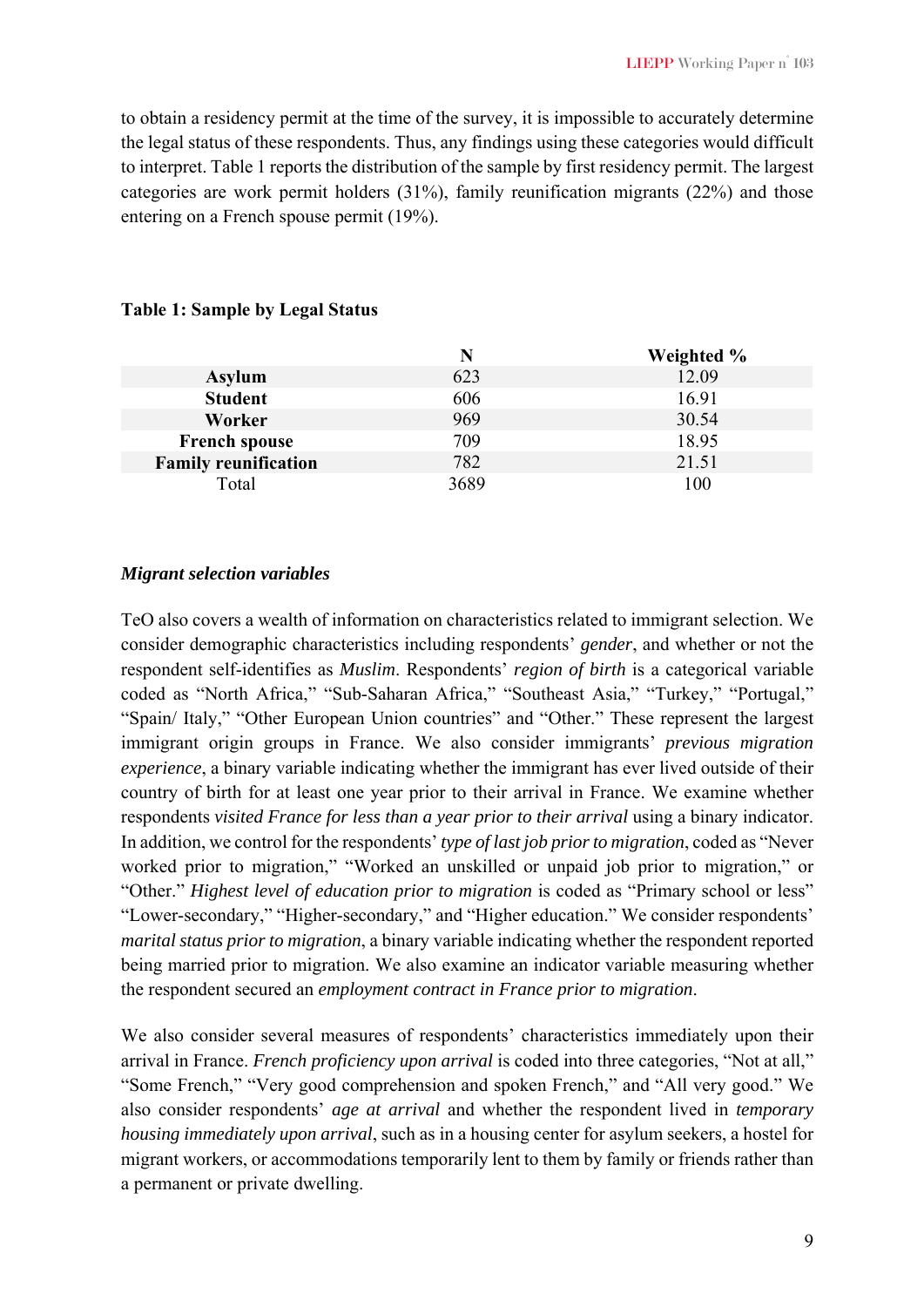#### *Current demographic characteristics*

Finally, we control for several variables reflecting respondents' demographic characteristics at the time of TeO interview. We examine respondents' *current French citizenship status* using a binary indicator measuring whether the respondent holds French citizenship at the time of the interview. Likewise, respondents' *current marital status* is a binary variable measuring whether the respondent reported being married at the time of TeO collection. *Current French proficiency* is a categorical variable coded as "Not at all," "Some French," "Very good comprehension and spoken French," and "All very good." We also examine respondents' *highest level of education* at the time of the survey, coded as "No diploma," "Junior of vocational high school," "Vocational or baccalaureate degree," and "University degree." Finally, *current employment status* is coded as "Employed," "Student," "Unemployed," "Retired/ Stay at home," or "Other."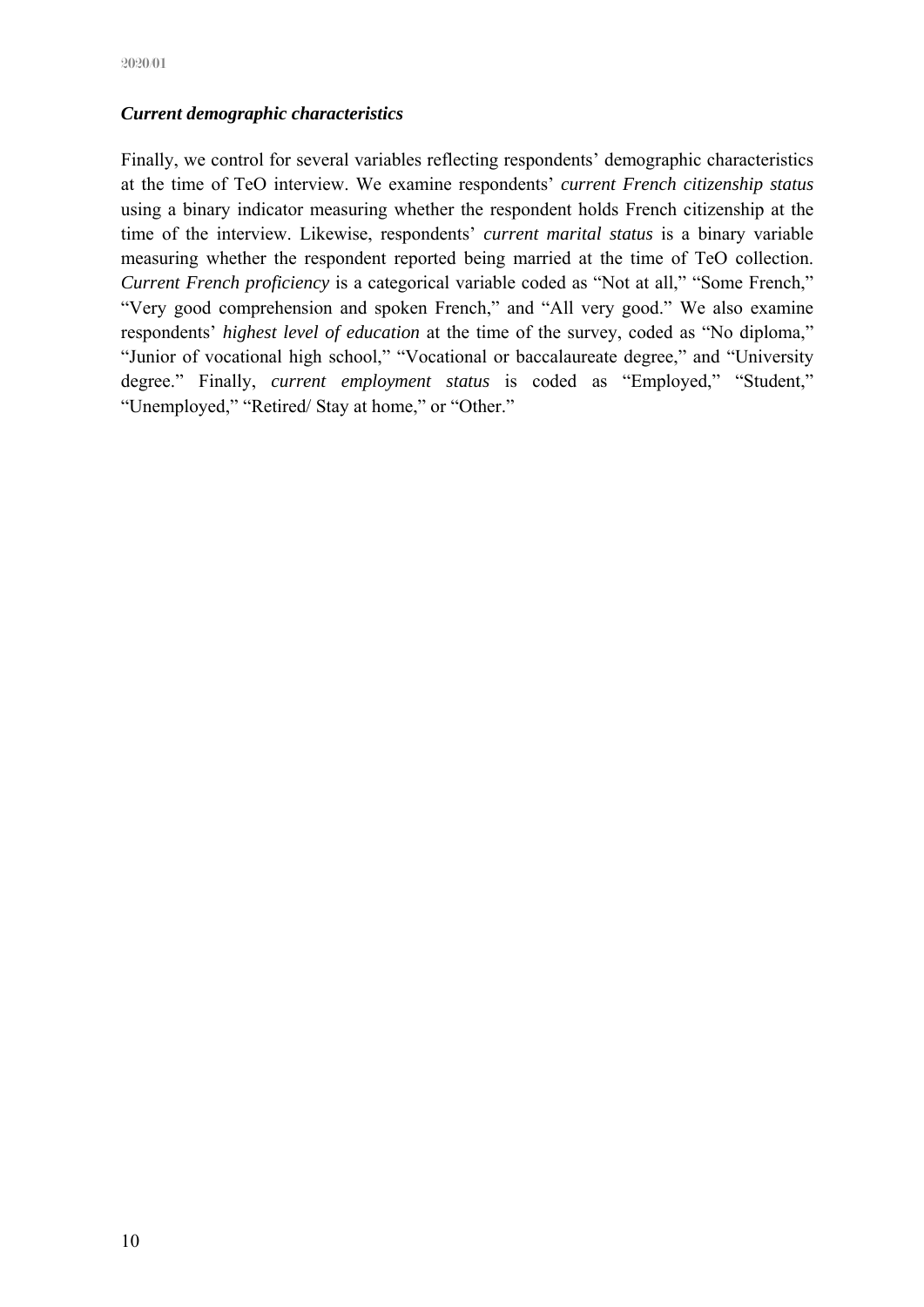# **Table 2: Descriptive Statistics by Initial Legal Status**

|                                          | <b>Asylum</b> | <b>Student</b> | Worker | French<br>spouse | Family<br>reunification | No permit |
|------------------------------------------|---------------|----------------|--------|------------------|-------------------------|-----------|
| <b>Outcomes</b>                          |               |                |        |                  |                         |           |
| <b>Income (deciles)</b>                  | 4.69          | 7.48           | 6.20   | 5.34             | 4.50                    | 5.39      |
| Unemployed                               | 16%           | 9%             | 10%    | 14%              | 12%                     | 12%       |
| Neighborhood disadvantage scale (0-27)   | 18.75         | 15.06          | 16.12  | 17.56            | 19.48                   | 17.96     |
| Neighborhood percent immigrant (deciles) | 8.12          | 7.70           | 7.61   | 7.45             | 7.96                    | 8.04      |
| Reported good health                     | 70%           | 91%            | 70%    | 80%              | 72%                     | 77%       |
|                                          |               |                |        |                  |                         |           |
| <b>Migrant selection</b>                 |               |                |        |                  |                         |           |
| Female                                   | 39%           | 46%            | 31%    | 72%              | 73%                     | 43%       |
| <b>Region of origin</b>                  |               |                |        |                  |                         |           |
| <b>North Africa</b>                      | $3\%$         | 33%            | 23%    | 38%              | 51%                     | 33%       |
| <b>Sub-Saharan Africa</b>                | 14%           | 16%            | 4%     | 10%              | 7%                      | 15%       |
| <b>Southeast Asia</b>                    | 24%           | $1\%$          | 0%     | $1\%$            | $1\%$                   | $1\%$     |
| <b>Turkey</b>                            | $11\%$        | $1\%$          | 4%     | 6%               | 14%                     | $5\%$     |
| Portugal                                 | 2%            | $1\%$          | 29%    | $2\%$            | 11%                     | 9%        |
| <b>Spain/Italy</b>                       | $0\%$         | $2\%$          | $6\%$  | $3\%$            | $1\%$                   | $2\%$     |
| <b>EU27</b>                              | 7%            | 12%            | 21%    | 14%              | $3\%$                   | $7\%$     |
| Other                                    | 39%           | 34%            | 12%    | 27%              | 12%                     | 27%       |
| <b>Muslim</b>                            | 21%           | 38%            | 26%    | 48%              | 67%                     | 44%       |
| Previous migration experience            | 21%           | 10%            | 13%    | 13%              | $5\%$                   | 16%       |
| <b>Visit France before migration</b>     | $5\%$         | 36%            | 31%    | 29%              | 13%                     | 24%       |
| Type of work in CoA                      |               |                |        |                  |                         |           |
| <b>Never worked</b>                      | 43%           | 66%            | 24%    | 30%              | 61%                     | 36%       |
| <b>Unskilled or unpaid</b>               | 10%           | $3\%$          | 25%    | 12%              | 15%                     | 16%       |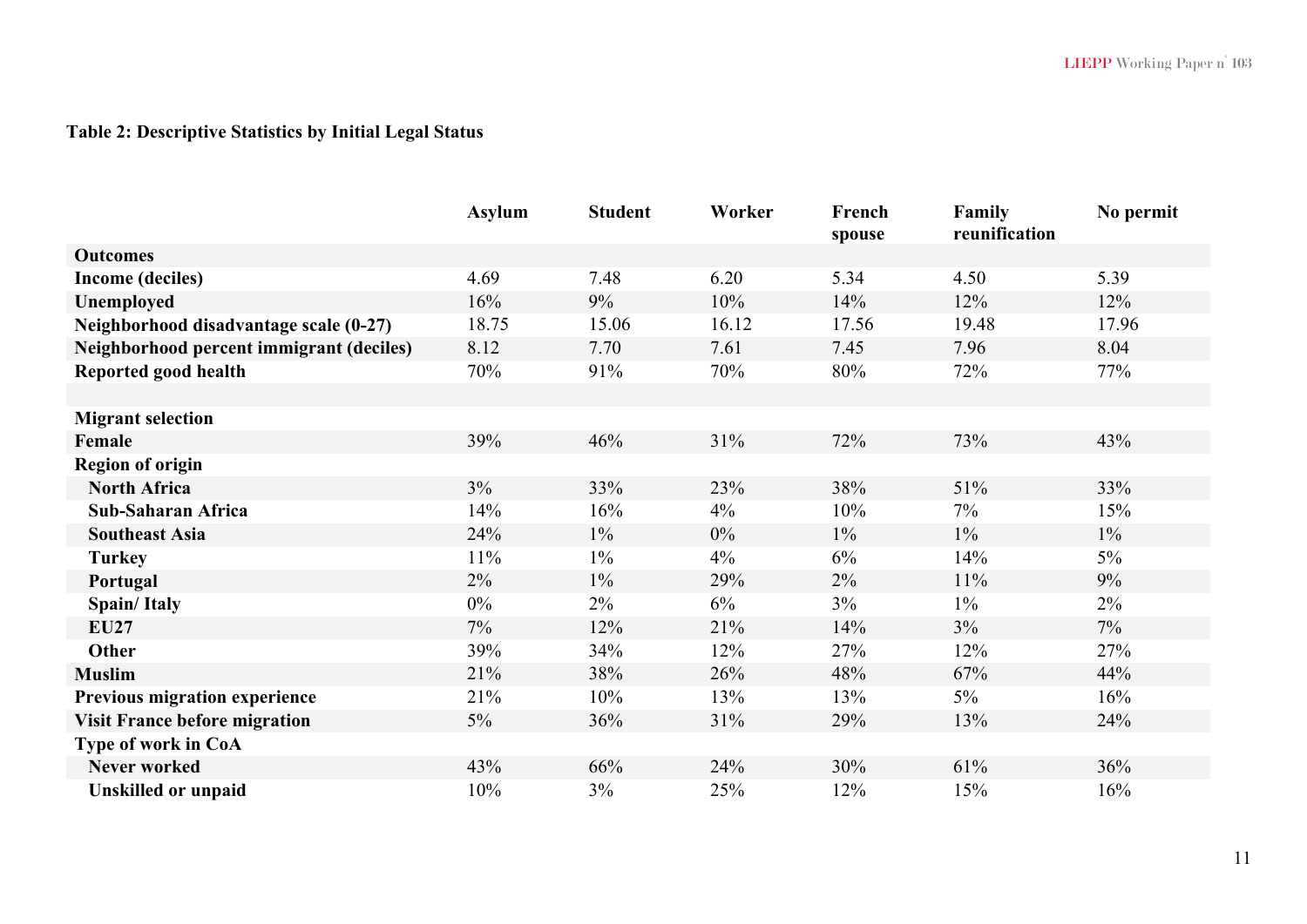| <b>Other</b>                                       | 47%   | 31%   | 51%   | 58%   | 24%   | 48%   |
|----------------------------------------------------|-------|-------|-------|-------|-------|-------|
| <b>Highest level of education before migration</b> |       |       |       |       |       |       |
| <b>Primary school or less</b>                      | 16%   | $1\%$ | 32%   | 12%   | 29%   | 21%   |
| Lower-secondary                                    | 27%   | 3%    | 21%   | 19%   | 29%   | 20%   |
| <b>Higher-secondary</b>                            | 35%   | 13%   | 23%   | 34%   | 30%   | 37%   |
| <b>Higher education</b>                            | 21%   | 83%   | 24%   | 34%   | 12%   | 22%   |
| <b>Married before migration</b>                    | 37%   | 8%    | 31%   | 71%   | 67%   | 32%   |
| <b>Employment contract before arrival</b>          | $1\%$ | 3%    | 30%   | $1\%$ | $1\%$ | 6%    |
| French proficiency on arrival                      |       |       |       |       |       |       |
| Not at all                                         | 47%   | 10%   | 34%   | 21%   | 31%   | 30%   |
| <b>Some French</b>                                 | 40%   | 32%   | 44%   | 47%   | 49%   | 40%   |
| Very good comprehension and spoken                 | $1\%$ | $1\%$ | $1\%$ | 2%    | $2\%$ | $1\%$ |
| All very good                                      | 13%   | 57%   | 21%   | 30%   | 18%   | 29%   |
| Age at arrival                                     | 26.34 | 23.06 | 25.08 | 28.07 | 24.16 | 25.49 |
| <b>Initial housing temporary</b>                   | 39%   | 10%   | 18%   | 4%    | $6\%$ | 14%   |
|                                                    |       |       |       |       |       |       |
| <b>Current demographics</b>                        |       |       |       |       |       |       |
| <b>French citizenship</b>                          | 50%   | 48%   | 22%   | 42%   | 24%   | 36%   |
| <b>Married</b>                                     | 79%   | 75%   | 79%   | 84%   | 82%   | 83%   |
| <b>Current French ability</b>                      |       |       |       |       |       |       |
| Not at all                                         | $1\%$ | $0\%$ | $0\%$ | $0\%$ | $1\%$ | $0\%$ |
| <b>Some French</b>                                 | 62%   | 11%   | 48%   | 42%   | 58%   | 43%   |
| Very good comprehension and spoken                 | 9%    | 6%    | 17%   | 12%   | 11%   | 12%   |
| All very good                                      | 28%   | 83%   | 35%   | 46%   | 30%   | 45%   |
| <b>Years in France</b>                             | 18.11 | 16.86 | 22.05 | 11.79 | 16.21 | 17.69 |
| <b>Education level</b>                             |       |       |       |       |       |       |
| No diploma                                         | 32%   | 3%    | 32%   | 22%   | 41%   | 31%   |
| Junior or vocational high school                   | 25%   | 4%    | 30%   | 26%   | 37%   | 28%   |
| Vocational or regular bac                          | 22%   | 11%   | 14%   | 22%   | 11%   | 19%   |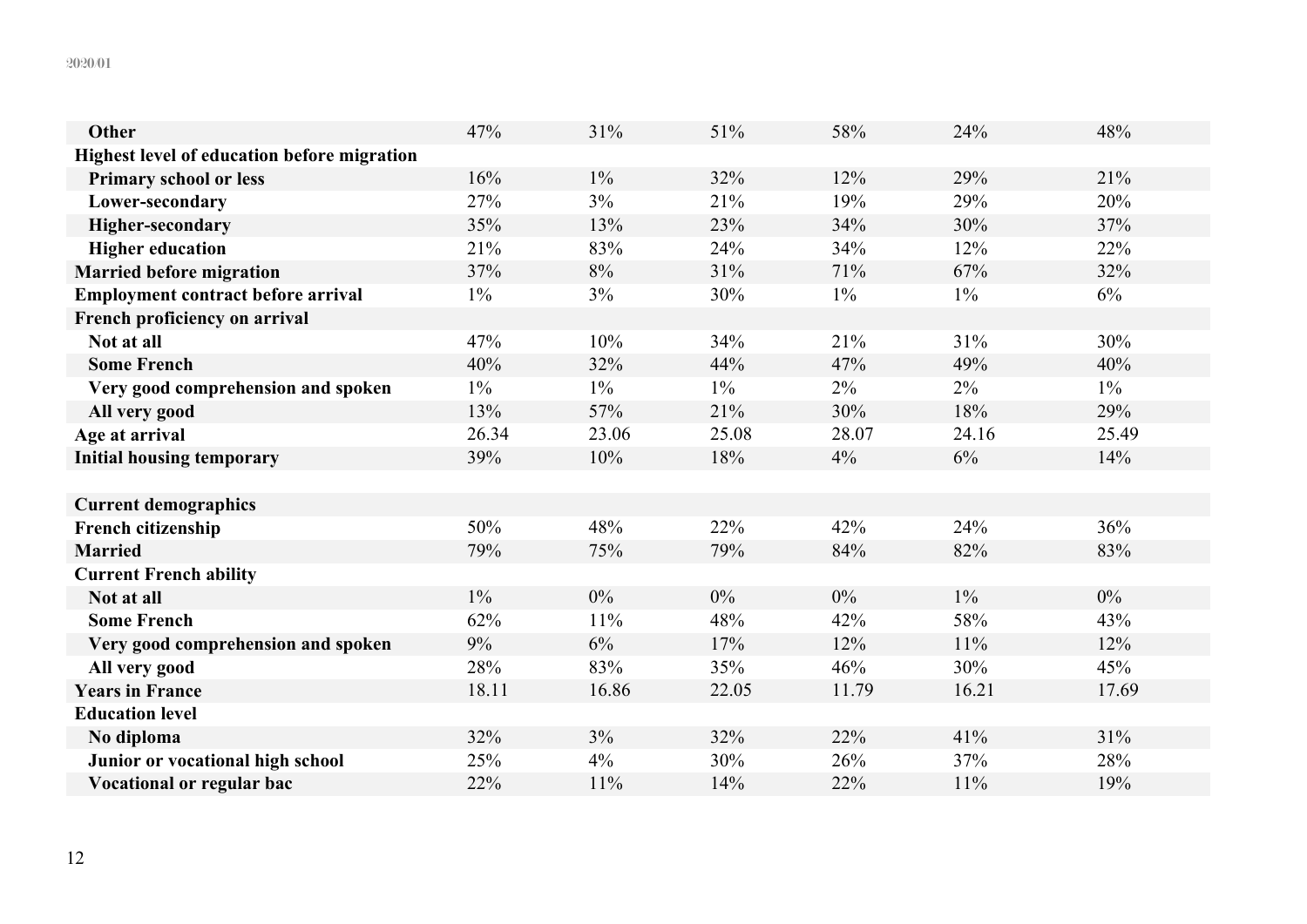| <b>University</b>                | 21%   | 82%   | 24%   | 30%   | $1\%$ | 21%   |
|----------------------------------|-------|-------|-------|-------|-------|-------|
| <b>Current employment status</b> |       |       |       |       |       |       |
| <b>Employed</b>                  | 68%   | 81%   | 78%   | 58%   | 54%   | 74%   |
| <b>Student</b>                   | $1\%$ | $2\%$ | $0\%$ | 0%    | $1\%$ | $0\%$ |
| <b>Unemployed</b>                | 16%   | 9%    | 10%   | 14%   | 12%   | 12%   |
| Retired/stay at home             | $1\%$ | 6%    | 6%    | 26%   | 32%   | 9%    |
| Other                            | 5%    | $1\%$ | 6%    | $1\%$ | $2\%$ | $5\%$ |
| <b>Observations</b>              | 509   | 549   | 679   | 531   | 731   | 690   |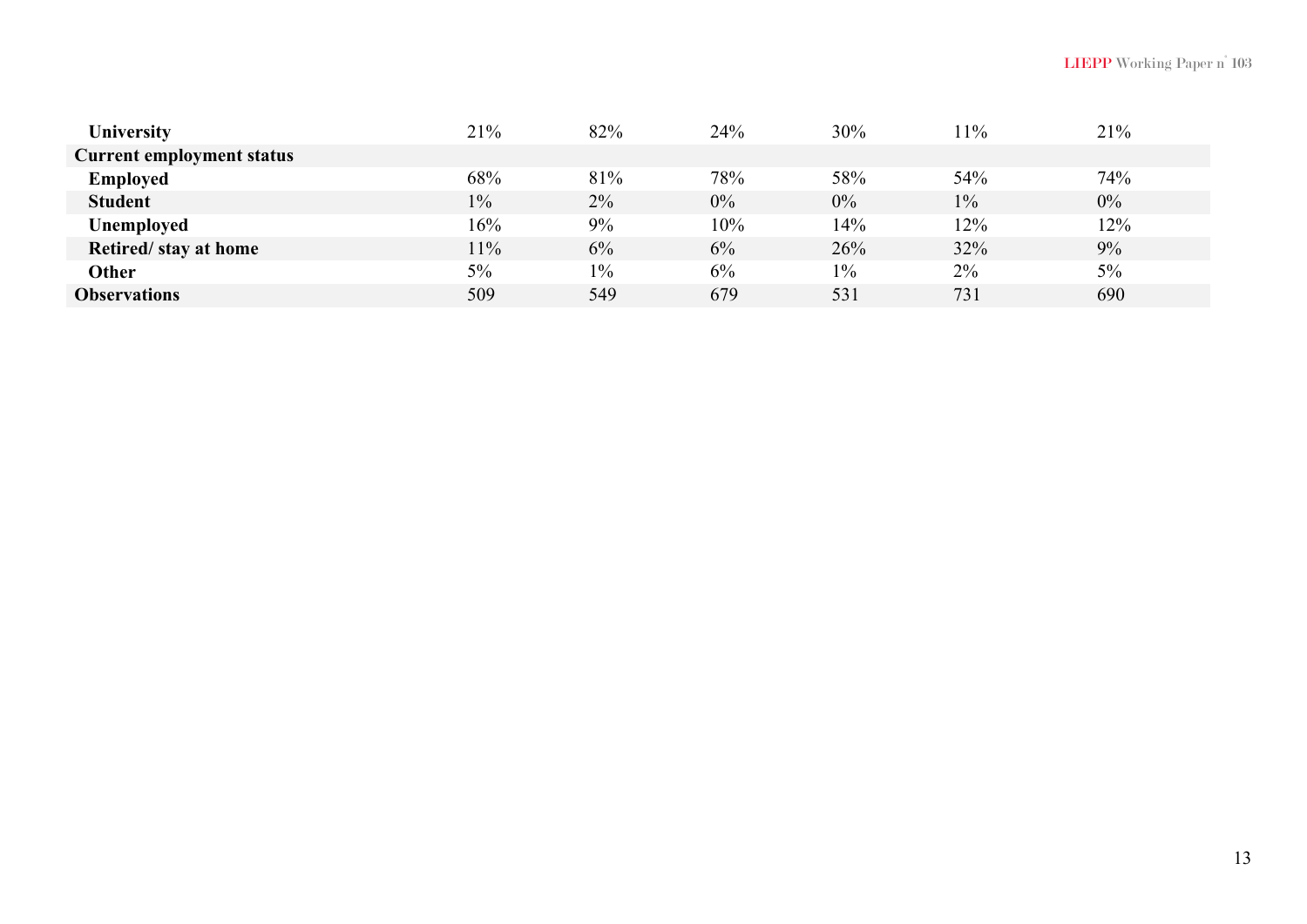#### **3.1. Plan of analyses**

We present our analyses across three nested regression models for each outcome of interest (family income, unemployment status, neighborhood income disadvantage, neighborhood percent immigrant, and self-rated health). We compare all other migrants to family reunification permit holders, one of the largest entry status groups in France in recent decades (Noiriel 1992; d'Albis and Boubtane 2018). Model 1 presents the effects of immigrants' legal status at entry prior to immigrant selection and current demographic controls. Model 2 expands on Model 1 to account for immigrant selection by including variables measuring respondents' region of birth, gender, religious identification, previous migration experience, visits to France prior to arrival, type of last job prior to migration, highest level of education prior to migration, marital status prior to migration, employment contract prior to arrival, residency permit upon arrival, French proficiency upon arrival, age at arrival, and temporary housing upon arrival. Finally, Model 3 adds current demographic characteristics (citizenship status, marital status, French proficiency, and highest level of education at the time of the survey) to Model 2 to determine whether differences in outcomes by status at entry persist after accounting for all migrant selection and current demographic characteristics. We also apply interactions between initial legal status and immigrants' region of origin to Model 3 to examine whether possessing a disadvantaged status at entry may impact certain immigrants more than others. We run ordinary least squares regressions when examining family income, neighborhood income disadvantage, and neighborhood percent immigrant, while we run logistic regressions to predict unemployment status and self-rated health. Results are presented as marginal effects tables or graphs to ease interpretation. Full model results are included in the Appendix.

# **IV. Results**

#### *Migrant selection*

Descriptive comparisons in Table 2 suggest strong evidence of differential selection into immigrant legal status categories based on demographic, pre-migration and upon-arrival characteristics. In particular, those whose initial status was a student permit appear to be the most socioeconomically advantaged prior to and upon arrival in France, while those with asylum permits appear the least advantaged. Respondents with student permits are by far the most highly educated prior to migration. 81% of respondents in this category obtained higher education prior to arrival in France. By contrast, only 33% of those whose initial status was a spousal permit, the second mostly highly educated group, obtained higher education before entering France. Those who held work and family reunification permits reported the lowest levels of education prior to migration, with over half of respondents in both groups attaining lower secondary schooling or less. Likewise, student permit holders have the highest levels of French proficiency upon arrival. Only 11% of student permit holders reported speaking French "not at all" upon arrival in France, compared to 46% of asylum permit holders.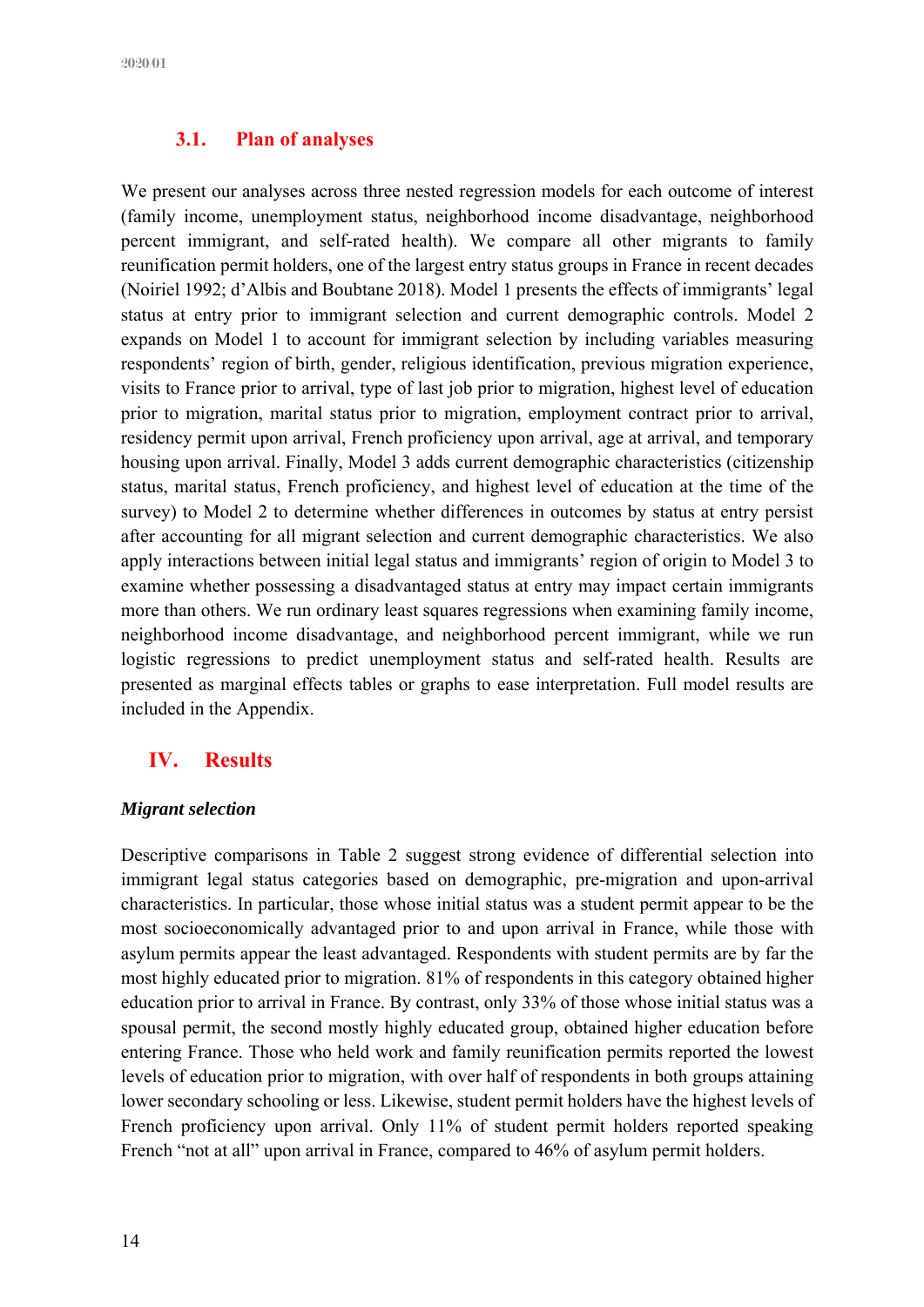Those who held student permits were also the most likely to have never worked prior to migration (66%), and the least likely to have worked an unskilled or unpaid job (3%). By contrast, only 26% of those with work permits had not worked prior to migration, and 23% of them had worked in an unskilled or unpaid job. Only the work permit category had a substantial proportion of respondents with a work contract prior to arrival in France (24%). Student permit holders were also the least likely to have been married prior to migration (7%), compared to 66% of those whose first permit was for family reunification and 61% of those with spousal permits. French spouse and Family reunification permit holders were the least likely to reside in temporary housing immediately upon arrival (6% and 7%, respectively), while Asylum permit holders were the most (37%).

#### *Socioeconomic integration*

#### **Table 3: Effects of Initial Legal Status on Socioeconomic Integration**

|                      |                | <b>Family Income</b> |                       | <b>Unemployment Status</b> |                      |                       |
|----------------------|----------------|----------------------|-----------------------|----------------------------|----------------------|-----------------------|
|                      | <b>Model 1</b> | Model 2 <sup>i</sup> | Model 3 <sup>ii</sup> | <b>Model 1</b>             | Model 2 <sup>i</sup> | Model 3 <sup>ii</sup> |
|                      |                |                      |                       |                            |                      |                       |
| <b>Asylum</b>        | 0.194          | $-0.500**$           | $-0.559***$           | 0.0379                     | 0.0147               | 0.0180                |
|                      | (0.208)        | (0.233)              | (0.202)               | (0.0287)                   | (0.0319)             | (0.0318)              |
| <b>Student</b>       | 2.985***       | $1.291***$           | $0.924***$            | $-0.0319$                  | $-0.0449$            | $-0.0402$             |
|                      | (0.188)        | (0.224)              | (0.202)               | (0.0224)                   | (0.0275)             | (0.0277)              |
| Worker               | $1.696***$     | 0.260                | 0.202                 | $-0.0219$                  | $-0.0255$            | $-0.0278$             |
|                      | (0.181)        | (0.204)              | (0.182)               | (0.0214)                   | (0.0260)             | (0.0254)              |
| <b>French spouse</b> | $0.837***$     | 0.165                | 0.0576                | 0.0164                     | 0.00875              | 0.0203                |
|                      | (0.193)        | (0.193)              | (0.179)               | (0.0244)                   | (0.0269)             | (0.0272)              |
| No permit            | $0.888***$     | 0.217                | 0.0407                | $-0.00235$                 | $-0.0248$            | $-0.0195$             |
|                      | (0.184)        | (0.190)              | (0.168)               | (0.0223)                   | (0.0248)             | (0.0246)              |
|                      |                |                      |                       |                            |                      |                       |
| Observations         | 3,689          | 3,689                | 3,689                 | 3,689                      | 3,689                | 3,689                 |

(Reference Category : Family Reunification)

Standard errors in parentheses

\*\*\* p<0.01, \*\* p<0.05, \* p<0.1

i Controlling for: region of birth, gender, religious identification, previous migration experience, visits to France prior to arrival, type of last job prior to migration, highest level of education prior to migration, marital status prior to migration, employment contract prior to arrival, French proficiency upon arrival, age at arrival, temporary housing upon arrival

ii Controlling for: region of birth, gender, religious identification, previous migration experience, visits to France prior to arrival, type of last job prior to migration, highest level of education prior to migration, marital status prior to migration, employment contract prior to arrival, French proficiency upon arrival, age at arrival, temporary housing upon arrival, current citizenship status, current marital status, current French proficiency, current highest educational attainment; current employment status, years resided in France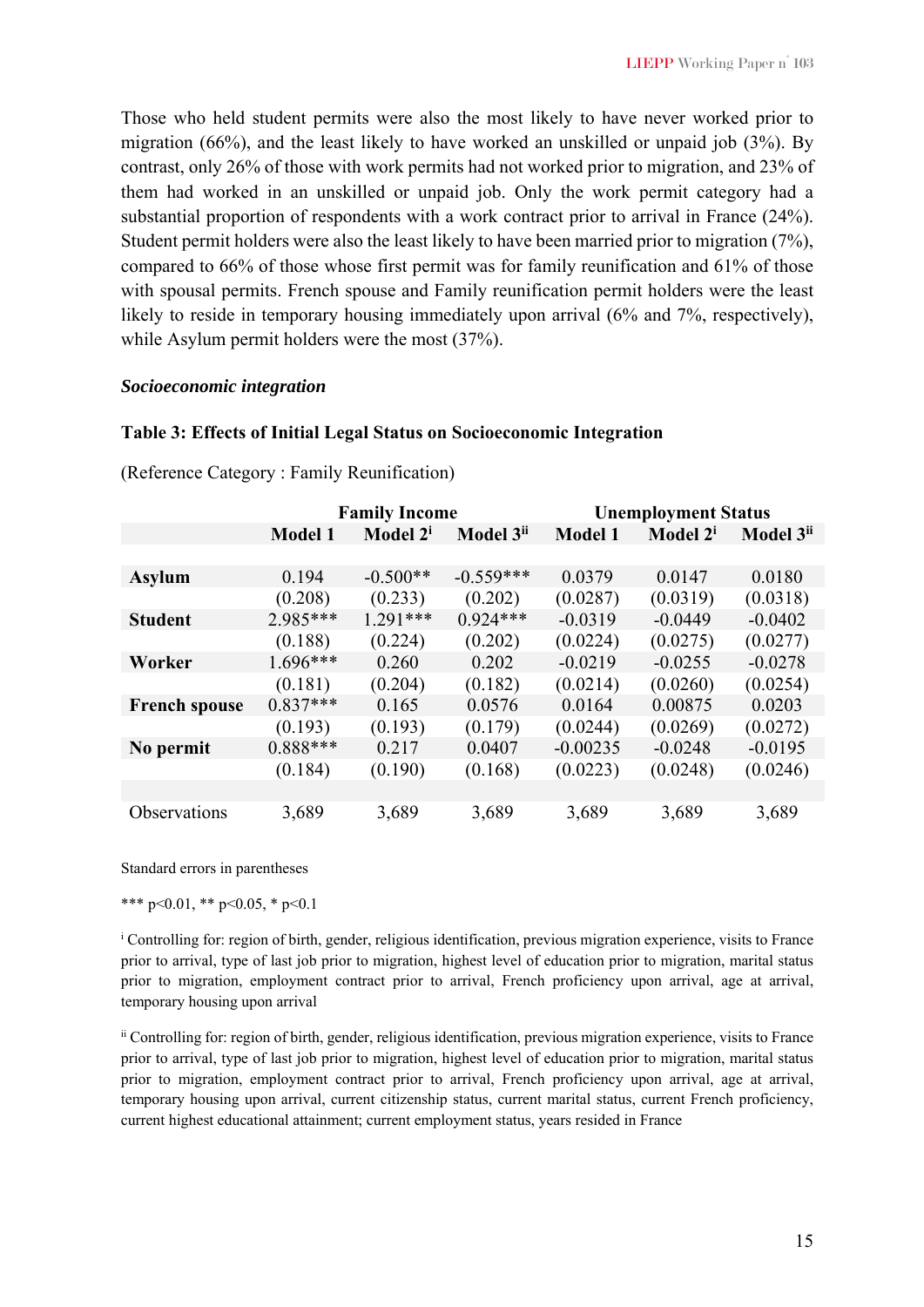2020/01

Table 3 presents the marginal effects of legal status at entry on immigrants' socioeconomic integration. Prior to controlling for selection and current demographic variables, those with student permits, work permits, and spousal permits all reported higher family income relative to those who first possessed family reunification permits. Upon the inclusion of selection controls however, this advantage relative to family reunification permit holders loses statistical significance for those entering with a work permit or French spouse permit, and is greatly reduced, but still statistically significant, for student permit holders. Likewise, net of selection controls, asylum permit holders, for whom there had been no statistically significant difference in family income with family reunification permit holders in Model 1, now report significantly lower family income relative to family reunification permit holders. Finally, in the full model with both selection and current demographic controls, the family income gap between asylum permit holders and family reunification permit holders persists, while student permit holders continue to report significantly higher family income relative to family reunification permit holders. By contrast, we find few statistically significant differences in the marginal effects of initial legal status on immigrants' probability of being unemployed at the time of TeO collection.

Table 1 of the Appendix demonstrate that immigrants' socioeconomic outcomes are significantly shaped by their pre-migration characteristics, even net of present-day demographics. Pre-migration work experience matters for immigrants' socioeconomic attainment: those who worked a salaried job in their country of ancestry report higher family income relative to those who have never worked or who worked an unskilled or unsalaried job. Likewise, immigrants who received higher education in their countries of origin, had an employment contract prior arrival, who had previously visited France, do not identify as Muslim, or who were unmarried prior to migration report higher family income. There are significant national origin disparities in family income. North African immigrants are disadvantaged relative to Southeast Asian, Turkish, Portuguese, Spanish, Italian, other European Union, and other origin immigrants. Similar patterns linked to national origin are found for unemployment: relative to North African immigrants, Turkish, Portuguese, Spanish, Italian, and other origin immigrants are less likely to be unemployed. Present-day unemployment rates are also higher for those who lived in temporary housing immediately upon arrival and who reported speaking no French upon arrival.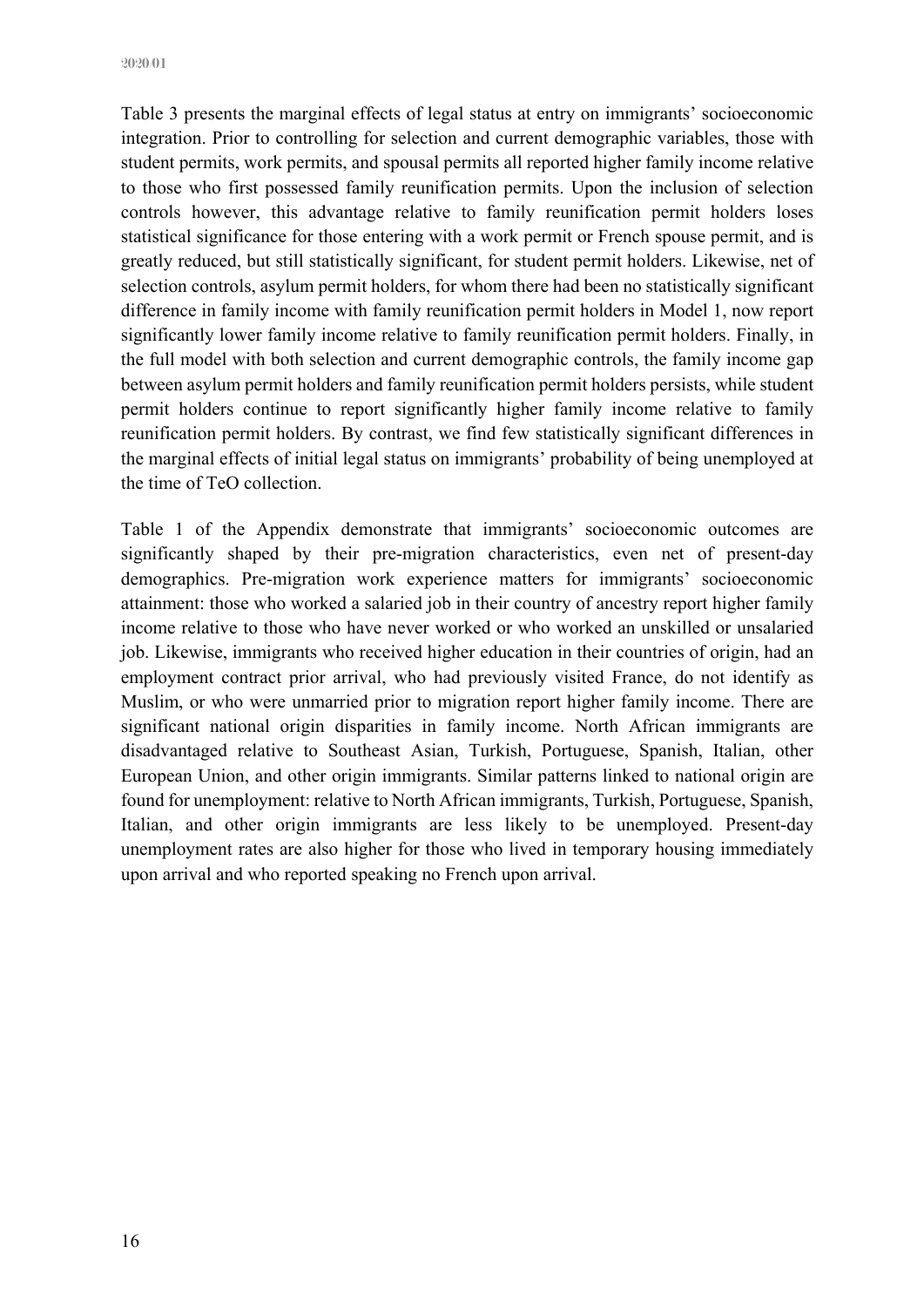#### *Spatial integration*

#### **Table 4: Effects of Initial Legal Status on Spatial Integration**

|                      |                | Neighborhood Disadvantage |                       | Neighborhood % Immigrant |                      |                       |
|----------------------|----------------|---------------------------|-----------------------|--------------------------|----------------------|-----------------------|
|                      | <b>Model 1</b> | Model 2 <sup>i</sup>      | Model 3 <sup>ii</sup> | <b>Model 1</b>           | Model 2 <sup>i</sup> | Model 3 <sup>ii</sup> |
|                      |                |                           |                       |                          |                      |                       |
| <b>Asylum</b>        | $-0.725$       | 0.411                     | 0.522                 | 0.161                    | 0.243                | $0.274*$              |
|                      | (0.444)        | (0.506)                   | (0.514)               | (0.129)                  | (0.150)              | (0.153)               |
| <b>Student</b>       | $-4.417***$    | $-1.922***$               | $-1.513***$           | $-0.264**$               | 0.0394               | 0.0885                |
|                      | (0.389)        | (0.451)                   | (0.459)               | (0.117)                  | (0.144)              | (0.144)               |
| Worker               | $-3.356***$    | $-1.285***$               | $-1.125**$            | $-0.348***$              | 0.121                | 0.138                 |
|                      | (0.375)        | (0.441)                   | (0.441)               | (0.111)                  | (0.131)              | (0.133)               |
| <b>French spouse</b> | $-1.918***$    | $-0.654$                  | $-0.595$              | $-0.514***$              | $-0.358***$          | $-0.311**$            |
|                      | (0.417)        | (0.412)                   | (0.416)               | (0.128)                  | (0.130)              | (0.128)               |
| No permit            | $-1.518***$    | $-0.516$                  | $-0.334$              | 0.0785                   | $0.230**$            | $0.265**$             |
|                      | (0.383)        | (0.387)                   | (0.389)               | (0.103)                  | (0.113)              | (0.112)               |
|                      |                |                           |                       |                          |                      |                       |
| Observations         | 3,689          | 3,689                     | 3,689                 | 3,689                    | 3,689                | 3,689                 |

(Reference Category : Family Reunification)

Standard errors in parentheses

\*\*\* p<0.01, \*\* p<0.05, \* p<0.1

<sup>i</sup> Controlling for: region of birth, gender, religious identification, previous migration experience, visits to France prior to arrival, type of last job prior to migration, highest level of education prior to migration, marital status prior to migration, employment contract prior to arrival, French proficiency upon arrival, age at arrival, temporary housing upon arrival

ii Controlling for: region of birth, gender, religious identification, previous migration experience, visits to France prior to arrival, type of last job prior to migration, highest level of education prior to migration, marital status prior to migration, employment contract prior to arrival, French proficiency upon arrival, age at arrival, temporary housing upon arrival, current citizenship status, current marital status, current French proficiency, current highest educational attainment; current employment status, years resided in France

The marginal effects of initial status on immigrants' spatial integration are shown in Table 4. Compared to those whose first permit was for family reunification, those with a student, worker, or spouse permit live in neighborhoods scoring lower on the neighborhood income disadvantage scale. However, the advantage reported by respondents with a spousal permit loses statistical significance after controlling for migrant selection variables. Meanwhile, the neighborhood income advantage reported by student and work permit holders relative to family reunification permit holders persists even after the inclusion of both selection and current demographic variables.

Furthermore, those with student, work, or spousal permits live in neighborhoods with significantly lower proportions of immigrants relative to those entering under a family reunification permit. Upon the inclusion of selection controls, however, only those whose first permit was for marriage to a French citizen continue to report living in neighborhoods with a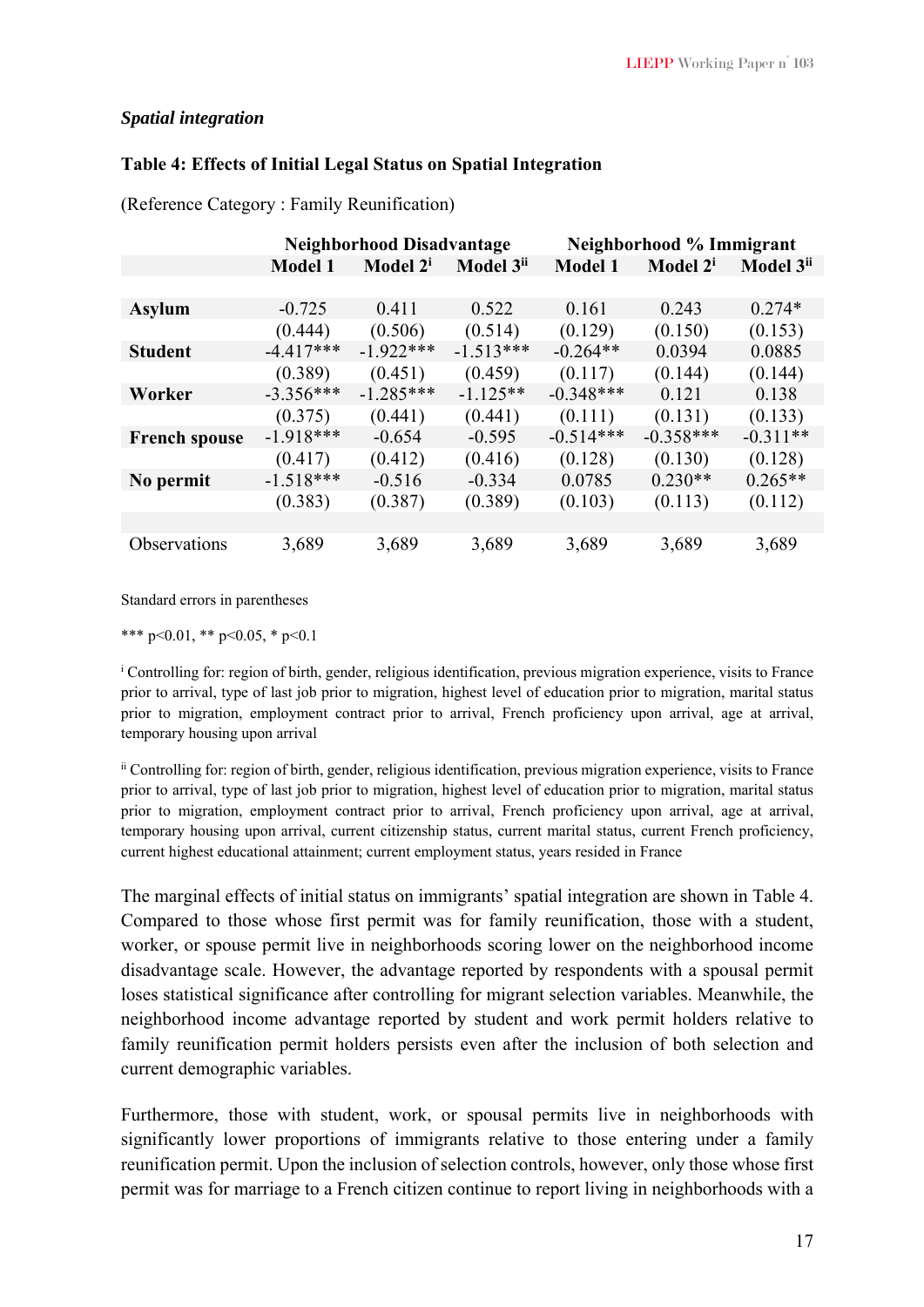significantly lower proportion of immigrants, while those with asylum permits now report living in neighborhoods with a significantly higher proportion of immigrants. These effects remain after the inclusion of current demographic controls.

Net of present-day demographic controls, women, those who visited France prior to migration, who completed higher education in their sending states, who do not identify as Mulsim, or who lived in stable housing immediately upon arrival report living in higher income neighborhoods. Likewise, North African immigrants report living in lower income neighborhoods relative to Southeast Asian, Turkish, Portuguese, Spanish, Italian, other European Union, and other origin immigrants. Southeast Asian immigrants are also more likely to live in neighborhoods with higher concentrations of immigrants relative to North African immigrants, while Portuguese, Spanish, Italian, and other European immigrants live in neighborhoods with lower immigrant concentrations. Those who identify as Muslim, never worked in their country of origin, only completed primary school education or less prior to migration, received their residence permit after their year of arrival, or had very good speaking and comprehension of French upon arrival (relative to very good proficiency in all areas, including reading and writing French) likewise report living in more immigrant-dense neighborhoods.

#### *Self-rated health*

|                      | <b>Model 1</b> | Model 2 <sup>i</sup> | Model 3 <sup>ii</sup> |
|----------------------|----------------|----------------------|-----------------------|
|                      |                |                      |                       |
| <b>Asylum</b>        | $-0.0201$      | $-0.0687**$          | $-0.0329$             |
|                      | (0.0329)       | (0.0350)             | (0.0334)              |
| <b>Student</b>       | $0.181***$     | $-0.000464$          | 0.00744               |
|                      |                |                      |                       |
|                      | (0.0242)       | (0.0340)             | (0.0327)              |
| Worker               | $-0.0287$      | $-0.0704**$          | $-0.0246$             |
|                      | (0.0282)       | (0.0279)             | (0.0261)              |
| <b>French spouse</b> | $0.0759***$    | 0.00865              | $-0.00332$            |
|                      | (0.0294)       | (0.0256)             | (0.0255)              |
| No permit            | $0.0490*$      | $-0.0183$            | 0.00857               |
|                      | (0.0271)       | (0.0246)             | (0.0232)              |
|                      |                |                      |                       |
| <b>Observations</b>  | 3,689          | 3,689                | 3,689                 |

#### **Table 5: Effects of Initial Legal Status on Self-Rated Health**

(Reference Category : Family Reunification)

Standard errors in parentheses

\*\*\* p<0.01, \*\* p<0.05, \* p<0.1

i Controlling for: region of birth, gender, religious identification, previous migration experience, visits to France prior to arrival, type of last job prior to migration, highest level of education prior to migration, marital status prior to migration, employment contract prior to arrival, French proficiency upon arrival, age at arrival, temporary housing upon arrival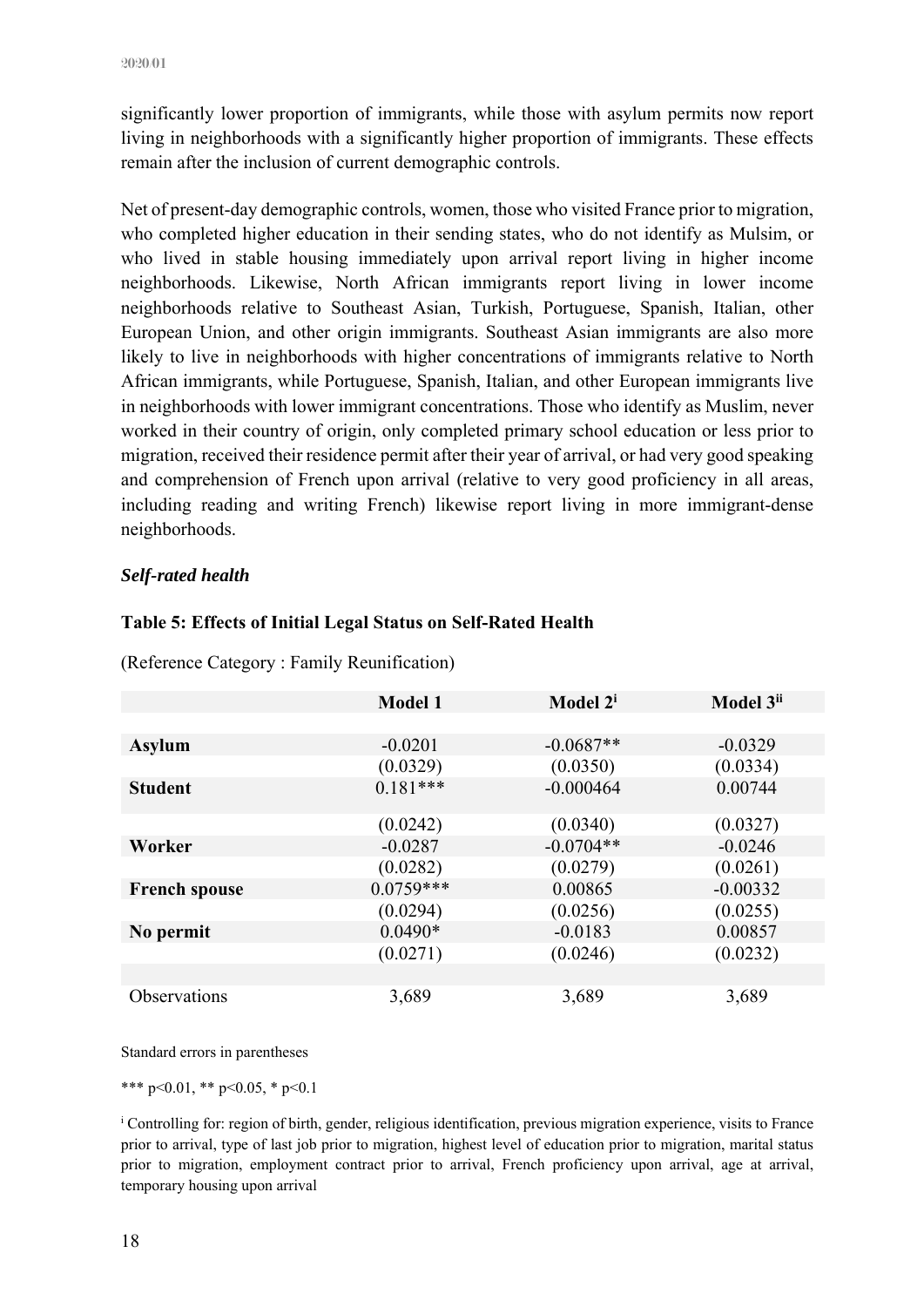ii Controlling for: region of birth, gender, religious identification, previous migration experience, visits to France prior to arrival, type of last job prior to migration, highest level of education prior to migration, marital status prior to migration, employment contract prior to arrival, French proficiency upon arrival, age at arrival, temporary housing upon arrival, current citizenship status, current marital status, current French proficiency, current highest educational attainment; current employment status, years resided in France

Table 5 displays the marginal effects of status at entry on immigrants' self-rated health. Prior to the inclusion of selection and current demographic controls, respondents with a student or spouse permit were more likely relative to those whose first permit was for family reunification to report "good" or "very good" health. However, the health advantage exhibited by these respondents loses statistical significance with the inclusion of migrant selection variables. By contrast, a negative effect for those with an asylum or work permit emerges after holding constant migrant selection. Nevertheless, all differences between those with a family reunification permit and those with other legal categories as their first permit lose statistical significance when current demographic controls are added in Model 3. Male immigrants, those who arrived in France at younger ages, those who visited France before migration, and those from other European Union countries are more likely to report being in good health relatively to females, older immigrant, those who never visited France prior to migration, and North African immigrants.

#### *Differential effects of disadvantaged legal status*



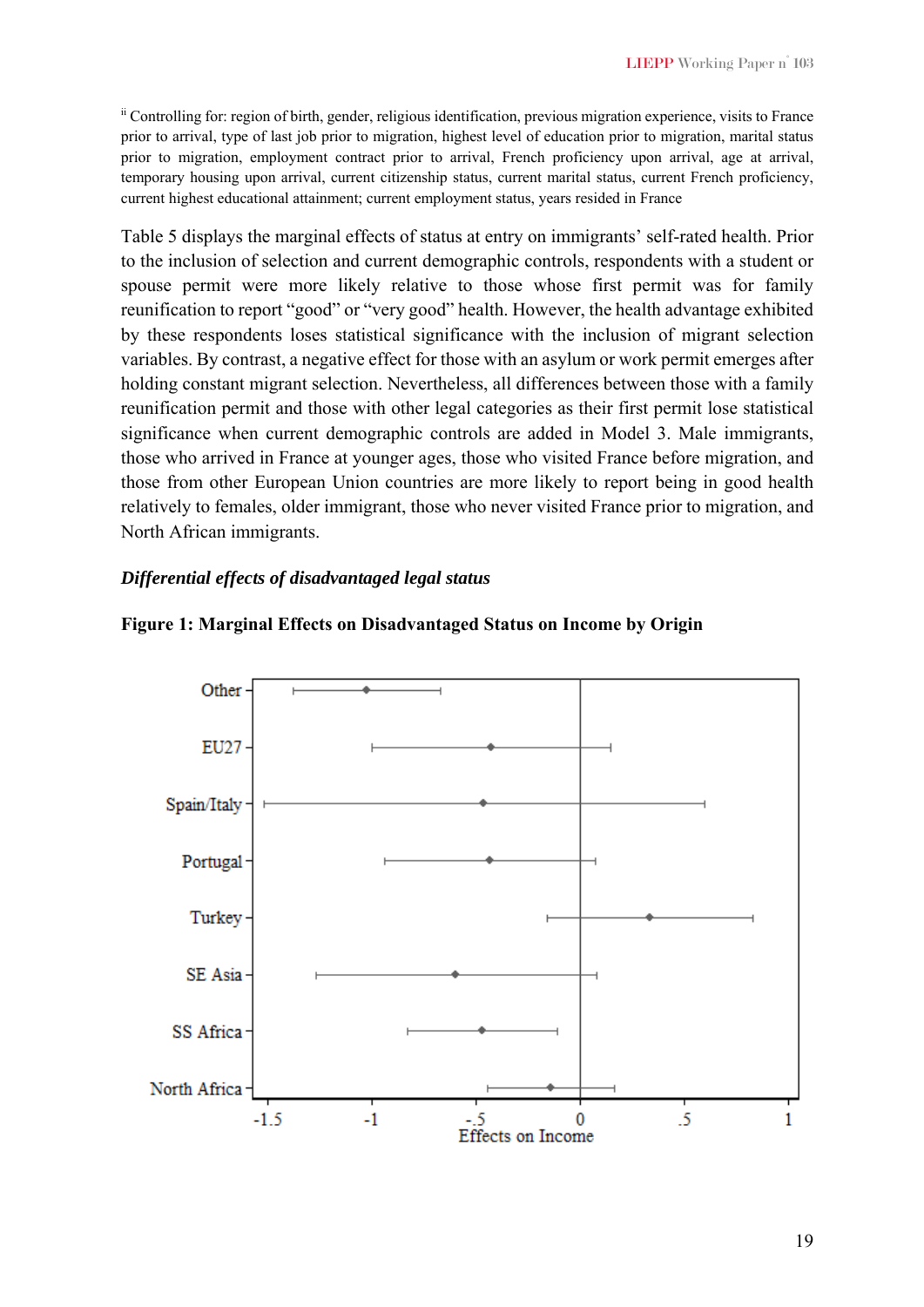Our final analysis explores whether the effect of legal status is similar for all origin groups. Figure 1 plots the marginal effects on income from the model including an interaction between legal status and country of origin to our full models. We classify immigrants entering under family reunification or asylum as having a "disadvantaged" status. To obtain parsimonious interaction effects and statistical power, we grouped categories that showed similar patterns in prior analyses. Results show that not all groups are significantly impacted by legal status at entry. Negative effects of disadvantaged status on income are only found for migrants originating from Sub-Saharan Africa and other non-European countries. A similar pattern is observed for the spatial outcomes, illustrated in Figure 2. Migrants from other non-European countries live in lower income neighborhoods when they have a disadvantaged legal status compared to immigrants of the same origin with an advantaged legal status. Further, Sub-Saharan African origin migrants and those from other countries live in neighborhoods with higher immigrant shares. Interactions were also tested for the unemployment and health outcomes but did not produce significant results.





# **Conclusion**

Immigrants' initial legal status categories open up differential rights to work, study, reside, and petition for citizenship in their receiving states, with long term implications for their integration trajectories. However, immigrants are not randomly assigned to legal categories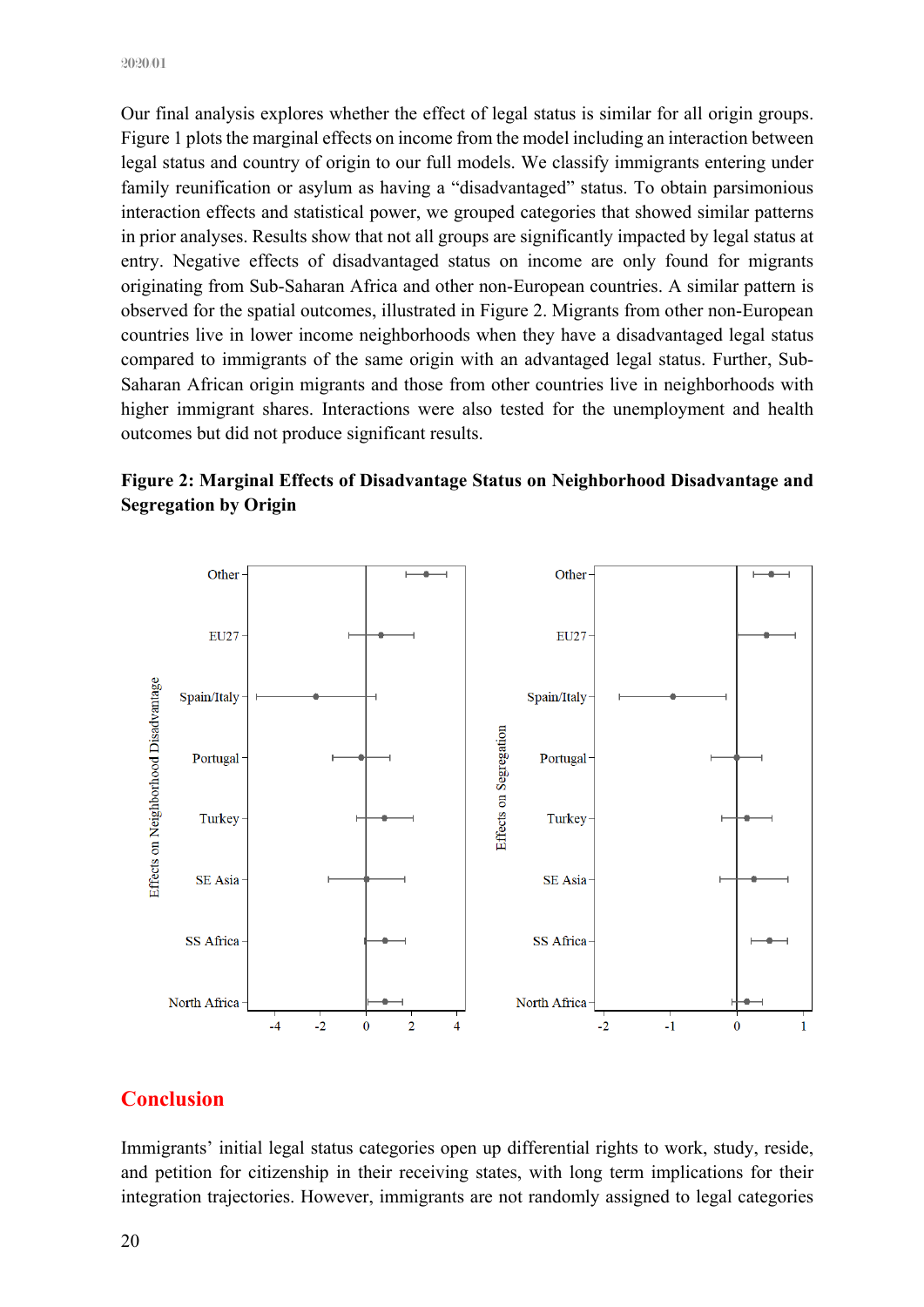upon entry, but are differentially selected into their initial statuses on the basis of premigration characteristics. Previous research examining the effects of immigrants' legal status upon entry on their integration trajectories have not given in-depth consideration to the premigration characteristics that shape selection into migrants' initial legal categories. As a result, we know little about whether the differential outcomes observed across immigrants' initial legal status are simply a reflection of their pre-migration characteristics and selectivity, or whether they persist net of pre-migration sorting into legal categories at entry.

This project takes the first step towards addressing this question using the Trajectories and Origins survey, a unique French data source covering both migrants' legal status upon entry and detailed information on their pre-migration characteristics. We find that while those entering France under student, worker, or spousal permits initially report better outcomes relative to those entering with family reunification, asylum, or no permit, much of these differences disappear or diminish with the inclusion of pre-migration selection variables. Immigrants who report better socioeconomic, spatial integration, and health outcomes in France tend to be more positively selected. They report having salaried work and higher levels of education in their country of origin, visiting France or having an employment contract prior to arrival, and being highly proficient in French or living in stable housing immediately upon arrival.

However, some initial status differences in immigrant outcomes persist even after controlling for both pre-migration characteristics and present-day sociodemographics, including French citizenship status, socioeconomic attainment, and French proficiency at the time of survey completion. Net of these controls, immigrants who enter under as students report higher family income, while immigrants entering as asylum seekers report lower family income relative to those entering France under a family reunification permit. Likewise, those who enter with student or worker permits report living in higher income neighborhoods. Relative to family reunification permit holders, those who possessed asylum permits live in areas that have a higher immigrant concentration, while those entering with a spousal permit live in areas that have a lower immigrant concentration. We found no significant association between initial legal status and migrants' unemployment or health outcomes.

How can we explain the persistent effects of immigrants' initial legal status? In theorizing the effects of naturalization for immigrant integration, Bloemraad (2017) argues that citizenship may promote immigrants' wellbeing through several mechanisms. Citizens may access exclusive status-based rights, resources, and benefits that may not be available to noncitizens, including the rights to vote in national elections and reside indefinitely in a state. Acquiring citizenship may imbue immigrants with social legitimacy and signal to other state residents the immigrants' integration and commitment to their host country. Furthermore, naturalization may matter for immigrant outcomes through shaping their human and social capital investments and socialization in their host countries. Below, we apply this framework to consider the rights-, meaning-, and socialization-based mechanisms through which immigrants' initial legal statuses may shape their integration outcomes in France.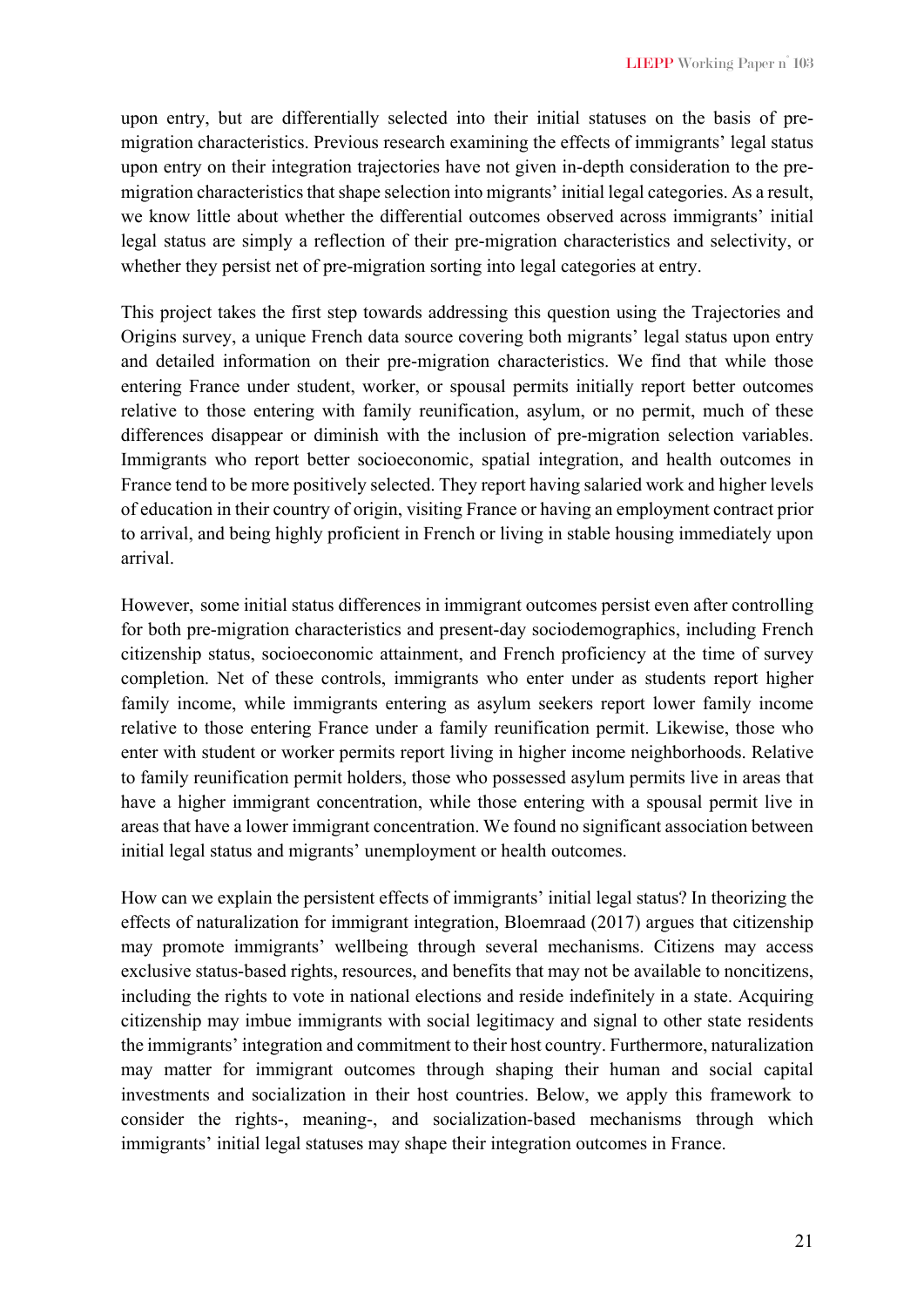Immigrants' initial residence permits define administrative and legal pathways in their integration process, creating a path-dependency with significant implications for their longterm outcomes. For example, while those who possess work permits are eligible to work immediately upon securing their permit, other migrants may face legal and bureaucratic hurdles to securing the right to employment in France. The administrative procedure for asylum seekers is long and migrants are not permitted to apply for a work permit prior to six months of arrival, likely rendering labor market integration more difficult (d'Albis and Boubtane 2018). Thus, the spatial income advantage reported by work permit holders relative to asylum and family reunification permit holders may be due in part to their ability to immediately integrate into the French labor market. Likewise, those who obtain residency permits for marriage to a French citizen enjoy unique naturalization privileges, including the option to naturalize "by declaration," shorter residency requirements, and lower rates of rejection. Such facilitated access to French citizenship may promote French spouse permit holders' residential integration with French natives that we find in this article.

However, our empirical findings do not completely mirror the status-based differences in migrants' access to rights and resources. In particular, we find that asylum seekers report relative disadvantage in their family income and spatial segregation outcomes net of premigration selection variables. On the one hand, this category may be relatively "legally privileged," as asylees may have benefited from specific integration programs and state aid, such as that granted to refugees from Southeast Asia who arrived in France in the 1970s. These migrants were accompanied by a favorable policy of reception and integration coordinated by both the state and humanitarian associations (Bellot 2015), benefiting from reception at the airport, temporary and later permanent housing as well the right to work immediately and indefinitely. However, the social stigma and meaning attached to asylum seekers in France has transformed over time, along with the rise of anti-foreigner sentiment, immigration restrictions, and changes in migrant flows starting in the 1980s, with more asylum seekers coming from African or Middle Eastern countries. Seen as less "desirable" or even "unassimilable" (mainly for those who are perceived as Muslims), these "new asylum seekers" make up the majority of the asylum permit holders analyzed in this article (nearly 80% of the asylum permit recipients in our sample arrived after 1980, and over 40% arrived after 1990). Furthermore, while education- and work-based residence permits do not guarantee long-term residence in France or a pathway to French citizenship, these statuses may signal a more favorably-received "chosen" status in contrast to the "imposed" status of family reunification and asylum seekers (Lochak 2006). These differential social connotations attached to migrant's status at entry may push asylum seekers into more segregated and disadvantaged neighborhoods and hinder their labor-market activities, while expediting the economic and residential integration of student and work-permit holders.

Furthermore, migrants' initial legal status may set them upon diverging socialization tracks, with implications for their long-term wellbeing. Migrants granted residence permits to marry French citizens may experience facilitated socialization into French culture, language, and society, reflected in their reduced spatial segregation (Iceland and Nelson 2010). Likewise, immigrants are typically granted student permits to pursue higher education in France, and thus gain exposure to privileged French institutions. Exposure to such institutions also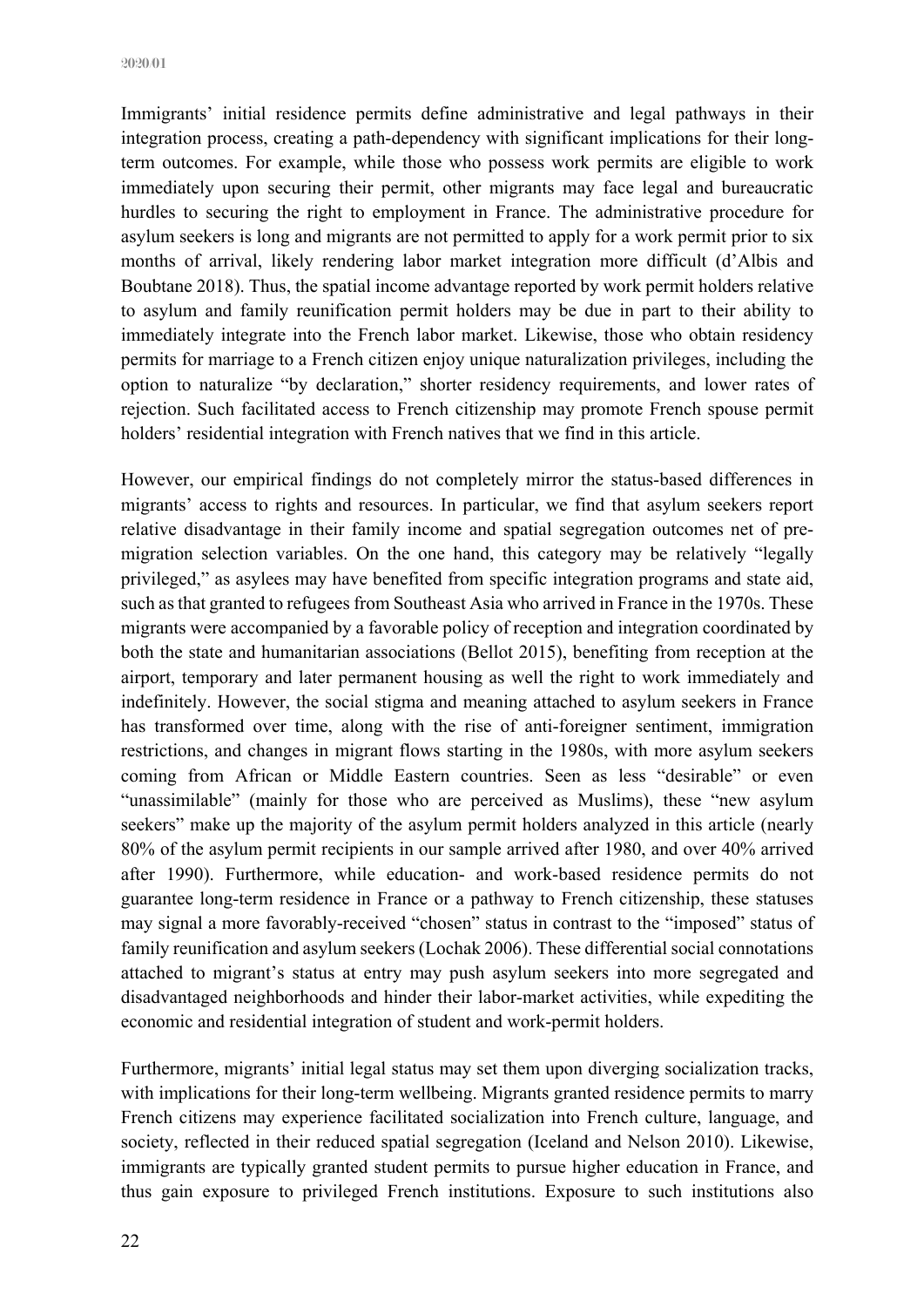provides immigrants with opportunities to form advantageous social ties, particularly with regards to intermarriage with highly-educated French citizens and natives. For example, while only 7% of student permit holders in our sample are married prior to migration, 77% of these respondents are married by the time of the survey (Table 2). Further analyses (available upon request) show that among student permit holders married at the time of TeO collection, 77% had a French citizen spouse and 54% had a native-born spouse, the group with the secondhighest proportion of marriage to a French citizen or native-born after spousal permit holders. By contrast, only 37% of married family reunification permit holders are married to a French citizen and 13% have a native-born spouse at the time of TeO collection. Finally, 57% of spouses of initial student permit holders had more than two years of higher education, compared to only 8% of spouses of family reunification migrants. Thus, migrants' initial legal categories funnel them into diverse institutions and social environments in their receiving state, with consequences for their socialization and integration.

Finally, a disadvantaged initial legal status matters more for some immigrant groups relative to others. Status distinctions did not appear to be as powerful for European immigrants. In contrast, Sub-Saharan African and other non-European origins with asylum or family reunification faired worse on socioeconomic and spatial outcomes relative to other categories. African immigrants and other visible minorities face high levels of discrimination in France (Beauchemin et al. 2010, Safi and Simon 2013). As Beaman (2017) argues, status citizenship often does not confer equal benefits of social membership upon the children of North African minorities in France, who may be denied "cultural citizenship" on the basis of ethnic boundaries. Just as status citizenship may signal social integration to employers (Bloemraad and Sheares 2017), possessing a disadvantaged legal status upon entry may be doubly stigmatizing for minority groups who already face social exclusion in France due to their ethnic background.

This study nonetheless presents some limitations that future research could aim to overcome. Migrants' initial legal status effects may reflect individual heterogeneity not captured by the pre-migration and immigrant selectivity variables included in our models, including migrants' motivations for migration. For example, while economic migrants largely base their decisions to migrate on their earning potential in the receiving state, family reunification migrants may be motivated by non-economic factors (Chiswick, Lee, and Miller 2005). These differences in motivations for migration may contribute to work-based permit holders neighborhood income advantage over family-reunification migrants, although we found no significant difference in family income between these groups net of controls. Likewise, we are unable to measure the political and economic circumstances in migrants' country of origin leading up their departure. Refugees and others experiencing forced migration may enter France having endured persecution and traumatic experiences in their sending state that influence their migration preparedness and experiences of psychological distress, with implications for their socioeconomic trajectories (Akresh 2008; Torres and Wallace 2013).

Moreover, while our research design allows for a temporal dimension as we measure the legal status upon entry and pre-migration characteristics on subsequent long-term socioeconomic outcomes, more research is needed to trace the sequence of events that explain this correlation.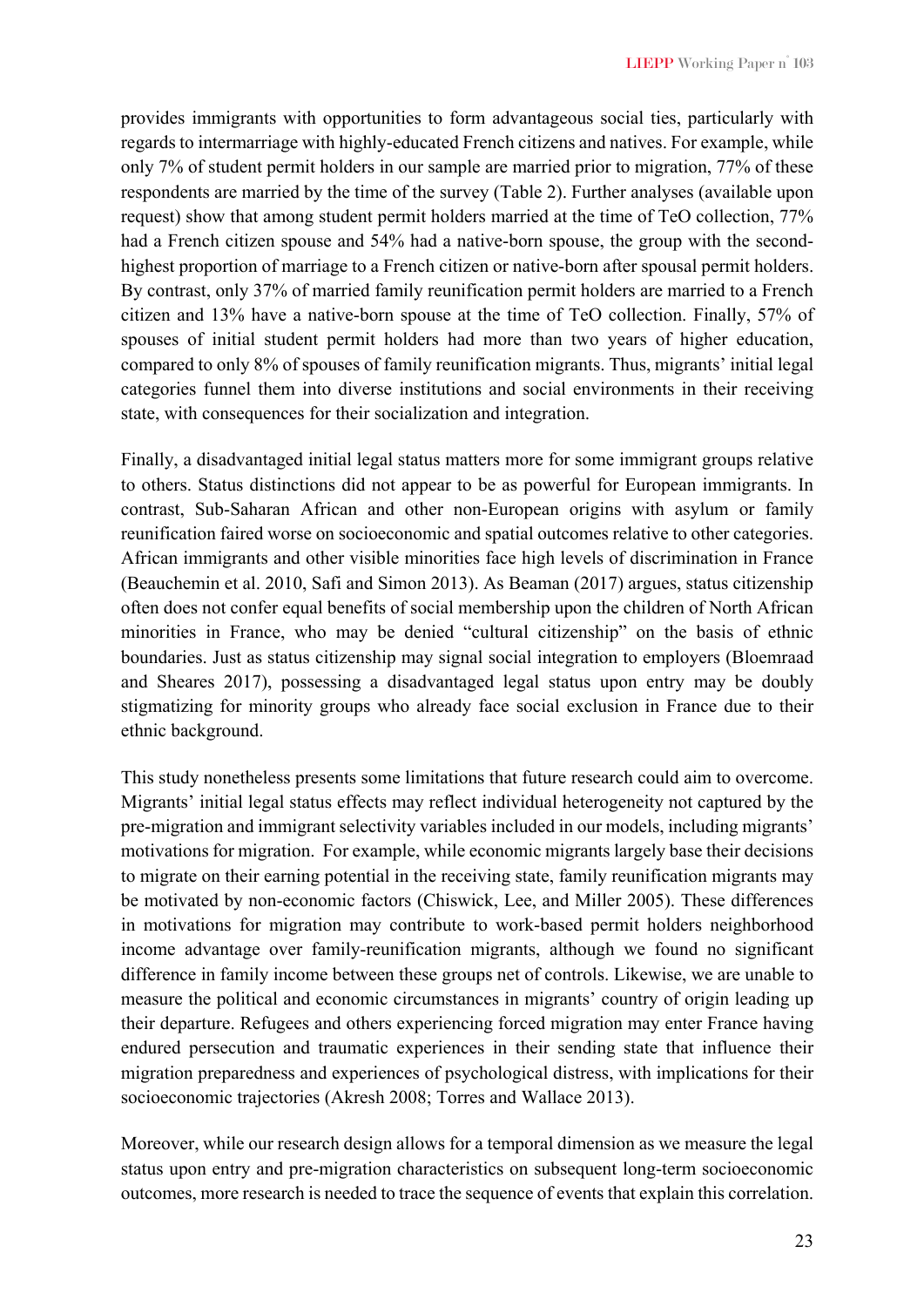Longitudinal data may thus focus on the role of post-migration trajectories by exploring how citizenship, experience of discrimination or intermarriage after arrival mediate the link between initial legal status and current outcomes. Finally, this article looks at the long-term effects of legal categories for migrants' trajectories, but extensions of this research could investigate whether parental legal status or citizenship acquisition goes on to impact second generation outcomes, favoring or inhibiting intergenerational upward social mobility.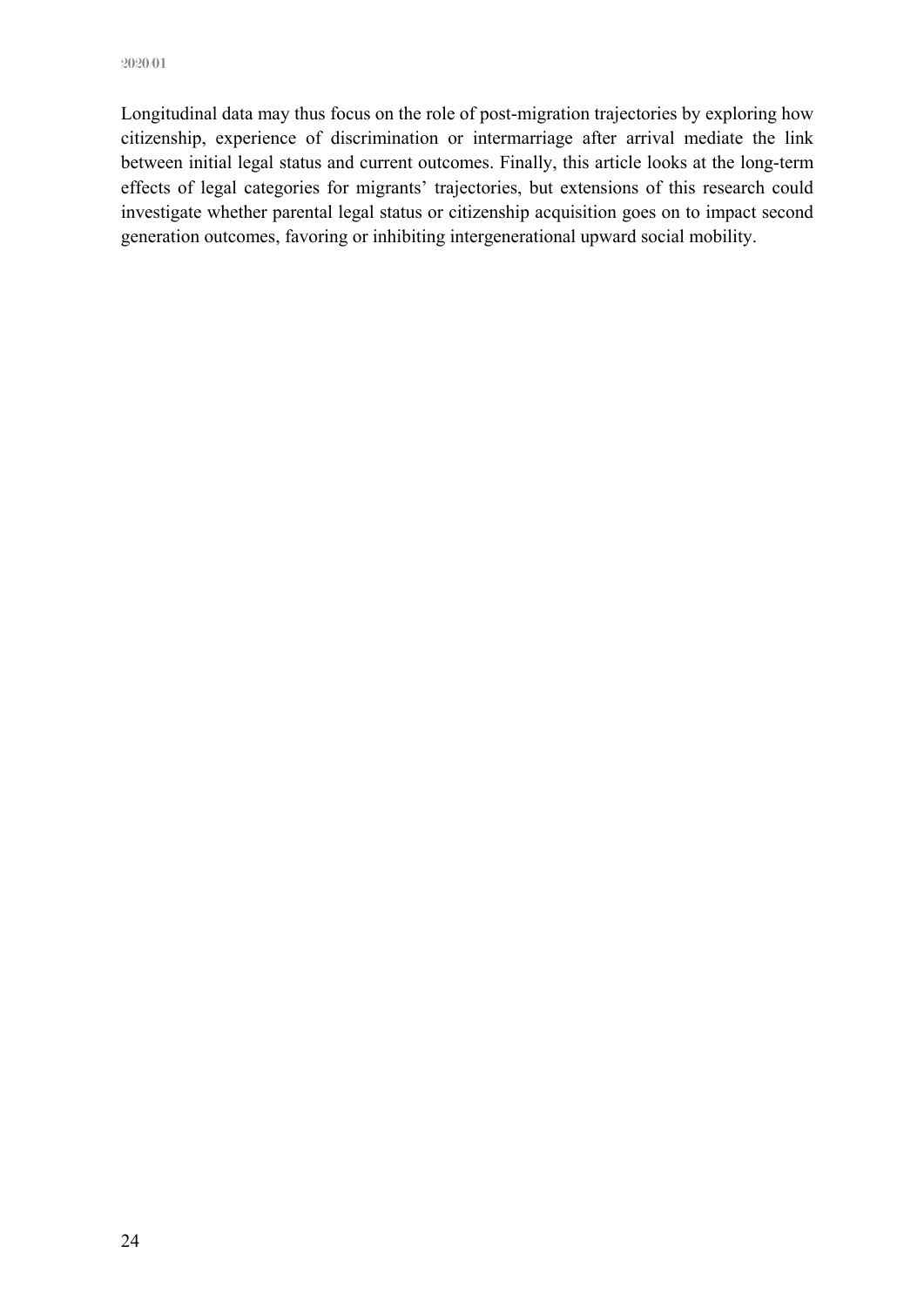#### **Bibliography**

Akresh, I. R. (2006). Occupational mobility among legal immigrants to the United States. *International Migration Review*, *40*(4), 854-884.

Akresh, I. R. (2008). Occupational trajectories of legal US immigrants: Downgrading and recovery. *Population and Development Review*, *34*(3), 435-456.

- Beaman, J. (2017). *Citizen Outsider: Children of North African Immigrants in France*. Univ of California Press.
- Beauchemin, C., Hamel, C., Lesné, M., & Simon, P. (2010). Discrimination: a question of visible minorities. *Population & Societies*, (466), 1-4.
- Beauchemin, C., C. Hamel, and P. Simon. (2018). *Trajectories and Origins: Survey on* the *Diversity of the French Population*. Collection: INED Population Studies, Springer.
- Bellot, J. (2015). « L'arrivée des réfugiés d'Asie du Sud-Est », *Hommes & migrations*, 1312, 102-104.

Bertossi, C., & Hajjat, A. (2010). *Country Report: France*. EUDO Citizenship Observatory.

- Bloemraad, I. (2017). Does Citizenship Matter?. *The Oxford handbook of citizenship studies. OUP, Oxford*, 524-550.
- Bloemraad, I., & Sheares, A. (2017). Understanding membership in a world of global migration:(how) does citizenship matter?. *International Migration Review*, *51*(4), 823-867.
- Borjas, G. J. (1987). Self-selection and the earnings of immigrants. *The American Economic Review, 77(4), 531-553.*
- Borjas, G. J. (2017). The labor supply of undocumented immigrants. *Labour Economics*, *46*, 1-13.
- Bratsberg, B., Ragan, Jr, J. F., & Nasir, Z. M. (2002). The effect of naturalization on wage growth: A panel study of young male immigrants. *Journal of Labor Economics*, *20*(3), 568-597.
- Brubaker, W. R. (2009). *Citizenship and nationhood in France and Germany*. Cambridge, MA: Harvard University Press.
- Carrillo, D. (2015). Politics and group belonging: Predictors of naturalisation behaviour in France. *Journal of Ethnic and Migration Studies*, *41*(12), 1932-1957.
- Chiswick, B. R., Lee, Y. L., & Miller, P. W. (2005). A longitudinal analysts of immigrant occupational mobility: A test of the immigrant assimilation hypothesis. *International Migration Review*, *39*(2), 332-353.
- Chiswick, B. R., Lee, Y. L., & Miller, P. W. (2008). Immigrant selection systems and immigrant health. *Contemporary Economic Policy*, *26*(4), 555-578.
- d'Albis, H., & Boubtane, E. (2015). Caractérisation des flux migratoires en France à partir des statistiques de délivrance de titres de séjour (1998-2013). *Population*, *70*(3), 487- 523.
- d'Albis, H., & Boubtane, E. (2018). L'admission au séjour des demandeurs d'asile en France depuis 2000. *Population et Societes*, (2), 1-4.
- Donato, K. M., Alexander, J. T., Gabaccia, D. R., & Leinonen, J. (2011). Variations in the gender composition of immigrant populations: How they matter. *International Migration Review*, *45*(3), 495-526.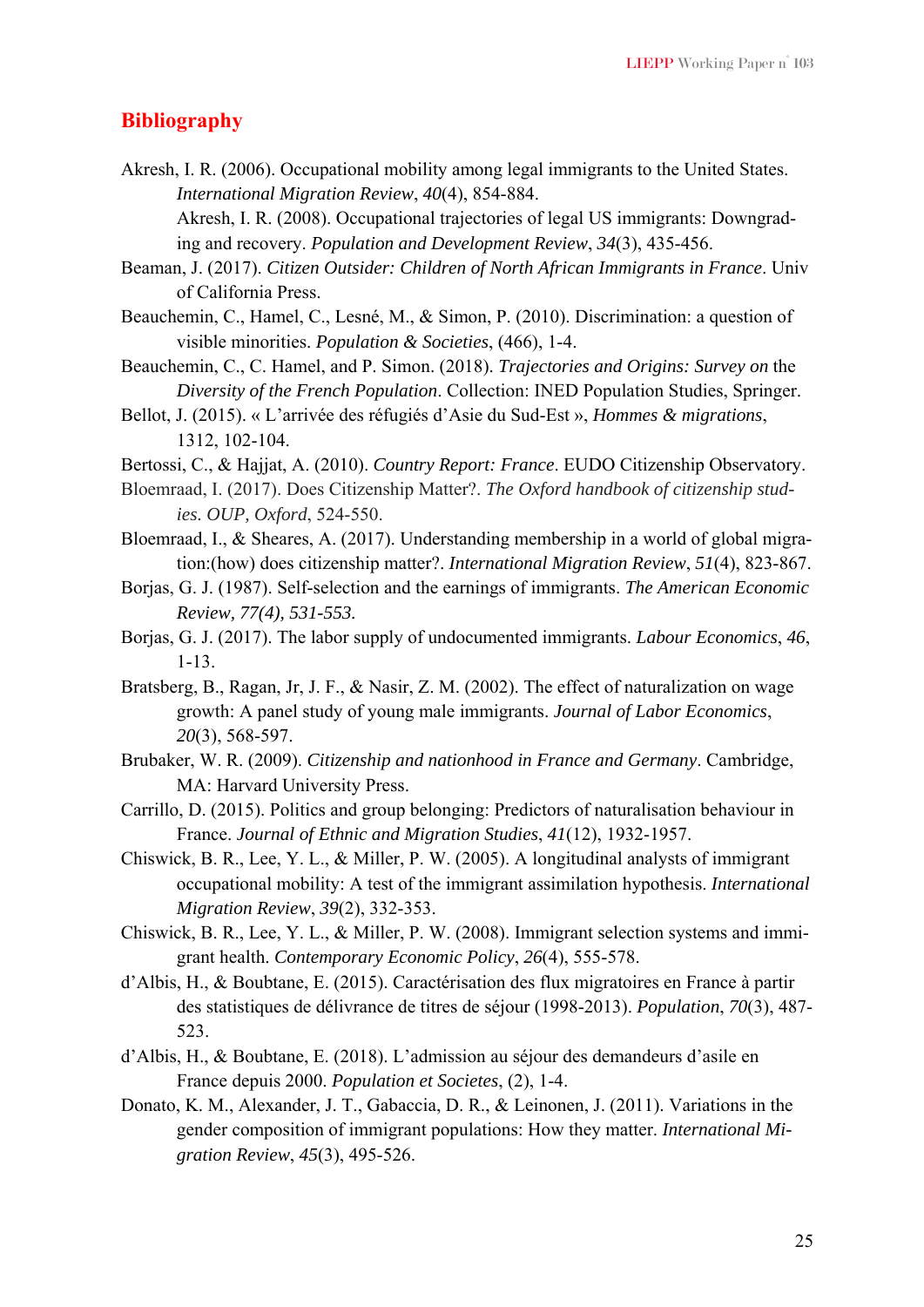- Favell, A. (1998). Philosophies of Integration, Second Edition: Immigration and the Idea of Citizenship in France and Britain (Migration, Minorities and Citizenship). Palgrave Macmillan; 2nd ed.
- Feliciano, C. (2005). Educational selectivity in US immigration: How do immigrants compare to those left behind?. *Demography*, *42*(1), 131-152.
- Feliciano, C. (2006). Beyond the family: The influence of premigration group status on the educational expectations of immigrants' children. *Sociology of Education*, *79*(4), 281-303.
- Fougère, D., & Safi, M. (2009). Naturalization and employment of immigrants in France (1968-1999). *International Journal of manpower*, *30*(1/2), 83-96.
- Hall, M., Greenman, E., & Yi, Y. (2018). Job mobility among unauthorized immigrant workers. *Social Forces*, *97*(3), 999-1028.
- Hou, F., & Bonikowska, A. (2017). Educational attainment of childhood immigrants: how does immigration type matter?. *Journal of Ethnic and Migration Studies*, *43*(9), 1434-1452.
- Iceland, J., & Nelson, K. A. (2010). The residential segregation of mixed-nativity married couples. *Demography*, *47*(4), 869-893.
- Ichou, M. (2014). Who they were there: Immigrants' educational selectivity and their children's educational attainment. *European Sociological Review*, *30*(6), 750-765.
- Jasso, G., Massey, D. S., Rosenzweig, M. R., & Smith, J. P. (2000). The New Immigrant Survey Pilot (NIS-P): Overview and new findings about US legal immigrants at admission. *Demography*, *37*(1), 127-138.
- Jasso, G., & Rosenzweig, M. R. (1995). Do immigrants screened for skills do better than family reunification immigrants?. *International Migration Review*, *29*(1), 85-111.
- Lamont, M., & Fournier, M. (Eds.). (1992). *Cultivating differences: Symbolic boundaries and the making of inequality*. University of Chicago Press.
- Lamont, M. (1995). National identity and national boundary patterns in France and the United States. *French Historical Studies*, *19*(2), 349-365.
- Larchanché, S. (2012). Intangible obstacles: health implications of stigmatization, structural violence, and fear among undocumented immigrants in France. *Social Science & Medicine*, *74*(6), 858-863.
- Lee, R. (2018). Immigrant entry visa categories and their effects on the children of immigrants' education. *Journal of Ethnic and Migration Studies*, *44*(9), 1560-1583.
- Liebig, T, F. Von Haaren. 2011. Citizenship and the Socio-economic Integration of Immigrants and their Children." pp. 15-23 in *Naturalisation: A Passport for the Better Integration of Immigrants?*. Paris: OECD.
- Lockwood, D. (1996). Civic integration and class formation. *British journal of sociology*, 531-550.
- Massey, D. S., & Malone, N. (2002). Pathways to legal immigration. *Population Research and Policy Review*, *21*(6), 473-504.
- Mazouz, S. (2017). *La République et ses autres: Politiques de l'altérité dans la France des années 2000*. ENS éditions.
- Menjívar, C. (2000). *Fragmented ties: Salvadoran immigrant networks in America*. Berkeley, CA: University of California Press.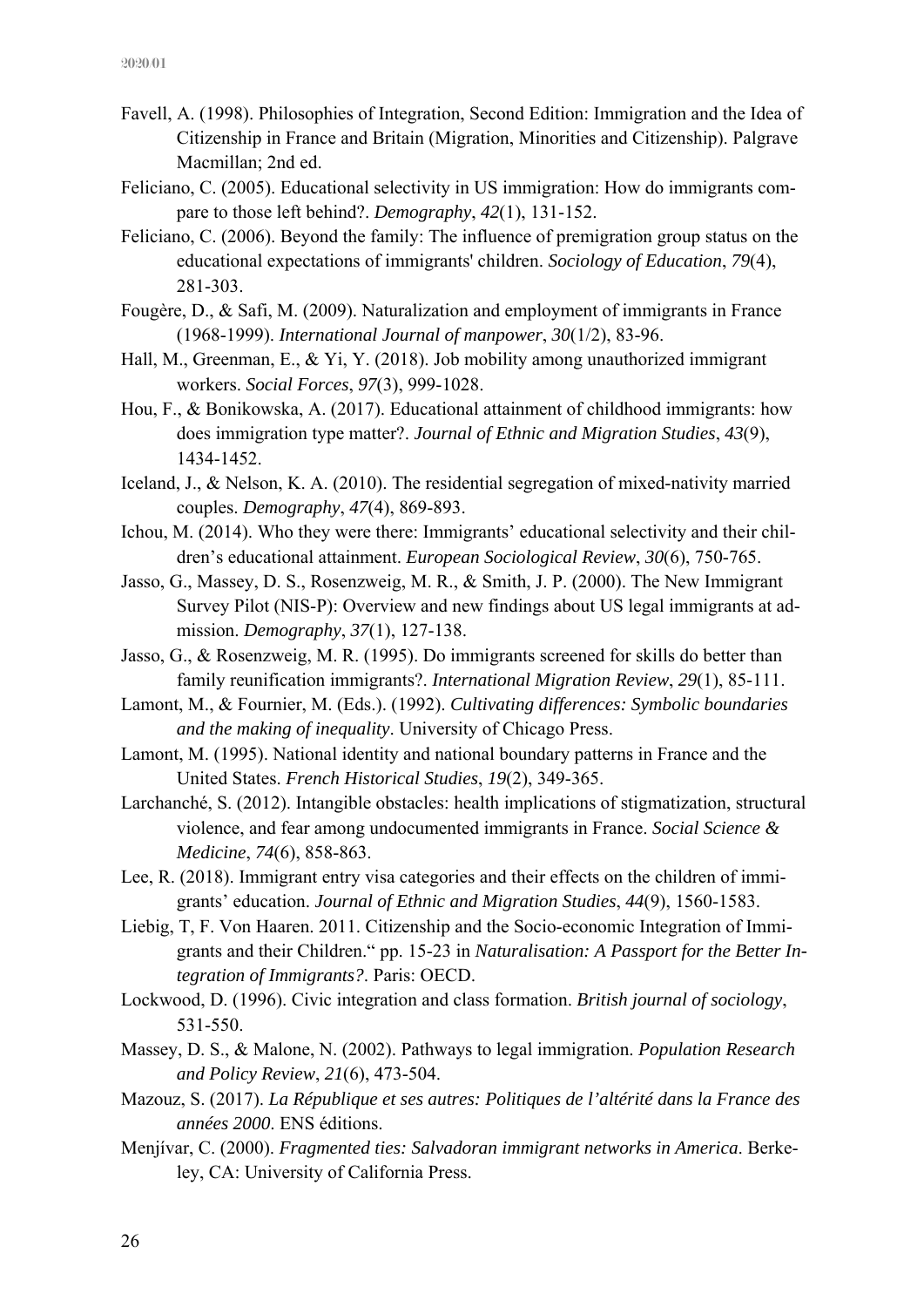- Morris, L. (2003). Managing contradiction: civic stratification and migrants' rights. *International Migration Review*, *37*(1), 74-100.
- Noiriel, G. (1992). Le creuset français. Histoire de l'immigration. XIXe-XXe siècle (1988). *Paris: Le Seuil*.
- Ortega, A. N., McKenna, R. M., Pintor, J. K., Langellier, B. A., Roby, D. H., Pourat, N., Vargas Bustamante, A., & Wallace, S. P. (2018). Health care access and physical and behavioral health among undocumented Latinos in California. *Medical Care*, *56*(11), 919.
- Phillips, D. (2010). Minority ethnic segregation, integration and citizenship: A European perspective. *Journal of Ethnic and Migration studies*, *36*(2), 209-225.
- Pong, S. L., & Landale, N. S. (2012). Academic achievement of legal immigrants' children: The roles of parents' pre-and postmigration characteristics in origin-group differences. *Child Development*, *83*(5), 1543-1559.
- Portes, A., & Rumbaut, R. G. (2001). *Legacies: The story of the immigrant second generation*. Berkeley, CA: University of California Press.
- Safi, M. Forthcoming. *Migration and Inequality*. Polity Press.
- Safi, M. and Simon, P. (2013). Les discriminations ethniques et raciales dans l'enquête trajectoires et origines: représentations, expériences subjectives et situations vécues. Economie et statistique, 464(1):245–275.
- Simon, P. (2008). The choice of ignorance: The debate on ethnic and racial statistics in France. *French Politics, Culture & Society*, *26*(1), 7-31.
- Simon, P. (2012). French national identity and integration: Who belongs to the national community. *Washington, DC: Migration Policy Institute*, 7.
- Torres, J. M., & Wallace, S. P. (2013). Migration circumstances, psychological distress, and self-rated physical health for Latino immigrants in the United States. *American Journal of Public Health*, *103*(9), 1619-1627.
- Tremblay, K. (2005). Academic mobility and immigration. *Journal of Studies in International Education*, *9*(3), 196-228.
- US Department of State. (2019). Nonimmigrant Visa Issuances by Visa Class and by Nationality: FY1997-2018 NIV Detail Table. Retrieved from https://travel.state.gov/content/travel/en/legal/visa-law0/visa-statistics/nonimmigrant-visa-statistics.html.
- Vaudano, M. and Dahyot, A. (2019, November 6). Les 100 réformes qui ont durci la condition des immigrés en France. *Le Monde*: https://www.lemonde.fr/les-decodeurs/article/2019/11/06/les-100-reformes-qui-ont-durci-la-condition-des-immigres-enfrance\_6018253\_4355770.html
- Weil, P. (2001). Access to citizenship: a comparison of twenty-five nationality laws. In T. A. Aleinikoff and D. B. Klusmeyer (Eds.), *Citizenship today: Global perspectives and practices* (17-35). Washington, DC: Brookings Institution Press.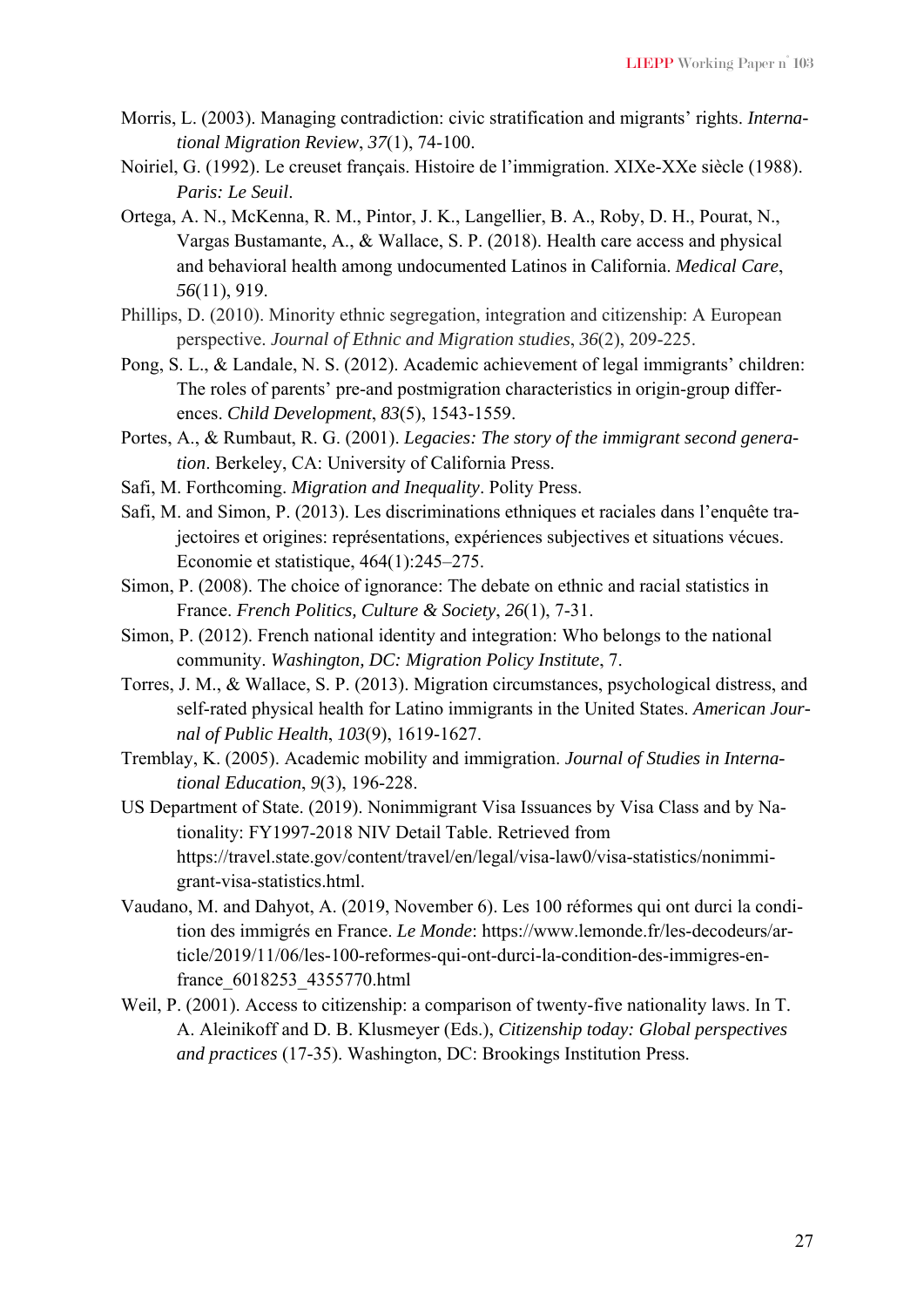# **Appendix**

# **Table 1: Initial Legal Status on Family Income**

|                                                        | <b>Model 1</b> | <b>Model 2</b> | <b>Model 3</b>          |
|--------------------------------------------------------|----------------|----------------|-------------------------|
| Legal status at entry (ref: family reunification)      |                |                |                         |
| Asylum                                                 | 0.194          | $-0.500**$     | $-0.559***$             |
|                                                        | (0.208)        | (0.233)        | (0.202)                 |
| Student                                                | 2.985***       | $1.291***$     | $0.924***$              |
|                                                        | (0.188)        | (0.224)        | (0.202)                 |
| Worker                                                 | $1.696***$     | 0.260          | 0.202                   |
|                                                        | (0.181)        | (0.204)        | (0.182)                 |
| French spouse                                          | $0.837***$     | 0.165          | 0.0576                  |
|                                                        | (0.193)        | (0.193)        | (0.179)                 |
| No permit                                              | $0.888***$     | 0.217          | 0.0407                  |
|                                                        | (0.184)        | (0.190)        | (0.168)                 |
| <b>Immigrant selectivity</b>                           |                |                |                         |
| Previous migration experience                          |                | 0.177          | 0.230                   |
|                                                        |                | (0.151)        | (0.142)                 |
| Visited France before migration                        |                | $0.317**$      | $0.227*$                |
|                                                        |                | (0.134)        | (0.123)                 |
| Type of work in CoA (ref: salaried work)               |                |                |                         |
| Never worked                                           |                | $-0.402$ ***   | $-0.262**$              |
|                                                        |                |                | $(0.126)$ $(0.120)$     |
| Worked unskilled or unpaid                             |                | $-0.406***$    | $-0.259*$               |
|                                                        |                | (0.156)        | (0.142)                 |
| Highest education level in CoA (ref: higher education) |                |                |                         |
| Primary school or less                                 |                | $-1.493***$    | $-0.112$                |
|                                                        |                | (0.184)        | (0.248)                 |
| Lower-secondary                                        |                | $-1.438***$    | $-0.357$                |
|                                                        |                | (0.160)        | (0.231)                 |
| Higher-secondary                                       |                | $-1.086***$    | $-0.335*$               |
|                                                        |                | (0.156)        | (0.192)                 |
| Married before migration                               |                | $-0.189$       | $-0.211*$               |
|                                                        |                | (0.129)        | (0.118)                 |
| French proficiency on arrival                          |                |                |                         |
| Not at all                                             |                | $-0.662***$    | $-0.174$                |
|                                                        |                | (0.187)        | (0.199)                 |
| Other                                                  |                | $-0.205$       | 0.0207                  |
|                                                        |                | (0.143)        | (0.152)                 |
| Very good comprehension and spoken                     |                | $-0.823**$     | $-0.517$                |
|                                                        |                |                | $(0.413)$ $(0.393)$     |
| Age at arrival                                         |                | $-0.0373***$   | $-0.0333***$            |
|                                                        |                |                | $(0.00904)$ $(0.00902)$ |
| Employment contract before arrival                     |                | $0.623***$     | $0.654***$              |
|                                                        |                | (0.188)        | (0.168)                 |
| Temporary housing                                      |                | $-0.491***$    | $-0.406***$             |
|                                                        |                | (0.151)        | (0.135)                 |
| Region of origin (ref: North Africa)                   |                |                |                         |
| Sub-Saharan Africa                                     |                | $-0.274$       | $-0.284*$               |
|                                                        |                |                | $(0.191)$ $(0.167)$     |
| Southeast Asia                                         |                | $1.136***$     | $0.936***$              |
|                                                        |                | (0.288)        | (0.253)                 |
| Turkey                                                 |                | $0.517**$      | 0.314                   |
|                                                        |                |                |                         |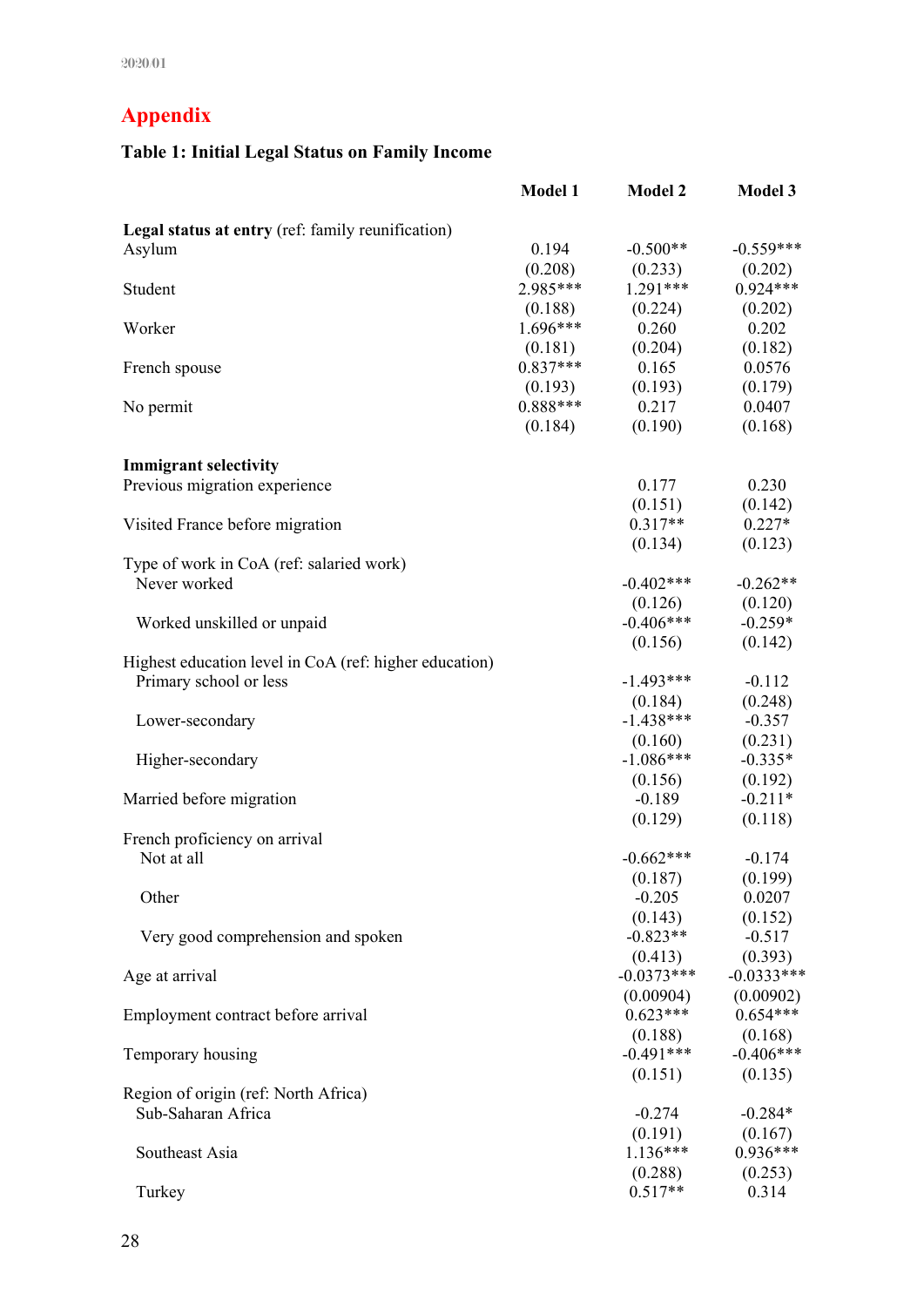| Portugal                                                                              |                     |                     | $(0.201)$ $(0.193)$<br>$1.745***$ $1.401***$         |
|---------------------------------------------------------------------------------------|---------------------|---------------------|------------------------------------------------------|
| Spain/Italy                                                                           |                     |                     | $(0.261)$ $(0.243)$<br>1.395*** 1.286***             |
| Other European Union countries                                                        |                     | (0.259)             | $(0.321)$ $(0.284)$<br>1.303*** 1.073***<br>(0.224)  |
| Other regions                                                                         |                     | $0.623***$          | $0.410**$                                            |
| Female                                                                                |                     | $-0.265**$          | $(0.200)$ $(0.183)$<br>0.0854<br>$(0.111)$ $(0.107)$ |
| Muslim                                                                                |                     | (0.163)             | $-0.716***$ $-0.620***$<br>(0.148)                   |
| Socio-demographics at the time of outcome<br>French citizenship                       |                     |                     | $0.336***$                                           |
| Marital status                                                                        |                     |                     | (0.108)<br>$0.466***$<br>(0.127)                     |
| French proficiency (ref: very good speaking, compre-<br>hension, reading and writing) |                     |                     |                                                      |
| Not at all                                                                            |                     |                     | 0.171<br>(0.634)                                     |
| Other                                                                                 |                     |                     | $-0.289*$<br>(0.148)                                 |
| Very good comprehension and spoken                                                    |                     |                     | $-0.141$                                             |
| Years in France                                                                       |                     |                     | (0.175)<br>$-0.0166$ ***<br>(0.00551)                |
| Highest level of education (ref: no degree)<br>Junior or vocational high school       |                     |                     | $0.303**$                                            |
| Vocational or Regular Baccalaureate                                                   |                     |                     | (0.129)<br>$0.751***$                                |
| University                                                                            |                     |                     | (0.200)<br>1.358***<br>(0.241)                       |
| Current employment status (ref: working)<br>Student                                   |                     |                     | $-2.759***$                                          |
| Unemployed                                                                            |                     |                     | (0.499)<br>$-2.384***$                               |
| Not working                                                                           |                     |                     | (0.142)<br>$-1.469***$                               |
| Other                                                                                 |                     |                     | (0.152)<br>$-1.691***$                               |
| Constant                                                                              | 4.499***<br>(0.134) | 7.593***<br>(0.365) | (0.227)<br>$6.423***$<br>(0.441)                     |
| Observations<br>R-squared                                                             | 3,689<br>0.117      | 3,689<br>0.279      | 3,689<br>0.393                                       |

## Standard errors in parentheses

\*\*\* p<0.01, \*\* p<0.05, \* p<0.1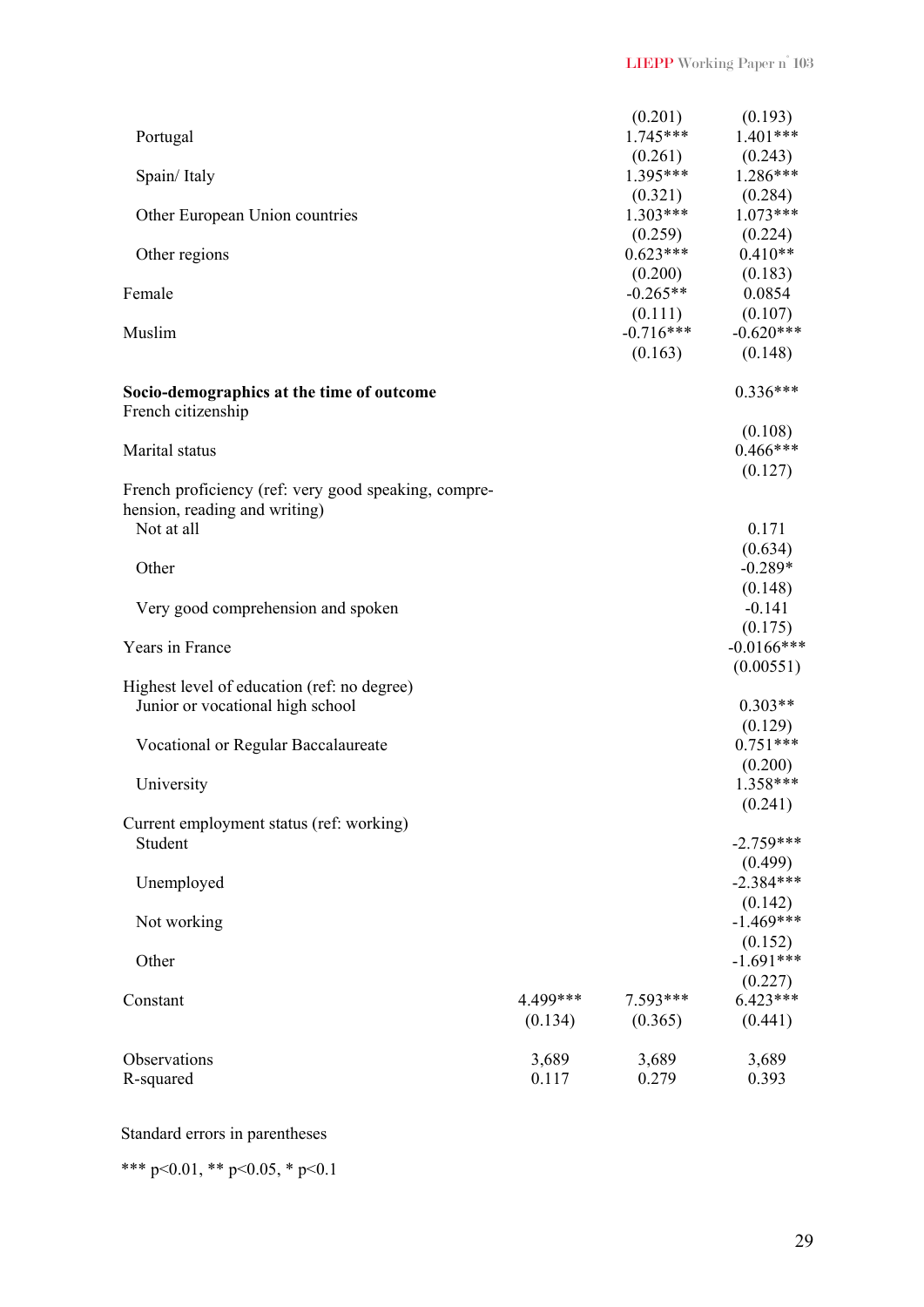# **Table 2: Initial Legal Status on Probability of Unemployment**

|                                                        | <b>Model 1</b> | <b>Model 2</b> | <b>Model 3</b> |
|--------------------------------------------------------|----------------|----------------|----------------|
| Legal status at entry (ref: family reunification)      |                |                |                |
| Asylum                                                 | 0.313          | 0.125          | 0.157          |
|                                                        | (0.234)        | (0.270)        | (0.275)        |
| Student                                                | $-0.336$       | $-0.471$       | $-0.429$       |
|                                                        | (0.236)        | (0.287)        | (0.296)        |
| Worker                                                 | $-0.221$       | $-0.247$       | $-0.282$       |
|                                                        | (0.212)        | (0.249)        | (0.254)        |
| French spouse                                          | 0.144          | 0.0758         | 0.176          |
|                                                        | (0.215)        | (0.233)        | (0.235)        |
| No permit                                              | $-0.0220$      | $-0.240$       | $-0.192$       |
|                                                        | (0.208)        | (0.234)        | (0.238)        |
|                                                        |                |                |                |
| <b>Immigrant selectivity</b>                           |                |                |                |
| Previous migration experience                          |                | 0.303          | $0.367*$       |
|                                                        |                | (0.189)        | (0.194)        |
| Visited France before migration                        |                | 0.162          | 0.155          |
|                                                        |                | (0.167)        | (0.169)        |
| Type of work in CoA (ref: salaried work)               |                |                |                |
| Never worked                                           |                | 0.0691         | 0.0594         |
|                                                        |                | (0.152)        | (0.157)        |
| Worked unskilled or unpaid                             |                | 0.290          | 0.265          |
|                                                        |                | (0.192)        | (0.192)        |
| Highest education level in CoA (ref: higher education) |                |                |                |
| Primary school or less                                 |                | $-0.139$       | $-0.221$       |
|                                                        |                | (0.238)        | (0.348)        |
| Lower-secondary                                        |                | $-0.0468$      | $-0.0852$      |
|                                                        |                | (0.205)        | (0.320)        |
| Higher-secondary                                       |                | 0.204          | 0.176          |
|                                                        |                | (0.176)        | (0.270)        |
| Married before migration                               |                | $-0.317**$     | $-0.246$       |
|                                                        |                | (0.160)        | (0.166)        |
| French proficiency on arrival                          |                |                |                |
| Not at all                                             |                | $0.604**$      | $0.534*$       |
|                                                        |                |                |                |
|                                                        |                | (0.241)        | (0.279)        |
| Other                                                  |                | $-0.0294$      | $-0.111$       |
|                                                        |                | (0.192)        | (0.226)        |
| Very good comprehension and spoken                     |                | 0.832          | 0.625          |
|                                                        |                | (0.558)        | (0.513)        |
| Age at arrival                                         |                | $0.0184*$      | 0.0176         |
|                                                        |                | (0.0106)       | (0.0116)       |
| Employment contract before arrival                     |                | 0.254          | 0.259          |
|                                                        |                | (0.228)        | (0.227)        |
| Temporary housing                                      |                | $0.386**$      | $0.431**$      |
|                                                        |                | (0.164)        | (0.168)        |
| Region of origin (ref: North Africa)                   |                |                |                |
| Sub-Saharan Africa                                     |                | 0.354          | 0.301          |
|                                                        |                | (0.224)        | (0.232)        |
| Southeast Asia                                         |                | $-0.568$       | $-0.496$       |
|                                                        |                | (0.349)        | (0.365)        |
| Turkey                                                 |                | $-0.706***$    | $-0.692**$     |
|                                                        |                | (0.265)        | (0.272)        |
| Portugal                                               |                | $-1.135***$    | $-1.168***$    |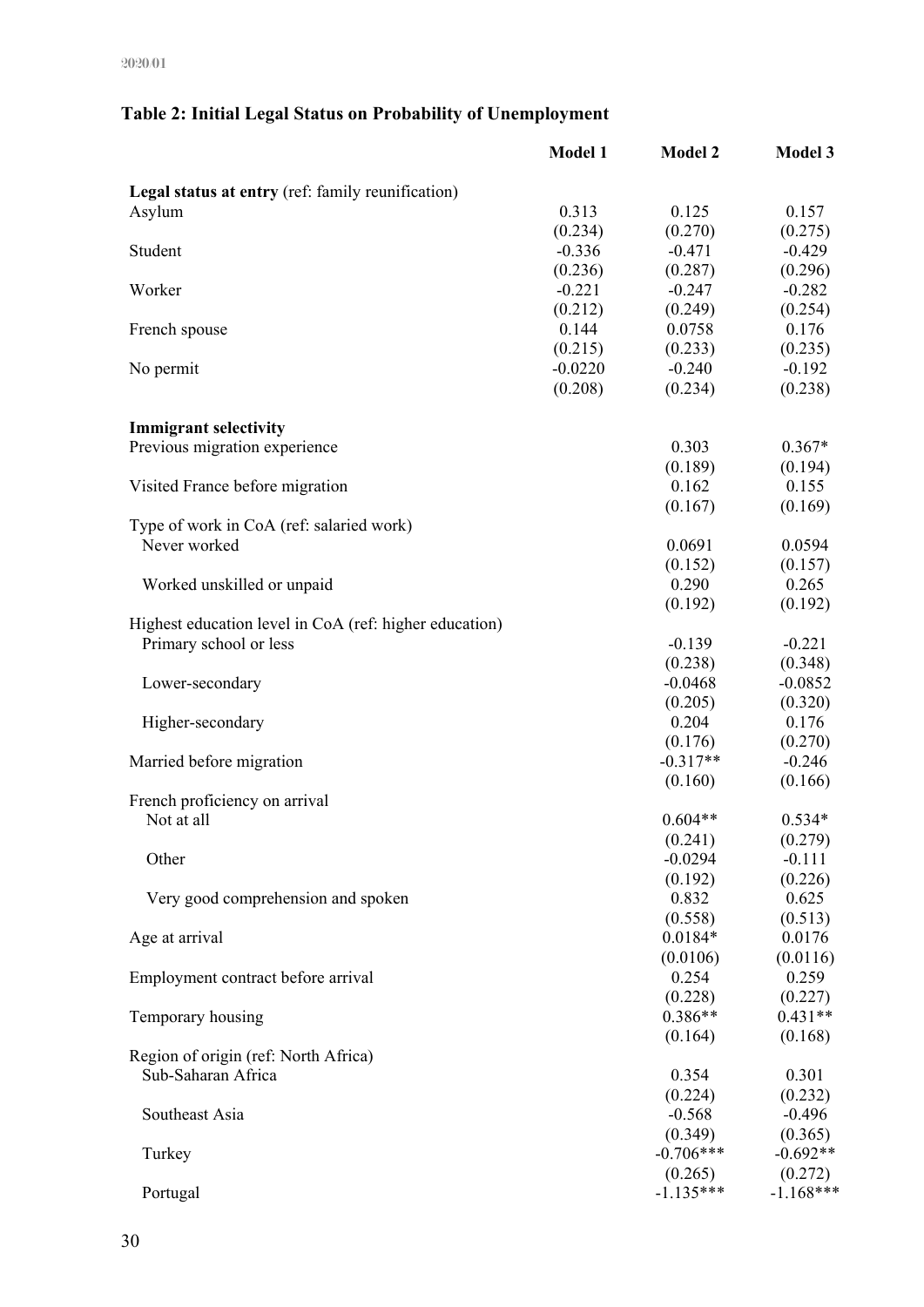|                                                         |             | (0.372)     | (0.383)                |
|---------------------------------------------------------|-------------|-------------|------------------------|
| Spain/Italy                                             |             | $-0.860$    | $-0.979*$              |
|                                                         |             | (0.543)     | (0.544)                |
| Other European Union countries                          |             | $-0.260$    | $-0.301$               |
|                                                         |             | (0.323)     | (0.323)                |
| Other regions                                           |             | $-0.380*$   | $-0.388*$              |
|                                                         |             | (0.216)     | (0.219)                |
| Female                                                  |             | 0.103       | 0.0711                 |
|                                                         |             | (0.135)     | (0.138)                |
| Muslim                                                  |             | 0.182       | 0.227                  |
|                                                         |             | (0.171)     | (0.172)                |
| Socio-demographics at the time of outcome               |             |             |                        |
| French citizenship                                      |             |             | $-0.347**$             |
|                                                         |             |             | (0.144)                |
| Marital status                                          |             |             | $-0.656***$            |
|                                                         |             |             | (0.154)                |
| French proficiency (ref: very good speaking, comprehen- |             |             |                        |
| sion, reading and writing)                              |             |             |                        |
| Not at all                                              |             |             | $-0.207$               |
|                                                         |             |             | (1.186)                |
| Other                                                   |             |             | 0.0888                 |
|                                                         |             |             | (0.204)                |
| Very good comprehension and spoken                      |             |             | 0.321                  |
|                                                         |             |             | (0.239)                |
| Years in France                                         |             |             | 0.00506                |
|                                                         |             |             | (0.00742)              |
| Highest level of education (ref: no degree)             |             |             |                        |
| Junior or vocational high school                        |             |             | $-0.0677$              |
|                                                         |             |             | (0.185)                |
| Vocational or Regular Baccalaureate                     |             |             | 0.00255                |
|                                                         |             |             | (0.260)                |
| University                                              |             |             | $-0.00734$             |
|                                                         | $-1.965***$ | $-2.545***$ | (0.324)<br>$-2.015***$ |
| Constant                                                | (0.160)     | (0.425)     | (0.565)                |
|                                                         |             |             |                        |
| Observations                                            | 3,689       | 3,689       | 3,689                  |
|                                                         |             |             |                        |

Standard errors in parentheses

\*\*\* p<0.01, \*\* p<0.05, \* p<0.1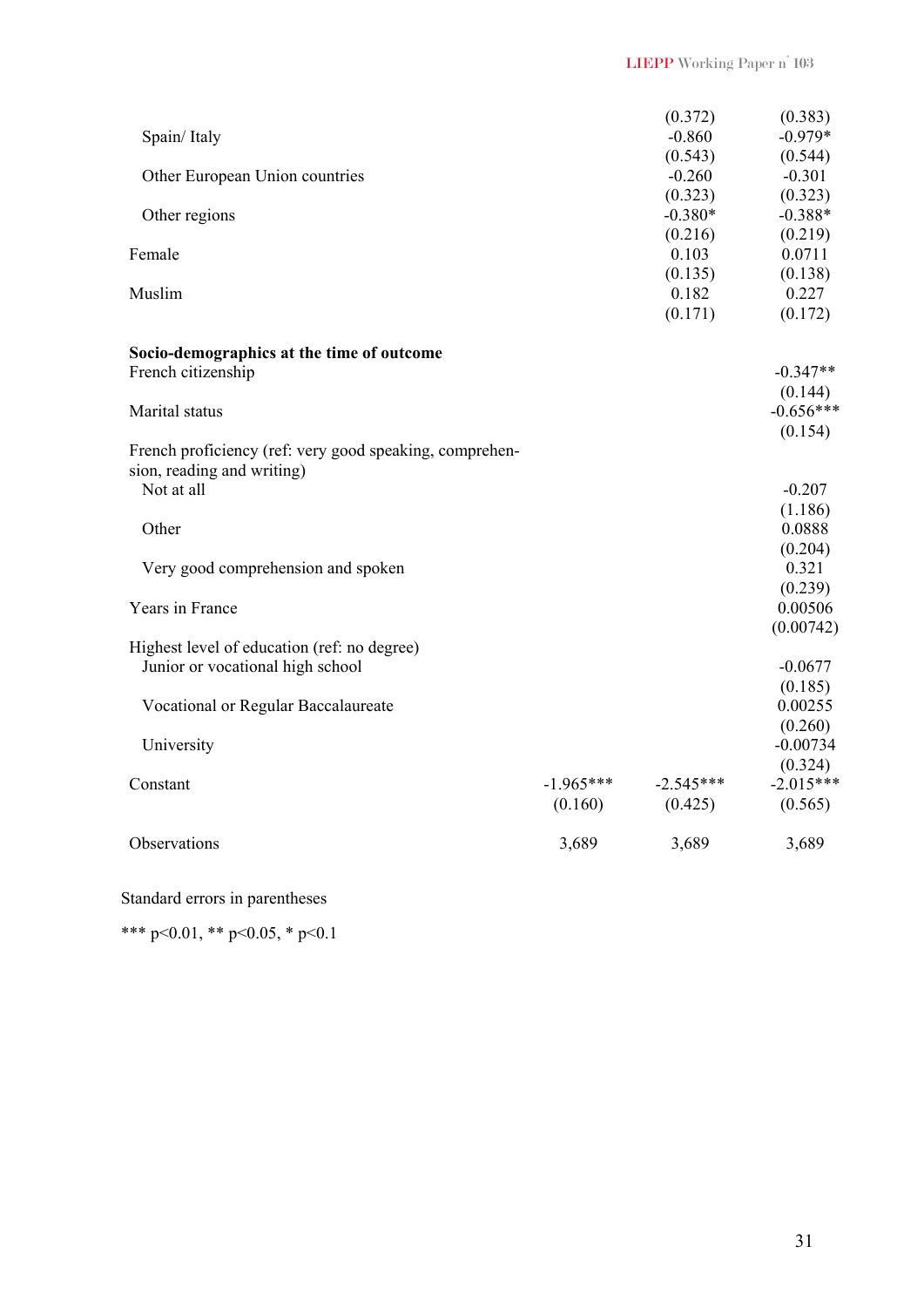#### (1)  $(2)$   $(3)$ **Model 1 Model 2 Model 3 Legal status at entry** (ref: family reunification) Asylum 1.522  $(0.444)$   $(0.506)$   $(0.514)$ Student -4.417\*\*\* -1.922\*\*\* -1.513\*\*\*  $(0.389)$   $(0.451)$   $(0.459)$ Worker -3.356\*\*\* -1.285\*\*\* -1.125\*\*  $(0.375)$   $(0.441)$   $(0.441)$ French spouse  $-1.918***$   $-0.654$   $-0.595$  $(0.417)$   $(0.412)$   $(0.416)$ No permit -1.518\*\*\* -0.516 -0.334  $(0.383)$   $(0.387)$   $(0.389)$ **Immigrant selectivity**  Previous migration experience -0.452 -0.495  $(0.358)$   $(0.355)$ Visited France before migration  $-1.066***$  -1.039\*\*\*  $(0.303)$   $(0.300)$ Type of work in CoA (ref: salaried work) Never worked 0.495\* 0.457  $(0.290)$   $(0.291)$ Worked unskilled or unpaid 0.575 0.459  $(0.367)$   $(0.366)$ Highest education level in CoA (ref: higher education) Primary school or less 2.032\*\*\* 1.102\*  $(0.429)$   $(0.608)$ Lower-secondary 1.869\*\*\* 0.931  $(0.383)$   $(0.566)$ Higher-secondary 1.260\*\*\* 0.456  $(0.336)$   $(0.473)$ Married before migration  $0.207$  0.259  $(0.285)$   $(0.285)$ French proficiency on arrival Not at all 0.556 0.00440  $(0.396)$   $(0.481)$ Other 0.237 -0.0988  $(0.307)$   $(0.381)$ Very good comprehension and spoken -0.0737 -0.577 -0.577  $(0.848)$   $(0.945)$ Age at arrival 0.0601\*\*\* 0.0364  $(0.0210)$   $(0.0227)$ Employment contract before arrival 0.106 0.109  $(0.446)$   $(0.447)$ Temporary housing 0.924\*\*\* 0.836\*\*  $(0.338)$   $(0.332)$ Region of origin (ref: North Africa) Sub-Saharan Africa 0.527  $(0.418)$   $(0.416)$ Southeast Asia -1.612\*\*\* -1.386\*\*  $(0.617)$   $(0.615)$ Turkey -0.203 -0.216  $(0.448)$   $(0.455)$

#### **Table 3: Initial Legal Status on Neighborhood Income Disadvantage**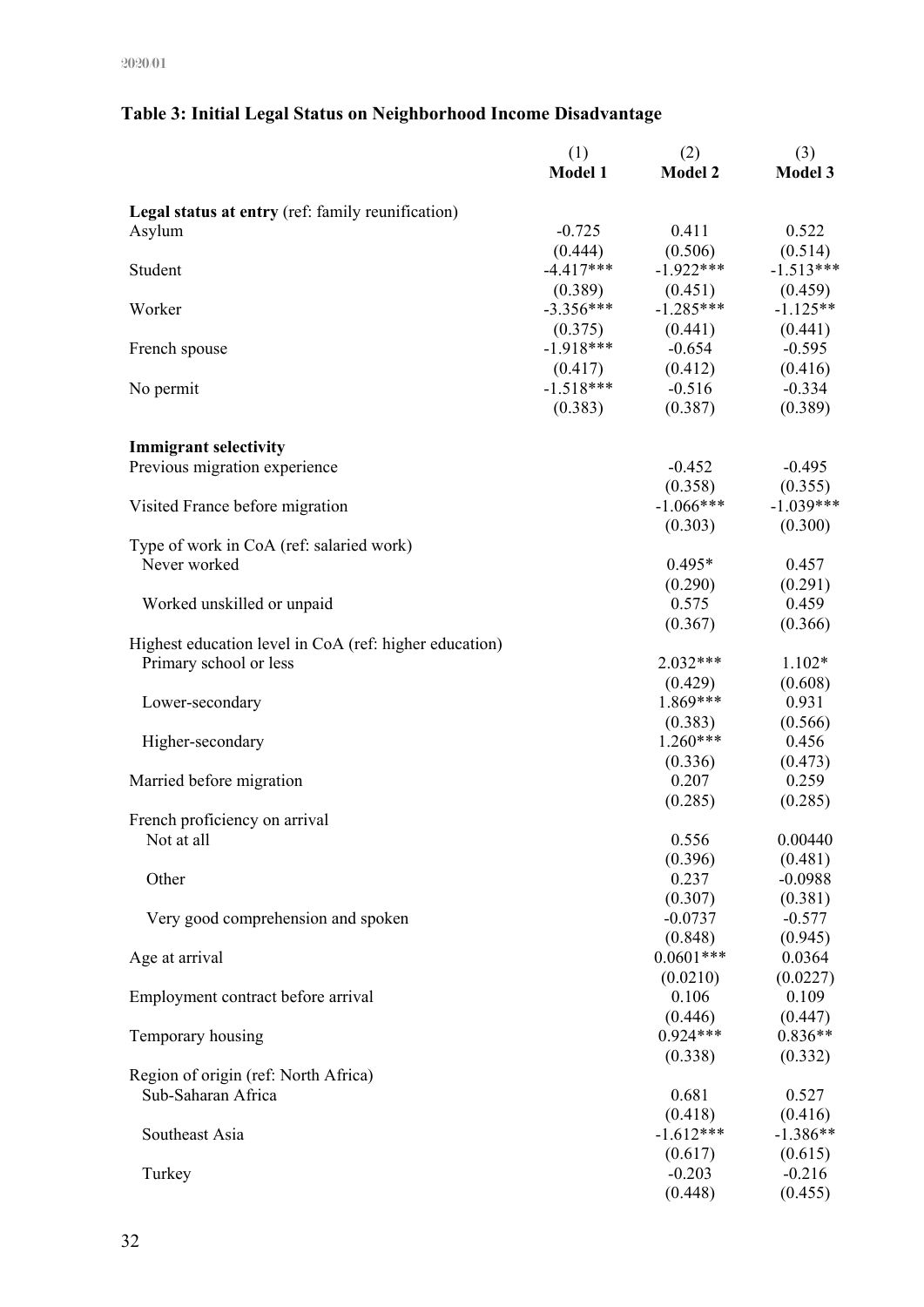| Portugal                                                                              |          | $-3.246***$                                | $-3.042***$                                            |
|---------------------------------------------------------------------------------------|----------|--------------------------------------------|--------------------------------------------------------|
| Spain/Italy                                                                           |          | $(0.602)$ $(0.606)$<br>-2.453*** -2.285*** | $-2.285***$<br>(0.724)                                 |
| Other European Union countries                                                        |          | $(0.719)$<br>-2.512***<br>(0.548)          | $-2.350***$<br>(0.542)                                 |
| Other regions                                                                         |          | $-1.727***$                                | $-1.605***$<br>$(0.439)$ $(0.438)$<br>-0.437* -0.569** |
| Female                                                                                |          |                                            | $-0.569**$<br>$(0.252)$ $(0.265)$<br>1.771*** 1.618*** |
| Muslim                                                                                |          | (0.346)                                    | $1.618***$<br>(0.345)                                  |
| Socio-demographics at the time of outcome<br>French citizenship                       |          |                                            | $-0.280$                                               |
|                                                                                       |          |                                            | (0.268)                                                |
| Marital status                                                                        |          |                                            | $-0.281$                                               |
|                                                                                       |          |                                            | (0.301)                                                |
| French proficiency (ref: very good speaking, comprehen-<br>sion, reading and writing) |          |                                            |                                                        |
| Not at all                                                                            |          |                                            | $-0.767$                                               |
|                                                                                       |          |                                            | (1.779)                                                |
| Other                                                                                 |          |                                            | 0.480                                                  |
|                                                                                       |          |                                            | (0.379)                                                |
| Very good comprehension and spoken                                                    |          |                                            | 0.269                                                  |
|                                                                                       |          |                                            | (0.453)                                                |
| Years in France                                                                       |          |                                            | $-0.0193$<br>(0.0139)                                  |
| Highest level of education (ref: no degree)<br>Junior or vocational high school       |          |                                            | $-0.133$                                               |
|                                                                                       |          |                                            | (0.326)                                                |
| Vocational or Regular Baccalaureate                                                   |          |                                            | $-0.475$                                               |
|                                                                                       |          |                                            | (0.465)                                                |
| University                                                                            |          |                                            | $-1.245**$                                             |
|                                                                                       |          |                                            | (0.569)                                                |
| Current employment status (ref: working)<br>Student                                   |          |                                            | $-0.208$                                               |
|                                                                                       |          |                                            | (1.344)                                                |
| Unemployed                                                                            |          |                                            | $2.120***$                                             |
|                                                                                       |          |                                            | (0.311)                                                |
| Not working                                                                           |          |                                            | 0.458                                                  |
|                                                                                       |          |                                            | (0.368)                                                |
| Other                                                                                 |          |                                            | 0.916                                                  |
|                                                                                       |          |                                            | (0.663)                                                |
| Constant                                                                              | 19.48*** | 15.59***                                   | 17.59***                                               |
|                                                                                       | (0.253)  | (0.830)                                    | (1.116)                                                |
| Observations                                                                          | 3,689    | 3,689                                      | 3,689                                                  |
| R-squared                                                                             | 0.058    | 0.191                                      | 0.207                                                  |
|                                                                                       |          |                                            |                                                        |

## Standard errors in parentheses

\*\*\* p<0.01, \*\* p<0.05, \* p<0.1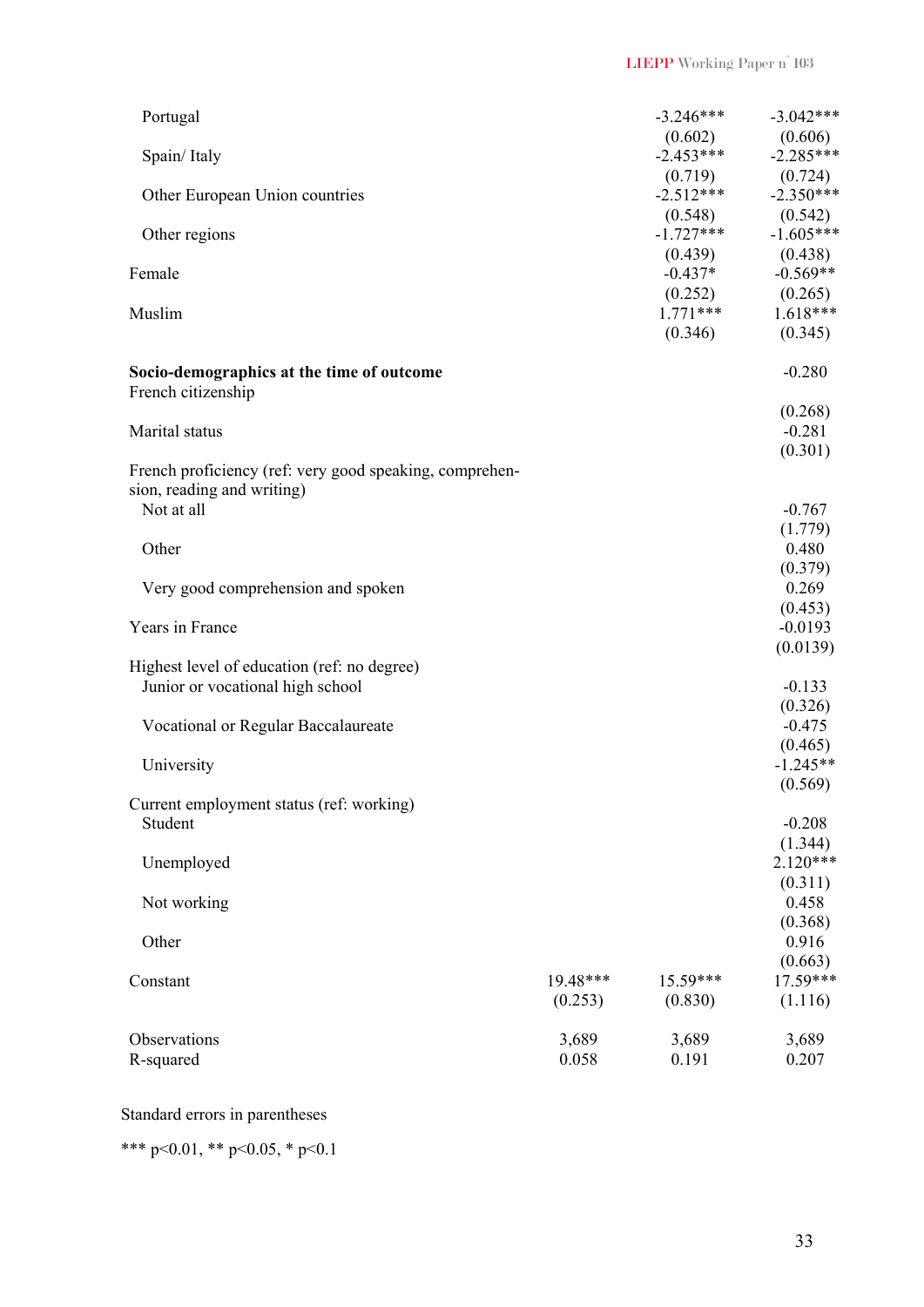#### (1)  $(2)$   $(3)$ **Model 1 Model 2 Model 3 Legal status at entry** (ref: family reunification) Asylum 0.161 0.243 0.274\*  $(0.129)$   $(0.150)$   $(0.153)$ Student 6.0394 0.0885  $(0.117)$   $(0.144)$   $(0.144)$ Worker -0.348\*\*\* 0.121 0.138  $(0.111)$   $(0.131)$   $(0.133)$ French spouse -0.514\*\*\* -0.358\*\*\* -0.311\*\*  $(0.128)$   $(0.130)$   $(0.128)$ No permit  $0.0785$   $0.230**$   $0.265**$  $(0.103)$   $(0.113)$   $(0.112)$ **Immigrant selectivity**  Previous migration experience -0.0824 -0.0621  $(0.100)$   $(0.0997)$ Visited France before migration  $-0.0936$  -0.101  $(0.0951)$   $(0.0943)$ Type of work in CoA (ref: salaried work) Never worked 0.219\*\*\* 0.230\*\*\*  $(0.0839)$   $(0.0836)$ Worked unskilled or unpaid 0.0200 0.0354 0.0200  $(0.104)$   $(0.103)$ Highest education level in CoA (ref: higher education) Primary school or less 2.032\*\*\* 1.102\*  $(0.429)$   $(0.608)$ Lower-secondary 1.869\*\*\* 0.931  $(0.383)$   $(0.566)$ Higher-secondary 1.260\*\*\* 0.456  $(0.336)$   $(0.473)$ Married before migration  $0.0149$  0.0574  $(0.0826)$   $(0.0829)$ French proficiency on arrival Not at all  $-0.0748$  -0.0584  $(0.127)$   $(0.144)$ Other 0.0459 0.0678  $(0.0945)$   $(0.114)$ Very good comprehension and spoken 0.497<sup>\*\*</sup> 0.568<sup>\*\*</sup>  $(0.220)$   $(0.236)$ Age at arrival 0.00926  $(0.00561)$   $(0.00621)$ Employment contract before arrival  $-0.181$  -0.162  $(0.139)$   $(0.138)$ Temporary housing  $-0.0746$  -0.0674  $(0.108)$   $(0.107)$ Region of origin (ref: North Africa) Sub-Saharan Africa 0.233<sup>\*\*</sup> 0.155  $(0.109)$   $(0.107)$ Southeast Asia  $0.295^*$  0.326\* 0.326\*  $(0.171)$   $(0.170)$ Turkey -0.0811 -0.133  $(0.146)$   $(0.149)$

#### **Table 4: Initial Legal Status on Neighborhood Percent Immigrant**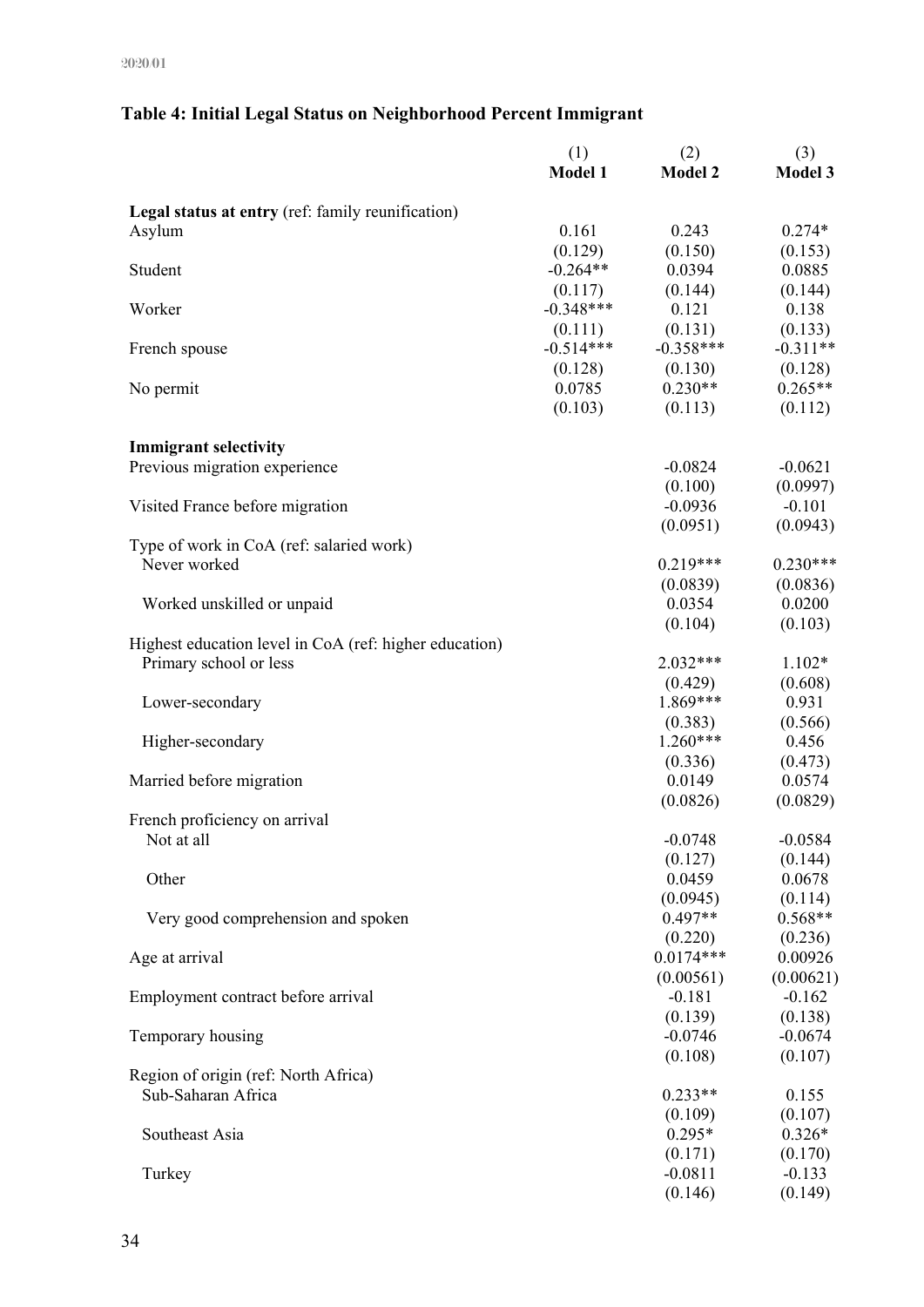| Portugal                                                                                            |                      | $-0.453**$<br>(0.181)  | $-0.475**$<br>(0.185)               |
|-----------------------------------------------------------------------------------------------------|----------------------|------------------------|-------------------------------------|
| Spain/Italy                                                                                         |                      | $-0.400$<br>(0.245)    | $-0.395$<br>(0.244)                 |
| Other European Union countries                                                                      |                      | $-0.548***$<br>(0.179) | $-0.569***$<br>(0.180)              |
| Other regions                                                                                       |                      | 0.0590<br>(0.120)      | 0.0467<br>(0.119)                   |
| Female                                                                                              |                      | $-0.0468$<br>(0.0790)  | $-0.0108$<br>(0.0831)               |
| Muslim                                                                                              |                      | $0.254***$<br>(0.0975) | $0.231**$<br>(0.0966)               |
| Socio-demographics at the time of outcome<br>French citizenship                                     |                      |                        | $-0.188**$                          |
| Marital status                                                                                      |                      |                        | (0.0822)<br>$-0.265***$<br>(0.0766) |
| French proficiency (ref: very good speaking, comprehen-<br>sion, reading and writing)<br>Not at all |                      |                        | $-0.202$                            |
| Other                                                                                               |                      |                        | (0.593)<br>0.0345                   |
| Very good comprehension and spoken                                                                  |                      |                        | (0.107)<br>$-0.225$<br>(0.142)      |
| Years in France                                                                                     |                      |                        | $-0.00713*$<br>(0.00426)            |
| Highest level of education (ref: no degree)<br>Junior or vocational high school                     |                      |                        | $-0.0152$                           |
| Vocational or Regular Baccalaureate                                                                 |                      |                        | (0.0921)<br>$-0.0530$               |
| University                                                                                          |                      |                        | (0.138)<br>$-0.109$<br>(0.178)      |
| Current employment status (ref: working)<br>Student                                                 |                      |                        | $-0.571$                            |
| Unemployed                                                                                          |                      |                        | (0.453)<br>$0.189**$<br>(0.0892)    |
| Not working                                                                                         |                      |                        | $-0.248**$<br>(0.118)               |
| Other                                                                                               |                      |                        | 0.0478<br>(0.189)                   |
| Constant                                                                                            | 7.961***<br>(0.0745) | $7.056***$<br>(0.249)  | $7.723***$<br>(0.318)               |
| Observations<br>R-squared                                                                           | 3,689<br>0.017       | 3,689<br>0.066         | 3,689<br>0.081                      |

Standard errors in parentheses

\*\*\* p<0.01, \*\* p<0.05, \* p<0.1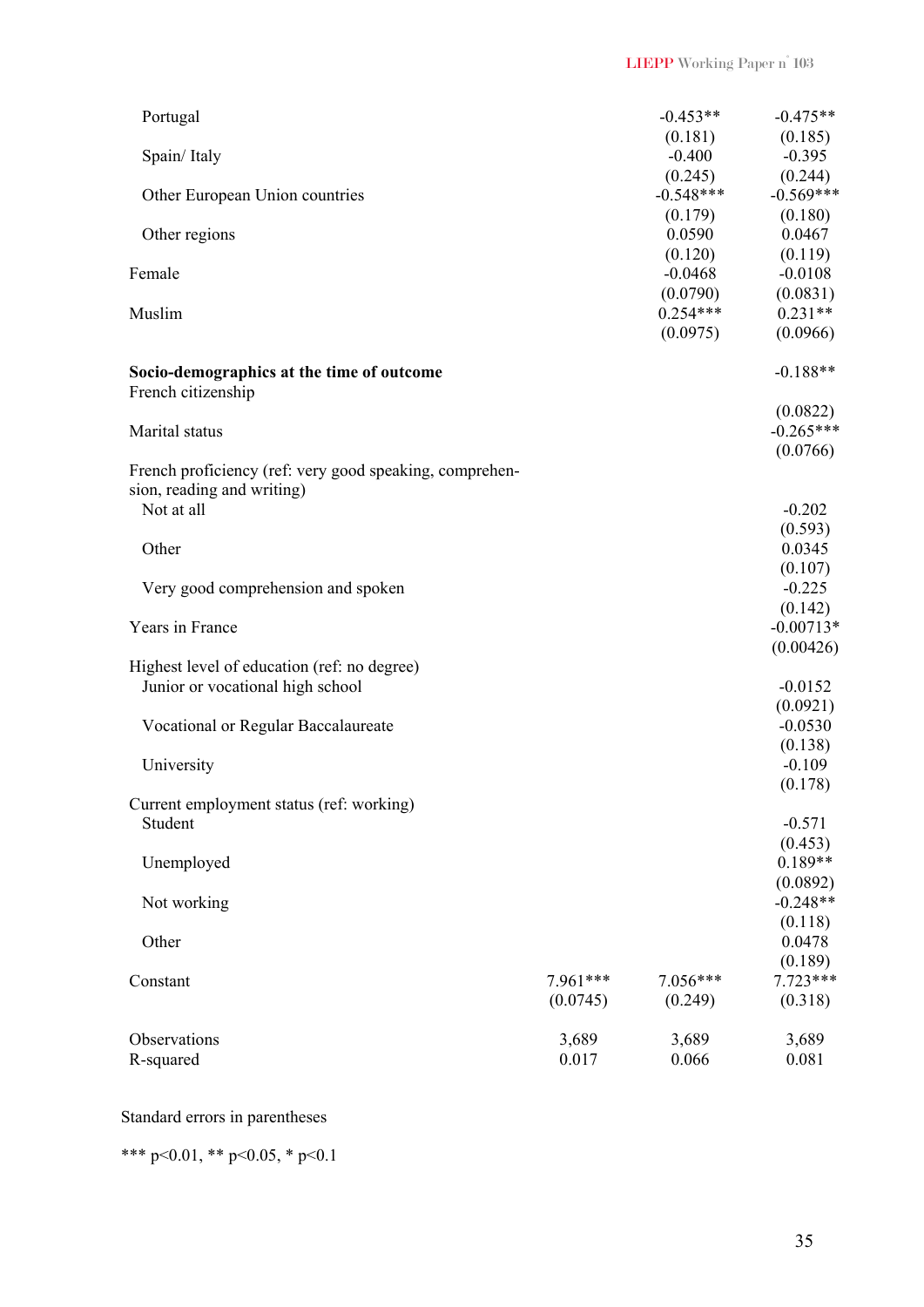# **Table 5: Initial Legal Status on Reporting Good Health**

|                                                        | <b>Model 1</b> | <b>Model 2</b> | <b>Model 3</b> |
|--------------------------------------------------------|----------------|----------------|----------------|
| Legal status at entry (ref: family reunification)      |                |                |                |
| Asylum                                                 | $-0.0987$      | $-0.421**$     | $-0.228$       |
|                                                        | (0.160)        | (0.207)        | (0.227)        |
| Student                                                | $1.299***$     | $-0.00311$     | 0.0544         |
|                                                        | (0.192)        | (0.228)        | (0.240)        |
| Worker                                                 | $-0.140$       | $-0.430**$     | $-0.172$       |
|                                                        | (0.137)        | (0.170)        | (0.182)        |
| French spouse                                          | $0.422**$      | 0.0589         | $-0.0239$      |
|                                                        | (0.169)        | (0.175)        | (0.183)        |
| No permit                                              | $0.261*$       | $-0.119$       | 0.0628         |
|                                                        | (0.145)        | (0.160)        | (0.170)        |
|                                                        |                |                |                |
| <b>Immigrant selectivity</b>                           |                |                |                |
| Previous migration experience                          |                | $-0.112$       | $-0.0968$      |
|                                                        |                | (0.143)        | (0.153)        |
| Visited France before migration                        |                | $0.555***$     | $0.482***$     |
|                                                        |                | (0.142)        | (0.147)        |
| Type of work in CoA (ref: salaried work)               |                |                |                |
| Never worked                                           |                | 0.155          | 0.206          |
|                                                        |                | (0.127)        | (0.134)        |
| Worked unskilled or unpaid                             |                | 0.0793         | 0.127          |
|                                                        |                | (0.151)        | (0.162)        |
| Highest education level in CoA (ref: higher education) |                |                |                |
| Primary school or less                                 |                | $-1.435***$    | $-0.278$       |
|                                                        |                | (0.182)        | (0.296)        |
| Lower-secondary                                        |                | $-0.867***$    | $-0.140$       |
|                                                        |                | (0.173)        | (0.281)        |
| Higher-secondary                                       |                | $-0.642***$    | $-0.283$       |
|                                                        |                | (0.158)        | (0.243)        |
| Married before migration                               |                | $-0.171$       | $-0.194$       |
|                                                        |                | (0.117)        | (0.124)        |
| French proficiency on arrival                          |                |                |                |
| Not at all                                             |                | $-0.171$       | 0.0836         |
|                                                        |                | (0.180)        | (0.238)        |
| Other                                                  |                | 0.0965         | 0.238          |
|                                                        |                | (0.144)        | (0.195)        |
| Very good comprehension and spoken                     |                | $-0.626$       | $-0.385$       |
|                                                        |                | (0.480)        | (0.496)        |
| Age at arrival                                         |                | $-0.0171*$     | $-0.0545***$   |
|                                                        |                | (0.00878)      | (0.00965)      |
| Employment contract before arrival                     |                | $-0.211$       | 0.0202         |
|                                                        |                | (0.177)        | (0.199)        |
| Temporary housing                                      |                | $-0.0927$      | $-0.0819$      |
|                                                        |                | (0.138)        | (0.147)        |
| Region of origin (ref: North Africa)                   |                |                |                |
| Sub-Saharan Africa                                     |                | 0.278          | $-0.0919$      |
|                                                        |                | (0.177)        | (0.196)        |
| Southeast Asia                                         |                | $-0.313$       | $-0.187$       |
|                                                        |                | (0.273)        | (0.301)        |
| Turkey                                                 |                | $0.337*$       | 0.0635         |
|                                                        |                | (0.195)        | (0.212)        |
| Portugal                                               |                | $-0.324$       | $-0.427$       |
|                                                        |                |                |                |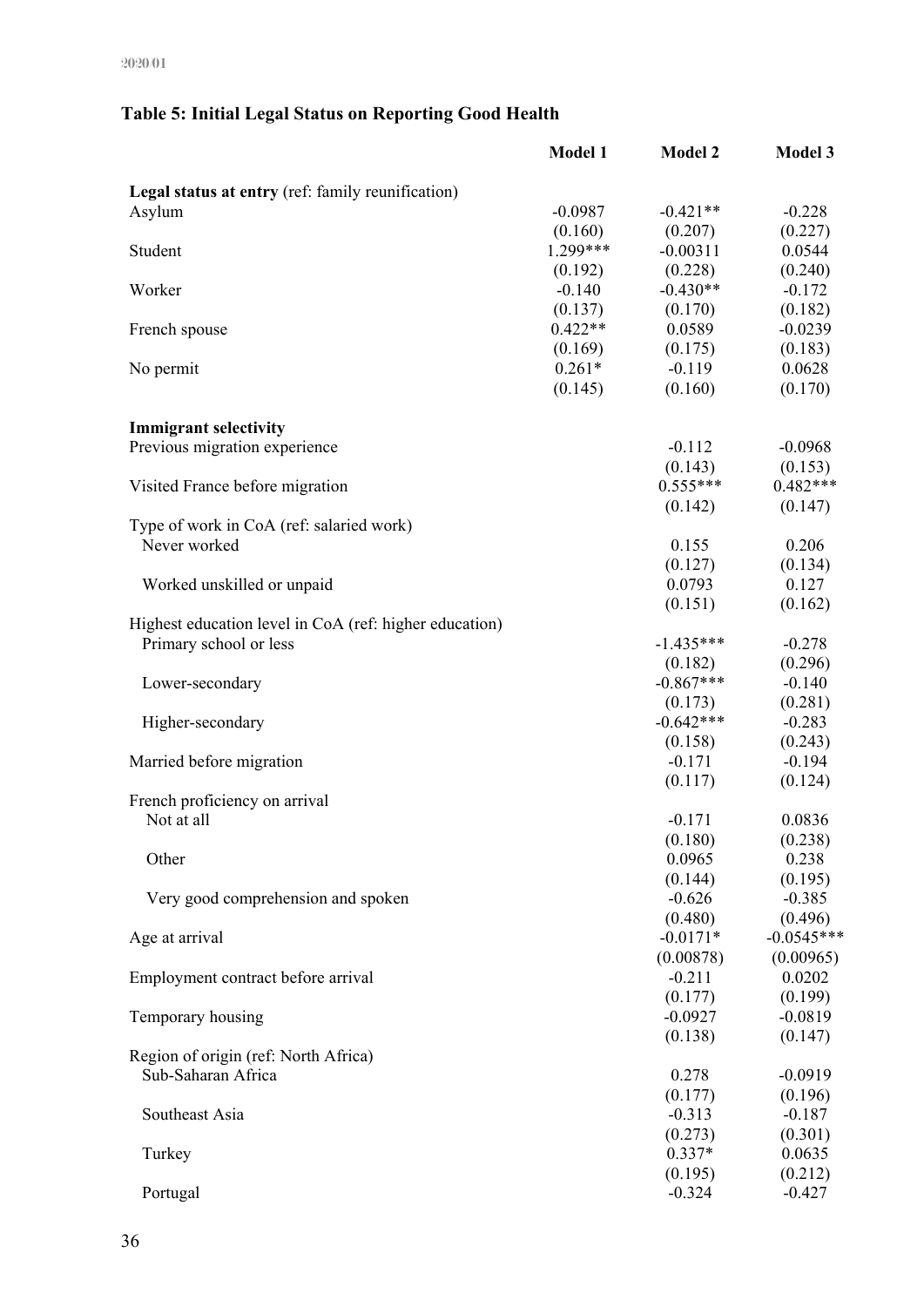| Spain/Italy                                                                                         |                        | (0.236)<br>$-0.101$             | (0.270)<br>0.342                  |
|-----------------------------------------------------------------------------------------------------|------------------------|---------------------------------|-----------------------------------|
| Other European Union countries                                                                      |                        | (0.327)<br>$0.654**$<br>(0.263) | (0.367)<br>$0.537*$<br>(0.276)    |
| Other regions                                                                                       |                        | 0.319<br>(0.198)                | 0.136<br>(0.223)                  |
| Female                                                                                              |                        | $-0.534***$<br>(0.109)          | $-0.562***$<br>(0.121)            |
| Muslim                                                                                              |                        | $-0.0766$<br>(0.158)            | $-0.211$<br>(0.172)               |
| Socio-demographics at the time of outcome<br>French citizenship                                     |                        |                                 | $-0.0302$                         |
| Marital status                                                                                      |                        |                                 | (0.120)<br>0.0407<br>(0.138)      |
| French proficiency (ref: very good speaking, comprehen-<br>sion, reading and writing)<br>Not at all |                        |                                 | 1.114                             |
| Other                                                                                               |                        |                                 | (0.738)<br>$-0.406**$             |
| Very good comprehension and spoken                                                                  |                        |                                 | (0.171)<br>$-0.579***$<br>(0.202) |
| Years in France                                                                                     |                        |                                 | $-0.0617***$<br>(0.00644)         |
| Highest level of education (ref: no degree)<br>Junior or vocational high school                     |                        |                                 | $-0.105$                          |
| Vocational or Regular Baccalaureate                                                                 |                        |                                 | (0.136)<br>$0.474**$<br>(0.210)   |
| University                                                                                          |                        |                                 | $0.517*$<br>(0.286)               |
| Current employment status (ref: working)<br>Student                                                 |                        |                                 | $-0.160$<br>(0.544)               |
| Unemployed                                                                                          |                        |                                 | $-0.678***$<br>(0.145)            |
| Not working                                                                                         |                        |                                 | $-0.218$<br>(0.159)               |
| Other                                                                                               |                        |                                 | $-2.691***$<br>(0.327)            |
| Constant                                                                                            | $0.967***$<br>(0.0989) | 2.666***<br>(0.355)             | 4.449***<br>(0.507)               |
| Observations                                                                                        | 3,689                  | 3,689                           | 3,689                             |

#### Standard errors in parentheses

\*\*\* p<0.01, \*\* p<0.05, \* p<0.1